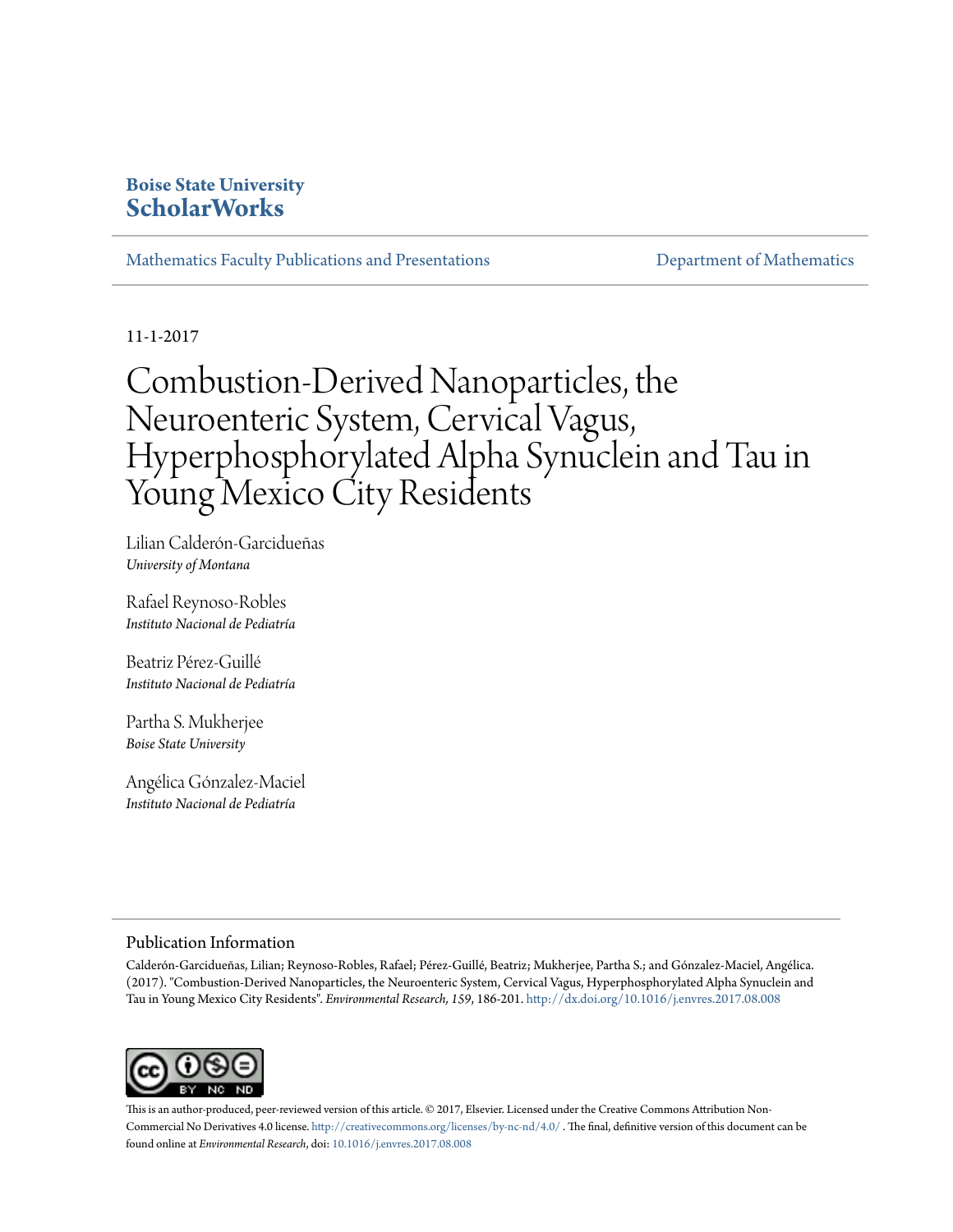## **Combustion-derived nanoparticles, the neuroenteric system, cervical vagus,**

## **hyperphosphorylated alpha synuclein and tau in young Mexico City residents.**

Lilian Calderón-Garcidueñas <sup>1, 2</sup>, Rafael Reynoso-Robles<sup>3</sup>, Beatriz Pérez-Guillé<sup>3</sup>, Partha S. Mukherjee<sup>4</sup>, Angélica Gónzalez-Maciel<sup>3</sup>

<sup>1</sup>The University of Montana, Missoula, MT 59812, USA

2 Universidad del Valle de México, Mexico City, 14370, Mexico

<sup>3</sup> Instituto Nacional de Pediatría, Mexico City, 04530, Mexico

4 Mathematics Department, Boise State University, Boise, Idaho, USA

**Running Title page:** Nanoparticles and neuroenteric system

**Corresponding author and proofs:** Lilian Calderón-Garcidueñas MA, MD, PhD, The University of Montana, 287 Skaggs Building, 32 Campus Drive, Missoula, MT, USA 59812 Phone: 406-243-4785 E mail: **[lilian.calderon-garciduenas@umontana.edu](mailto:lilian.calderon-garciduenas@umontana.edu)**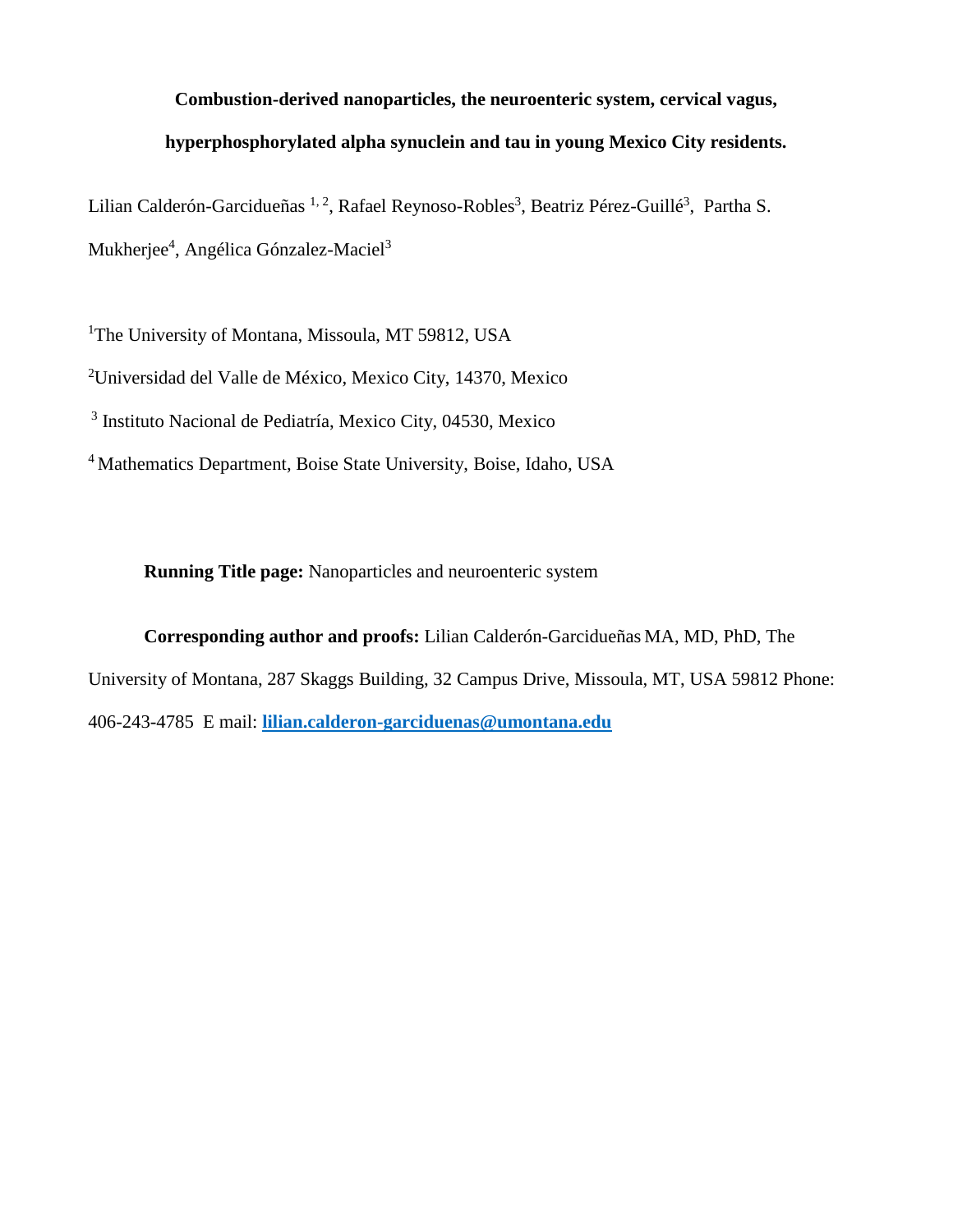#### **ABSTRACT**

Mexico City (MC) young residents are exposed to high levels of fine particulate matter (PM2.5), have high frontal concentrations of combustion-derived nanoparticles (CDNPs), accumulation of hyperphosphorylated aggregated *α*-synuclein (*α*-Syn) and early Parkinson's disease (PD). Swallowed CDNPs have easy access to epithelium and submucosa, damaging gastrointestinal (GI) barrier integrity and accessing the enteric nervous system (ENS). This study is focused on the ENS, vagus nerves and GI barrier in young MC v clean air controls. Electron microscopy of epithelial, endothelial and neural cells and immunoreactivity of stomach and vagus to phosphorylated ɑ-synuclein Ser129 and Hyperphosphorylated-Tau (Htau) were evaluated and CDNPs measured in ENS. CDNPs were abundant in erythrocytes, unmyelinated submucosal, perivascular and intramuscular nerve fibers, ganglionic neurons and vagus nerves and associated with organelle pathology. ɑSyn and Htau were present in 25/27 MC gastric,15/26 vagus and 18/27 gastric and 2/26 vagus samples respectively. We strongly suggest CDNPs are penetrating and damaging the GI barrier and reaching preganglionic parasympathetic fibers and the vagus nerve. This work highlights the potential role of CDNPs in the neuroenteric hyperphosphorylated ɑ-Syn and tau pathology as seen in Parkinson and Alzheimer's diseases. Highly oxidative, ubiquitous CDNPs constitute a biologically plausible path into Parkinson's and Alzheimer's pathogenesis.

Key Words: Alzheimer, alpha synuclein, combustion-derived nanoparticles, children, GI barrier

Hyperphosphorylated tau, neuroenteric system, Mexico City, Parkinson, vagus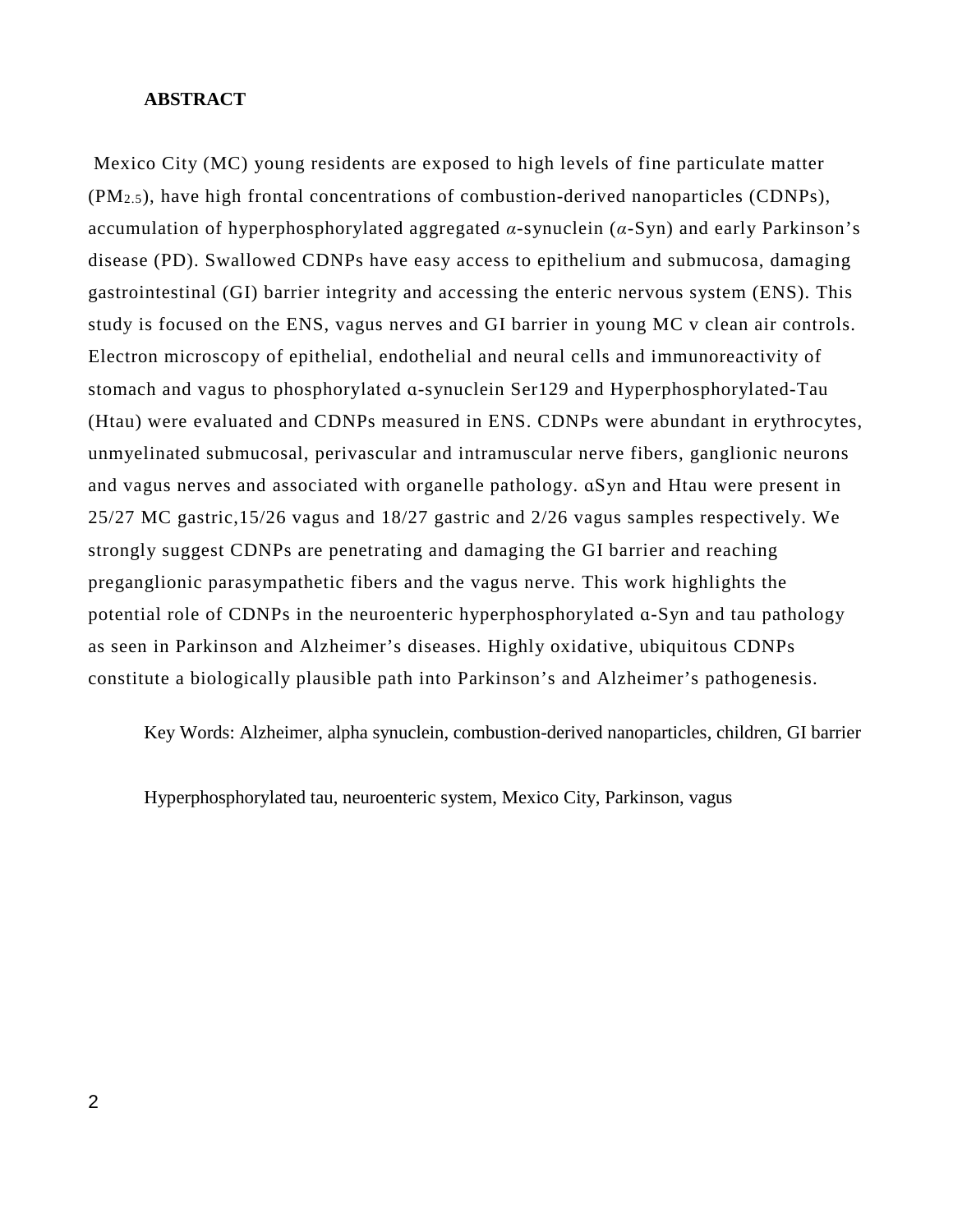#### **1. Introduction**

Mexico City (MC) children, teens and young adults exhibit the neuropathological hallmarks of Alzheimer and Parkinson's diseases i.e., tau hyperphosphorylation with pre-tangles, amyloid beta42 (Aβ42) diffuse and mature plaques, and misfolded α-synuclein olfactory bulb and brainstem accumulation (Calderón-Garcidueñas et al., 2008,2010, 2011, 2012,2013;Villarreal-Calderon et al., 2010). Lewy neurites and/or punctuate ɑ-synuclein deposits in the olfactory bulb, trigeminal thalamic tract, mesencephalic V, reticular and raphe nuclei, the glossopharyngeal-vagus complexes and lung and heart autonomic ganglia are seen in MC v control children as young as 11 years old (Calderón-Garcidueñas et al., 2011,2013). We have shown upregulation of COX2 in the right vagus and of CD14 in both right and left vagus of teens and young MC adults suggesting the vagus nerve plays a role in the brainstem inflammation and neurodegeneration process (Calderón-Garcidueñas et al., 2008). In highly exposed MC Balb-c mice, dorsal vagal complex (DVC) inflammation is a robust finding strongly associated with DVC imbalance in genes associated with antioxidant defenses, apoptosis, and neurodegeneration (Villarreal-Calderon et al., 2010).

Data in the literature support an association between air pollutants (ozone, fine particulate matter PM <sub>2.5</sub> and/or lead) and higher risk of Parkinson's disease (Kirrane et al., 2015, Santurtunet al., 2016), while others find limited evidence between exposures to ambient particulate matter (PM  $_{10}$ , PM  $_{2.5}$ ) or nitrogen oxides (NO2), and PD risk (Liu et al., 2016; Chen et al., 2017; Calderón-Garcidueñas and Villarreal-Ríos**,** 2017; Calderón-Garcidueñas and de la Monte,2017). Interestingly, the experimental combination of ultrafine carbon black and rotenone -a pesticide used to induce dopaminergic (DA) damage-, work synergistically to activate NADPH oxidase in microglia, leading to DA neurons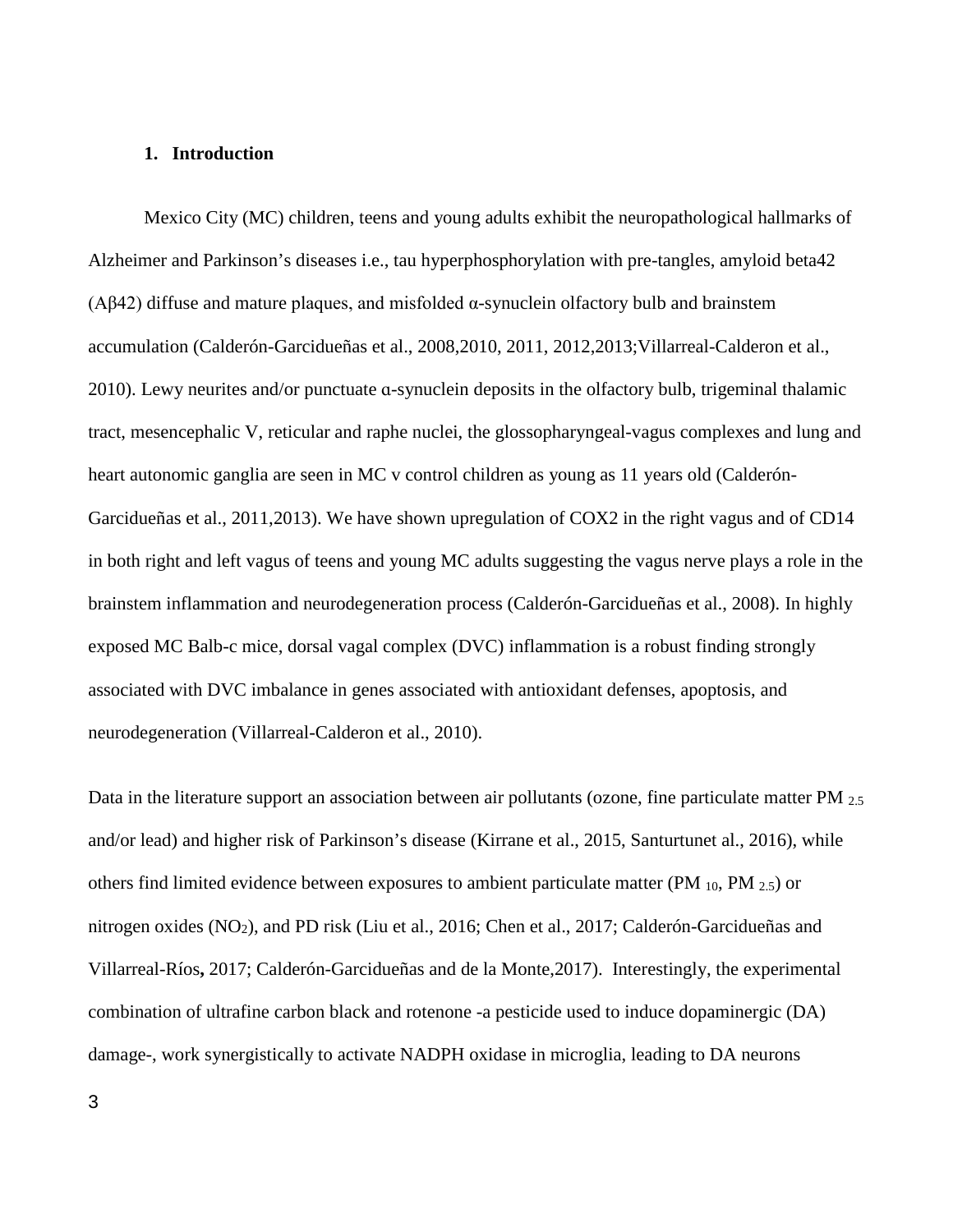oxidative damage (Wang et al., 2017). There is no doubt however of the capacity of nanoparticles (NPs) to produce DA damage (Hu et al., 2017; Xie et al., 2016; Imam et al., 2015; Levesque et al., 2011, 2013). Of special interest is the work of Levesque and coworkers (Levesque et al., 2011, 2013) showing the effect of diesel NPs upon microglia, neuroinflammation, and DA neurotoxicity.The combination of diesel NPs and lipopolysaccharide (LPS) (2.5 ng/mL) *in vitro* synergistically amplified nitric oxide production, TNFα release, and DA neurotoxicity. This association is crucial for Mexico City (MC) young residents (Calderón-Garcidueñas et al., 2009, Rosas-Pérez et al., 2007; Querol et al., 2008; Vega et al., 2011), since endotoxins (LPS) are an important organic particle component and *healthy* children show an endotoxin tolerance-like state (Calderón-Garcidueñas et al., 2009).

We recently documented by magnetometry, high-resolution transmission electron microscopy (HRTEM), electron energy loss spectroscopy (EELS), and energy dispersive X-ray (EDX) analysis the mineralogy, morphology, and composition of magnetic frontal cortex NPs from MC young residents (Maher et al., 2016) and used transmission electron microscopy to identify combustion-derived nanoparticles (CDNPs) in neurons, glia, choroid plexus, and neurovascular units of MC young residents v matched clean air controls (González-Maciel et al., 2017). CDNPs are spherical nanoparticles associated with pathology in mitochondria, endoplasmic reticulum (ER), mitochondria-ER contacts (MERCs), axons and dendrites. We commented that abnormal MERCs, mitochondria and dilated ER are widespread in brain tissues and CDNPs in close contact with neurofilaments, glial fibers and chromatin are a potential source for altered microtubule dynamics, mitochondrial dysfunction, accumulation and aggregation of unfolded proteins, abnormal endosomal systems, altered insulin signaling, calcium homeostasis, apoptotic signaling, autophagy and epigenetic changes (González-Maciel et al., 2017).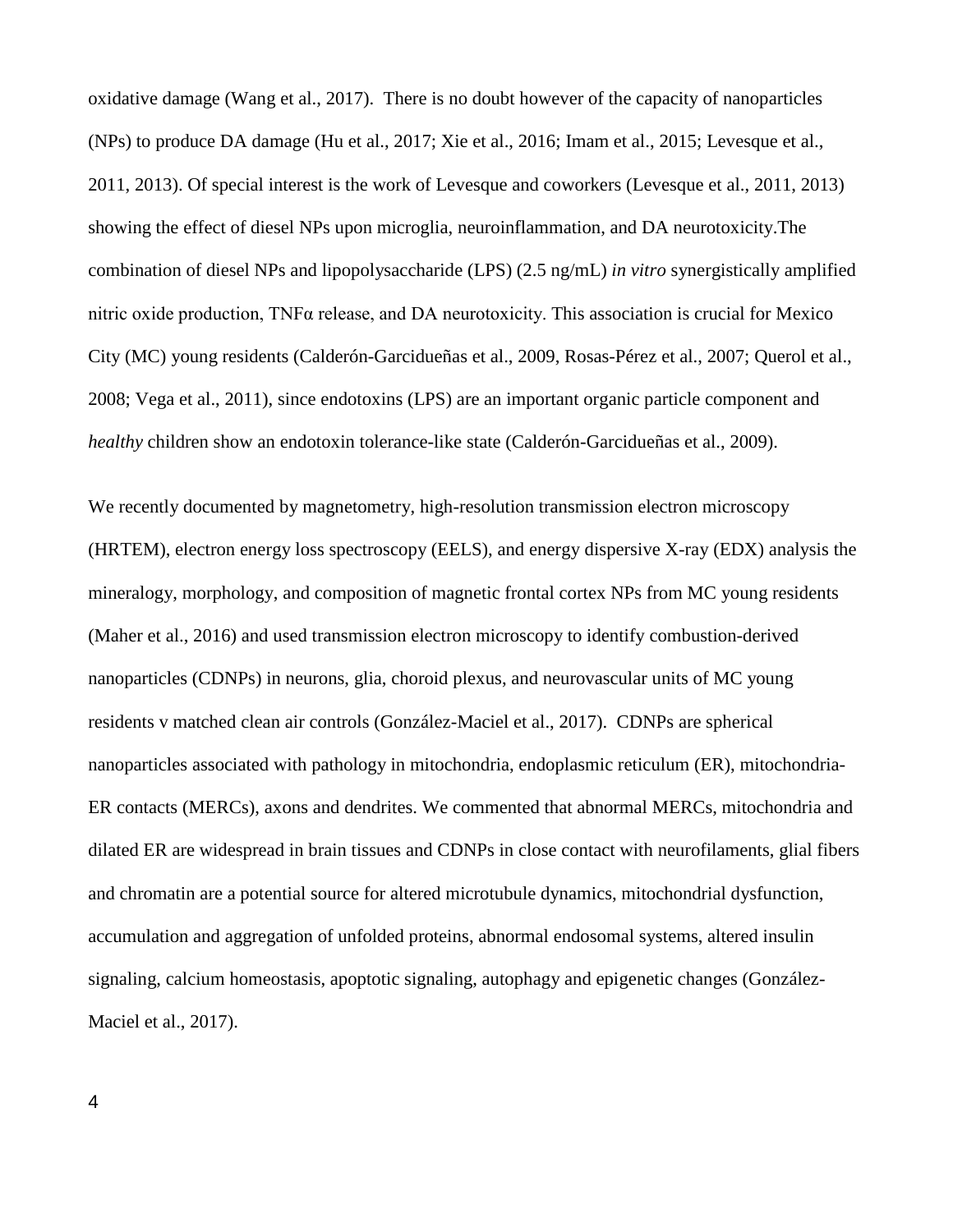We are very concerned about the passage of NPs through damaged cell junctions in small bowel and the fact MC children have higher levels of antibodies to host proteins involved in cell adhesion (Calderón-Garcidueñas et al., 2015). MC children and young adults are already showing Parkinsons' disease early neuropathological hallmarks, including accumulation of alpha synuclein in olfactory bulb and brainstem (Calderón-Garcidueñas et al., 2008, 2010, 2013, 2016). Kish and colleagues work is key given the increased gut permeability in mice exposed to particulate matter with a diameter of < 10μm  $(PM_{10})$  and their conclusions of ingestion of airborne particulate matter altering the gut microbiome and inducing acute and chronic inflammatory responses in the intestine (Kish et al., 2013).

At the core of our work Braak and Del Tredeci proposals (Braak et al., 2003; Del Tredeci and Braak, 2016) "*a putative environmental pathogen capable of passing the gastric epithelial lining might induce α-synuclein misfolding and aggregation"* and the dual-hit hypothesis of Hawkes (Hawkes et al., 2007), both fit the strong possibility *putative environmental pathogens* are indeed swallowed nanoparticles gaining access to the brain through the most vulnerable section of the GI tract: the small bowel (Johansson et al., 2013).

Given that MC children have lifetime exposures to high concentrations of  $PM_{2.5}$  and well documented breakdown of epithelial, endothelial and neurovascular barriers (Calderón-Garcidueñas et al., 2008, 2012, 2016), and having the experience of studying healthy dogs exposed to the same environment as the children (Calderón-Garcidueñas et al., 2001, 2009), we hypothesized that healthy MC facility dogs will have NPs in the neuroenteric system and similar findings could be seen in children and young MC adults.

There were three primary aims to this study: 1. To study by electron microscopy the integrity of the small bowel epithelium tight junctions, the endothelial barrier and the passage of NPs from 5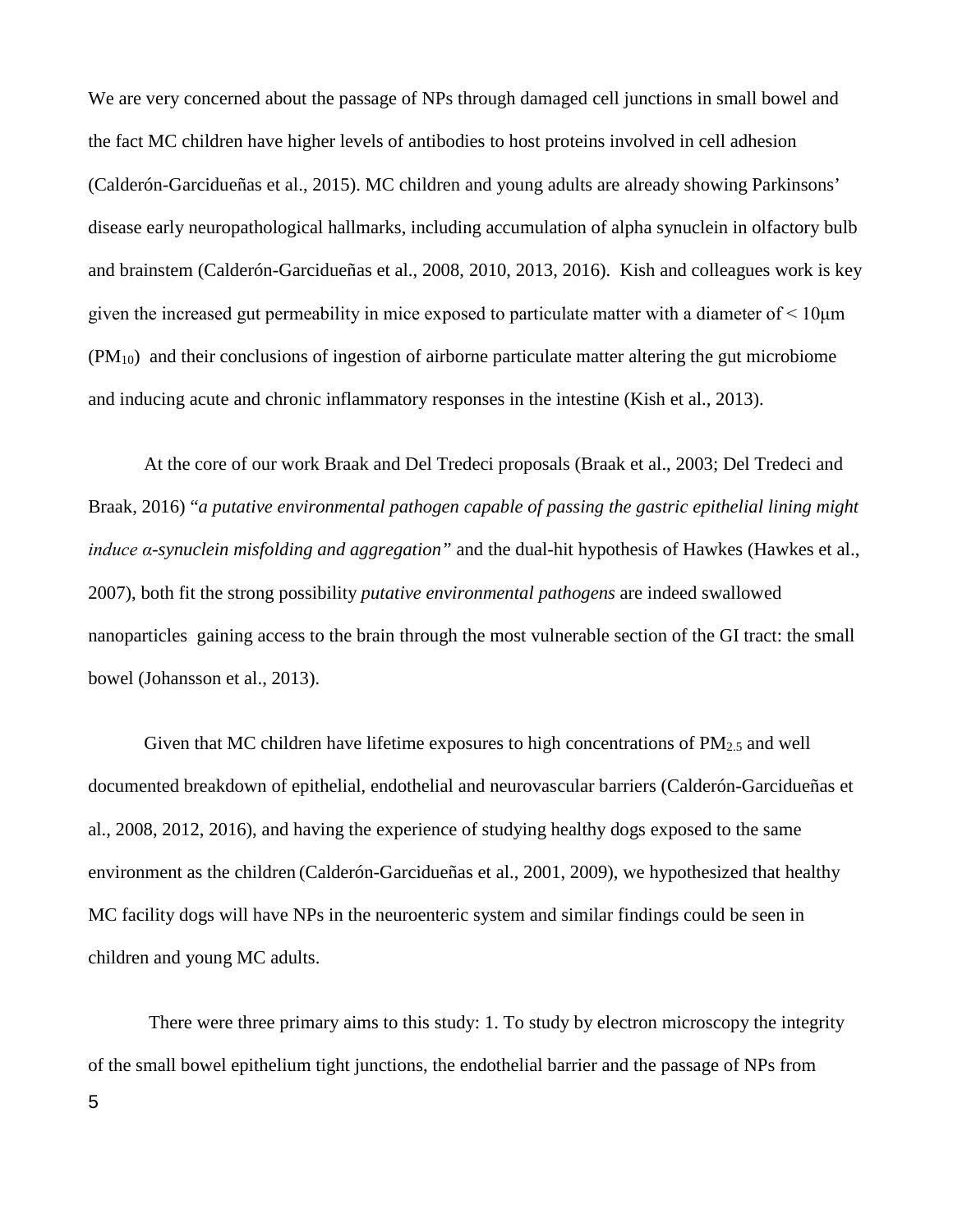circulating red blood cells loaded with particles in blood vessels to the intestinal compartments, 2. To identify and measure NPs and document organelle pathology in the neuroenteric system including the submucosal and myenteric plexus fibers and neurons in duodenal, jejunum and ileum samples of healthy young residents in MC versus controls 3. Since the vagus nerves play a key role in the early neuropathology of PD, we specifically sampled right cervical vagal (X) samples both in dogs and in human autopsies (human samples previously analyzed for mRNA COX2, IL1β and CD14 and found to have high levels versus clean air controls (Calderón-Garcidueñas et al., 2008). Given that highly exposed children and young adults have early features of Parkinson's and Alzheimer diseases (Calderón-Garcidueñas et al.,2008, 2010, 2011, 2012, 2016, 2017), we did immunohistochemistry for phosphorylated α-synuclein and hyperphosphorylated tau in gastric and vagal samples for the same subjects with right vagal mRNA inflammatory markers (Calderón-Garcidueñas et al.,2008).

Our results identify abnormalities in the apical junctional complexes, desmosomal and gap junctions resulting in interepithelial gaps in the small bowel of MC dogs, along with increased caveolar activity in the luminal and abluminal endothelial cells versus controls. Airborne iron-rich strongly magnetic combustion-derived nanoparticles (CDNPs) are abundant in epithelial and endothelial cells and in enteric neurons, unmyelinated axons and cervical X nerves of MC children and young adults and are associated with pathology in mitochondria, axons and dendrites. Gastric accumulation of hyperphosphorilated a-synuclein (a-Syn) and P-tau is a key finding. Our study shows urban young residents have ɑ-Syn and P-tau pathology of the enteric nervous system and neuronal, axonal and unmyelinated pathology. Combustion-derived nanoparticles likely play a key role in the breakdown of the GI barrier and the ɑ-syn/P-tau neuroenteric pathology. Exposures to CDNPs ought to be contemplated as Parkinson's and Alzheimer's environmental risk factors (Calderón-Garcidueñas et al., 2002, 2004, 2008, 2010, 2011, 2012, 2016, 2017; Maher et al., 2016).

6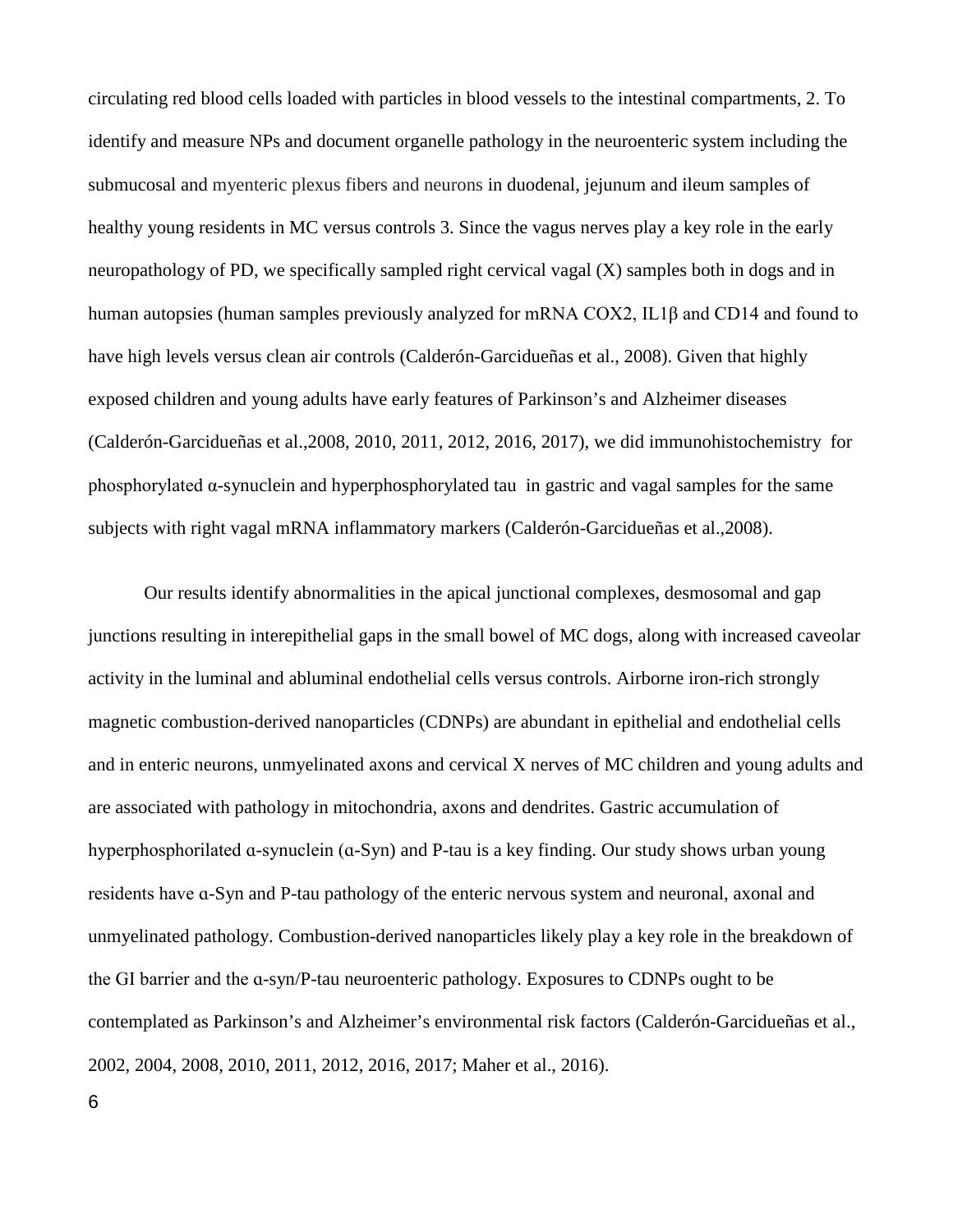#### *2. Materials and methods*

#### *2.1. Study Cities and Air Quality*

Mexico City is a prime example of uncontrolled urban growth and sustained severe air pollution (Rosas-Pérez et al., 2007; Querol et al., 2008; Vega et al., 2011; Molina et al., 2006; Secretaria del Medio Ambiente 2012). Driving restriction programs implemented in 2017 have failed to improve air quality (Davis, 2017). The metropolitan area of over  $2,000 \text{ km}^2$  lies in an elevated basin 2,200 m above sea level surrounded on three sides by mountain ridges. MC Metropolitan area nearly 24 million inhabitants, over 50,000 industries, and 5.5 million vehicles consume more than 50 million liters of petroleum fuels *per day*. Northern MC residents have been exposed to higher concentrations of volatile and toxic organic compounds,  $PM_{10}$ , and  $PM_{2.5}$  including high levels of its constituents: organic and elemental carbon, nitro- and polycyclic aromatic hydrocarbons and metals (Zn, Cu, Pb, Ti, Mn, Sn, V, Ba), while southern residents (exposed dogs in this study are from SW Mexico City) have been exposed continuously to significant and prolonged concentrations of ozone, secondary aerosols  $(NO<sub>3</sub><sup>-</sup>)$ and particulate matter associated with lipopolysaccharide PM-LPS (Rosas-Pérez et al., 2007; Querol et al., 2008; Vega et al., 2011). Studies on the composition of  $PM_{2.5}$  with regards to sites and samples collected in 1997 show that composition has not changed during the last decade (Molina et al., 2006). Tlaxcala was the selected clean air control with criteria air pollutants typically below the equivalent US EPA air quality standards (Calderón-Garcidueñas et al., 2009).

## *2.2 Dog small bowel and vagus samples*

Previously harvested dog small bowel and right vagus samples for electron microscopy were used for this study (Calderón-Garcidueñas et al., 2009, 2016). MC and control mixed beagles were whelped and housed in an outdoor-indoor kennel; husbandry was in compliance with the American Association 7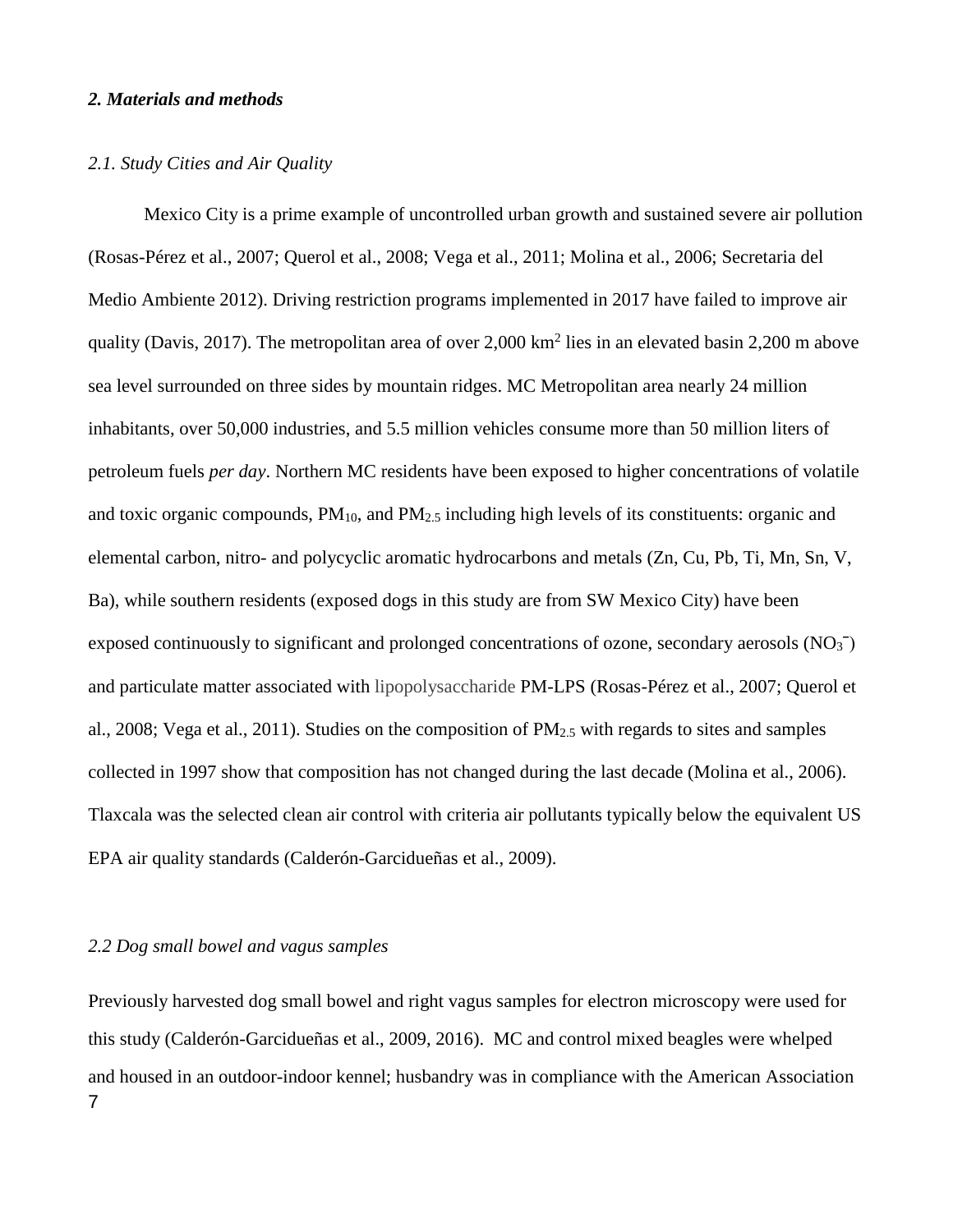of Laboratory Animal Certification Standards. Dogs were under daily veterinarian observation during their entire life, and at no time there was any evidence of respiratory, cardiovascular, gastrointestinal or neurological diseases. Dogs had all applicable vaccines and were treated with antihelmintics regularly. Dogs from both cohorts had the same diets. We selected to use small bowel and cervical vagus nerves optimally fixed electron microscopy samples from 6 dogs  $(5.1 \pm 1.7 \text{ years})$  from an independent longitudinal study involving the use of Nimesulide® in mixed beagle dogs. The 6 selected dogs for this study were in the non-treated Mexico City dog group exposed 24/7 to the Southwest MC atmosphere from birth. Four dogs average age 4.6±2.4 years from Tlaxcala, the selected control city were also studied. Procedures used were in accordance with the guidelines of the Use and Care of Laboratory Animals (NIH Pub No.86-23).

## *2.3 Children and young adult small bowel, gastric and vagus samples*

Children and young adult autopsy tissue MC and control vagal samples in this study have been previously studied (Calderón-Garcidueñas et al., 2008). Subjects were clinically healthy before sudden accidental deaths, were APOE and TLR4 (Asp299Gly) genotyped and had full autopsies, including complete neuropathological examinations. Thirty-six gastric and right cervical vagus samples for immunohistochemistry (IHC) were studied from 27 MC and 9 controls subjects (Calderón-Garcidueñas et al., 2008). The average age of MC subjects was  $24.03 \pm 10.5$  years (8 children 12.5 $\pm$ 5.12y) and controls had an average age of  $21.3\pm10.3$  y (4 children  $13.2\pm7.5$ y) (Supplementary Tables 1 and 2).

## 2.4 *Children and young adult vagus samples for electron microscopy*

We selected 18 right cervical vagus samples including 5 controls average age 17.4±9.65 years and 13 Mexico City residents average age 24.7±12.2 years (Supplementary Tables 1 and 2).

## *2.5 Light microscopy*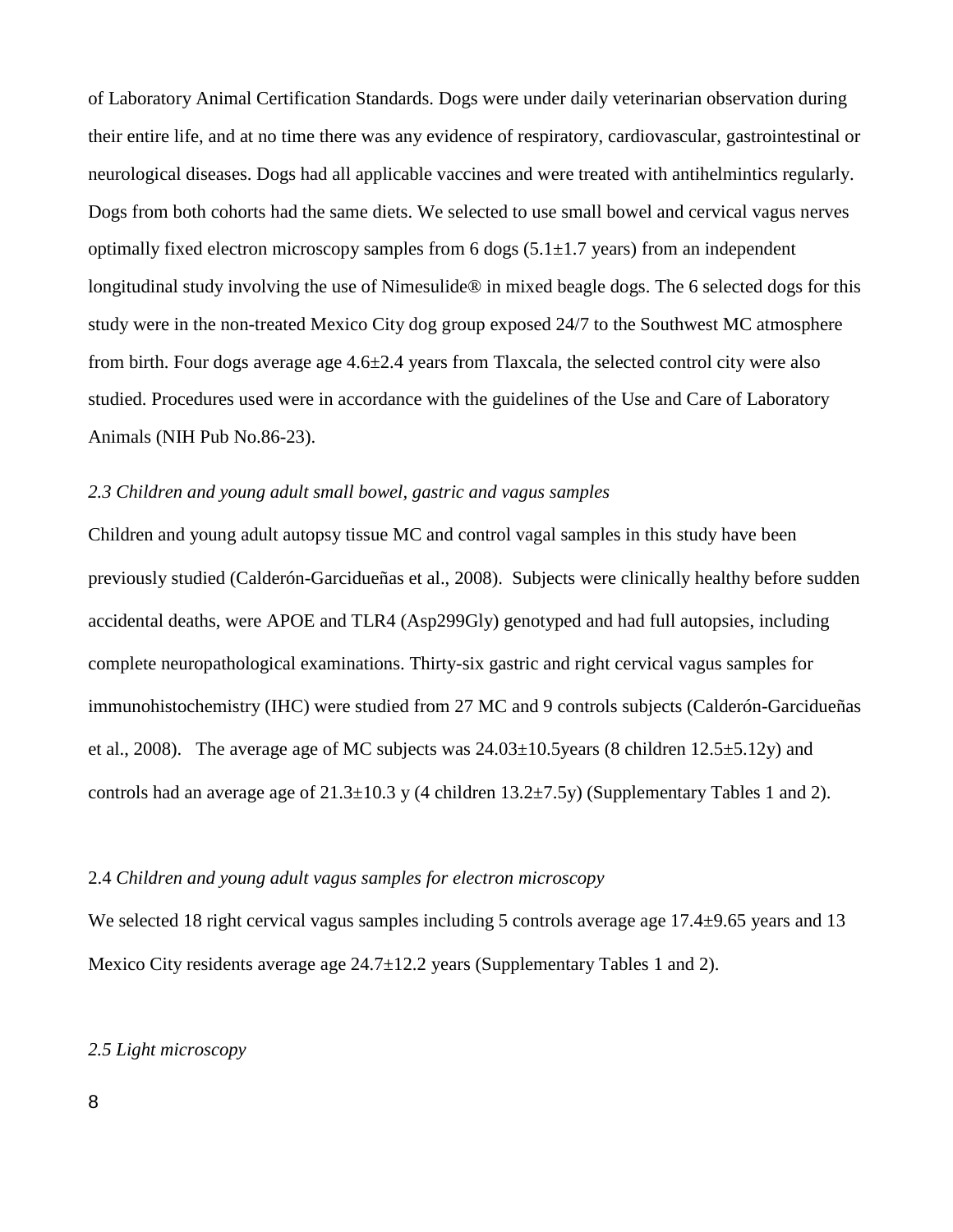The hematoxylin-eosin slides from the entire autopsy were reviewed to rule out a disease process that will interfere with the final evaluation of the GI and vagal tissues. Sections 1 μm thick were cut and stained with toluidine blue in preparation for the selection of electron microscopy samples. Board-certified anatomical pathologist/neuropathologists and Electron Microscopy researchers without access to the identification codes reviewed the sections.

#### *2.6 Immunohistochemistry*

Specimens for IHC were kept in 10% buffered [formaldehyde](http://topics.sciencedirect.com/topics/page/Formaldehyde) ranging from 24 h to 1 week. Six micrometer-thick sections were cut from paraffin-embedded tissue blocks. IHC specimens included stomach and right cervical vagus. IHC was performed using a primary antibody from alpha-synuclein phosphorylated at Ser-129 LB509 (In Vitrogen, Carlsbad, CA 1:800) and p-tau using mouse monoclonal antibody AT8 pSer202/Thr205 2:1000 (Thermo Scientific, Rockford,IL,US) with pretreatment conditions with formic acid 88% for 10 minutes. Detection of immunostaining was performed using the ImmPRESS peroxidase universal MP-7500 (Vector Laboratories, Burlingame, CA) and diaminobenzidine DakoCytomation K3468 (Dako, Carpinteria, CA) or HIGHDEF ® Red IHC Chromogen (ENZO, Farmingdale,NY) were used as chromogens. Control of [antibody](http://topics.sciencedirect.com/topics/page/Antibodies) specificity included omission of the primary antibody or preabsortion of the antibody with full length recombinant [alpha synuclein](http://topics.sciencedirect.com/topics/page/Alpha-synuclein)**,** A53T (rPeptide S-1002). Sections were mounted with a commercial aqueous mounting media, coverslipped, and dried overnight before nail polishing the edges to seal. Blind assessment of ɑ-Syn and P-tau immunoreactivity (IR) was performed and the immunostaining pattern, intensity and cellular location evaluated.For a given tissue sample, 6-10 levels were examined and the positive stain was assessed semiquantitatively following an arbitrary grading system: - no lesions, + 1- 10 at x 200 magnification; ++ 11-20 positive areas per field and +++ >21 areas per field. The data on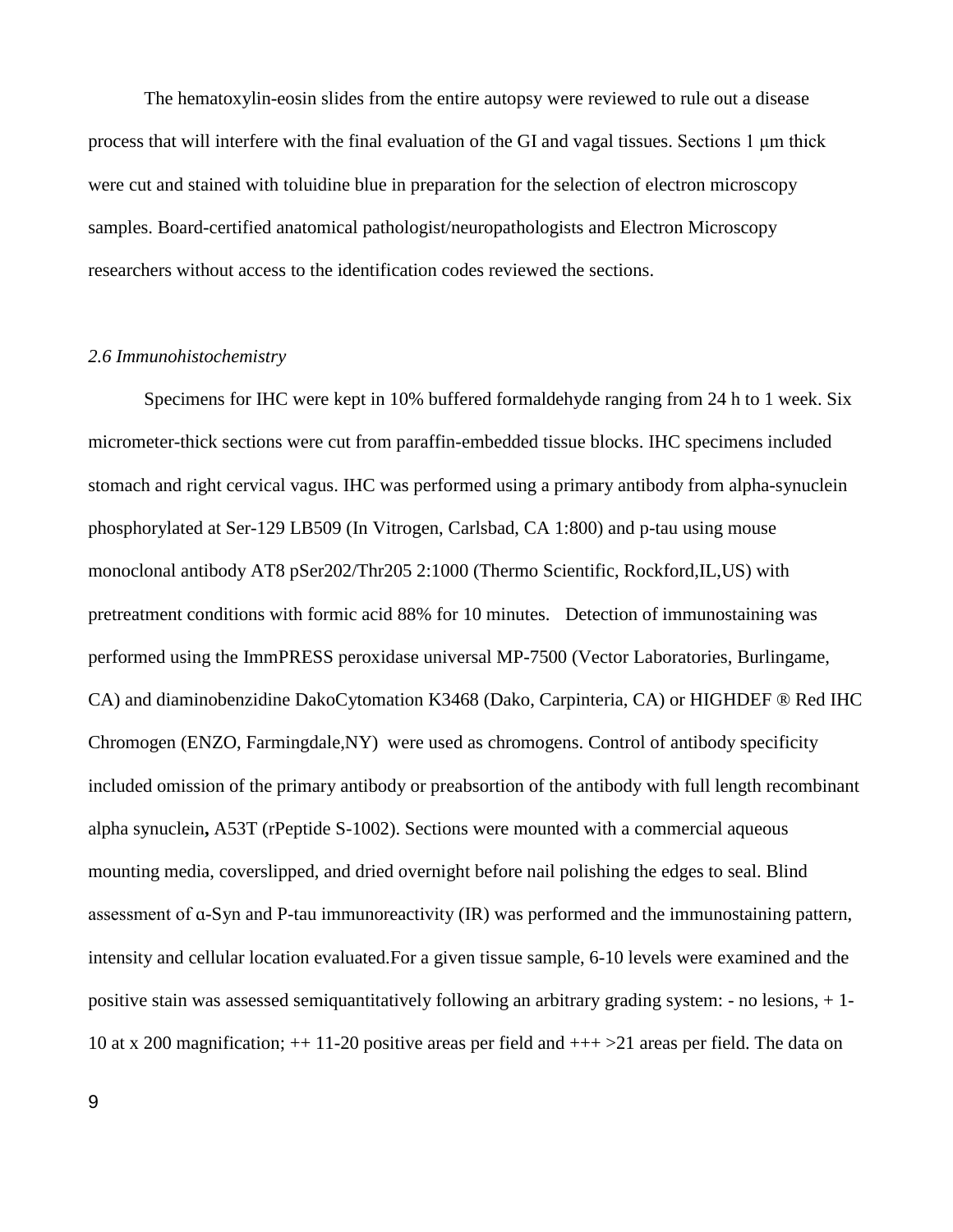the positive density collected in each subject was averaged.

## *2.7 Examination of small bowel samples by Transmission Electron Microscopy (TEM)*

Tissues were post-fixed in 1% osmium tetraoxide and embedded in Epon. Semi-thin sections (0.5 to 1μm) were cut and stained with toluidine blue for light microscopic examination. Ultra-thin sections (60-90 nm) were cut and collected on slot grids previously covered with formvar membrane. Sections were stained with uranyl acetate and lead citrate and examined with a JEM-1011 (Japan) microscope. Each electron micrograph was evaluated separately, then compared by group. We identified the type of cell and captured the ultrastructural characteristics of the cells including ganglionic submucosal and muscularis neurons and submucosal plexus, and their organelles. We captured TJ's complexes, measured the diameter of the nanoparticles present in epithelium, umyelinated axons, and neurons and describe the abnormal organelles and their relationship with NPs. One EM researcher with ample experience examined all sections at magnifications between 5000 x to 120,000x and took representative pictures. For the purpose of measuring NPs, pictures were taken at various magnifications including 60,000 with print magnifications at  $85,000 \times 7$ "; 25,000 with print magnifications at  $41600 \times 8$ "; 50, 000x with prints 83,300 x 8"; 80,000x with prints 117000 x 7" and 80,000x with prints 133000 x 8". We counted particles in ganglionic neurons (cytoplasm, mitochondria and nucleus) from duodenal and jejunal dog samples MC versus controls and the results were based on the evaluation of  $8\pm 2$  pictures per case assessed for significance with a p test after adjusting for age.

## *2.8 Examination of vagus samples by Transmission Electron Microscopy (TEM)*

Tissues were post-fixed in 1% osmium tetraoxide and embedded in Epon. Sections were stained with uranyl acetate and lead citrate, and examined with a JEM-1011 (Japan) microscope. Each case was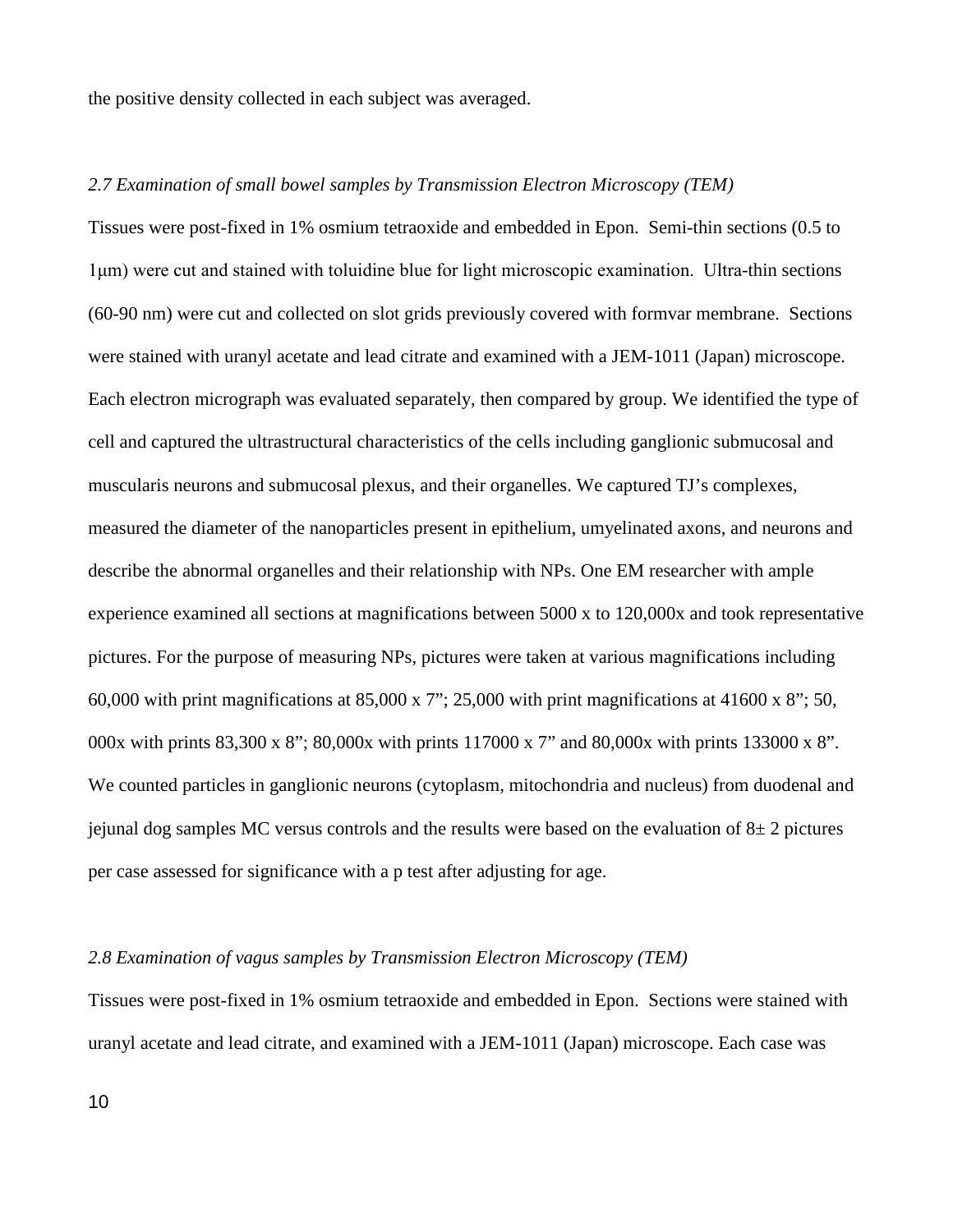blindly evaluated separately, then compared by group. We captured the ultrastructural characteristics of the axons and ganglionic and satellite cells and their organelles. For the purpose of measuring NPs, we followed the same protocol as for small bowel samples.

#### *2.9 Statistical analysis*

We first calculated the mean and standard deviations (SD) of all variables in all locations. Then, we carried out statistical tests for the differences between the measurements of the variables in Mexico City and low pollution controls. We used regression techniques to accomplish this. Then, we performed two sample t-tests for testing the differences between NPs types, numbers and/or diameters in dogs and human samples in Mexico City and low pollution controls. Statistical analyses were carried out using Excel and R **[\(https://www.r-project.org/](https://www.r-project.org/)**

## **3. RESULTS**

#### *3.1 Air Quality Data*

Mexico City residents are exposed year-round to PM<sub>2.5</sub> concentrations above United States National Air Ambient Quality Standards (NAAQS). The PM<sub>2.5</sub> annual air quality standard of 12  $\mu$ g/m<sup>3</sup> has been historically exceeded across the metropolitan area. We are focused on fine and ultrafine particulate matter (PM), broadly defined by the diameter of the aerodynamic particles: fine particles (<2.5 um, PM<sub>2.5</sub>) and ultrafine PM (UFPM<100nm) (Querol et al., 2008; Vega et al., 2011; Molina et al., 2010). Ultrafine PM is of particular interest given their capability to reach the brain and produced extensive damage (Maher et al., 2016; González-Maciel et al., 2017). MC children in this study have been exposed to significant concentrations of PM 2.5 during their entire life, including the prenatal period. The high concentrations of PM 2.5 coincide with the time children play outdoors and/or stay in schools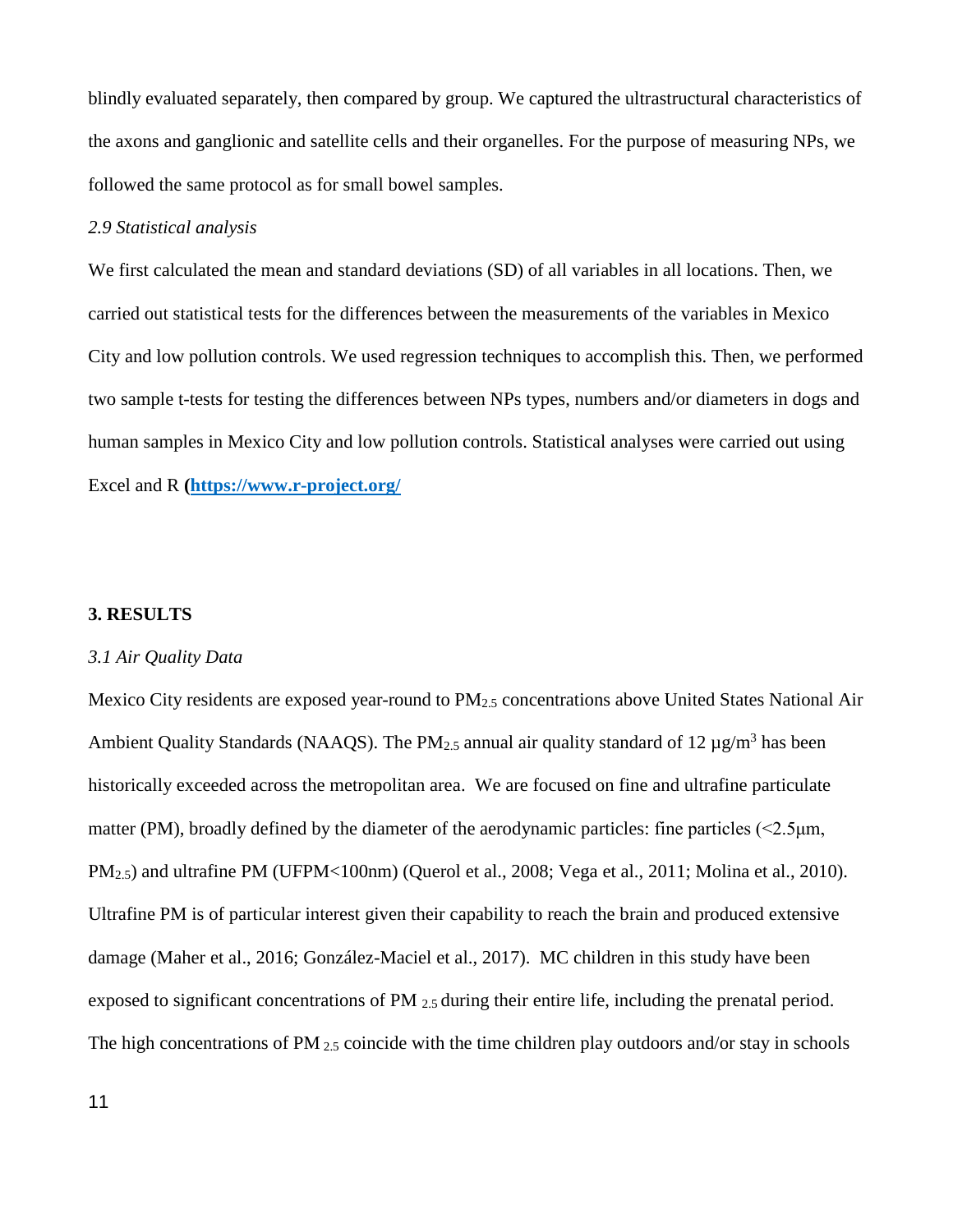with broken windows and doors. Control dogs and humans have been lifelong residents in low pollution cities with all criteria air pollutants below the US EPA NAAQS standards.

## *3.2 Measurement of NPs in mitochondria, nuclei, and free in the cytoplasm in enteric ganglionic neurons from dogs' samples.*

We distinguished spherical combustion-derived nanoparticles consistent with high temperature formation versus euhedral particles ascribed to endogenous sources based on Maher et al., 2016 paper.The numbers of NPs were significant higher in the exposed subjects (Table 1), while the percentage of CDNPs versus euhedral NPs was 37-63% across the epithelial, endothelial and axonal/dendritic samples, while the vagus samples showed 44%-56% with a predominance of endogenous NPs. Table 2A shows the average size nanoparticles for the different compartments analysed and in Table 2B the data for the vagus nerves in dogs and humans. There were significant differences in sizes of CDNPs v euhedral NPs in Mexico City enteric neurons samples (p<0.0001), while controls showed no differences (Table 2A). The vagal samples from both dogs and humans showed significant differences in the sizes of CDNPs v euhedral NPs in both controls and exposed subjects. The smallest CDNPs were seen in human vagal samples (Table 2B).

*3.3 Electron Microscopic results*

## *Dogs' small bowel samples*

Toluidine blue 1μm sections of normal duodenal epithelium with an intact brush zone and unremarkable enterocytes and goblet cells is characteristic of the control dogs (Figure 1 A). Highly exposed dogs exhibited duodenal samples with severely disrupted epithelial lining, breakdown of the barrier with numerous epithelial cells gaps and abundant cell debri (Figure 1 B, C). Electromicrographs of jejunum in MC dogs show numerous nanoparticles associated with villae and distributed across the enterocytes' cytoplasm and abnormal tight junctions (Figure 2 A, B, C). Clusters of compact aggregates of neurons (ganglion cells), Schwann cells, glial-like cells, and/or unmyelinated axons are seen throughout the small bowel walls as components of the submucosal plexus and the myenteric 12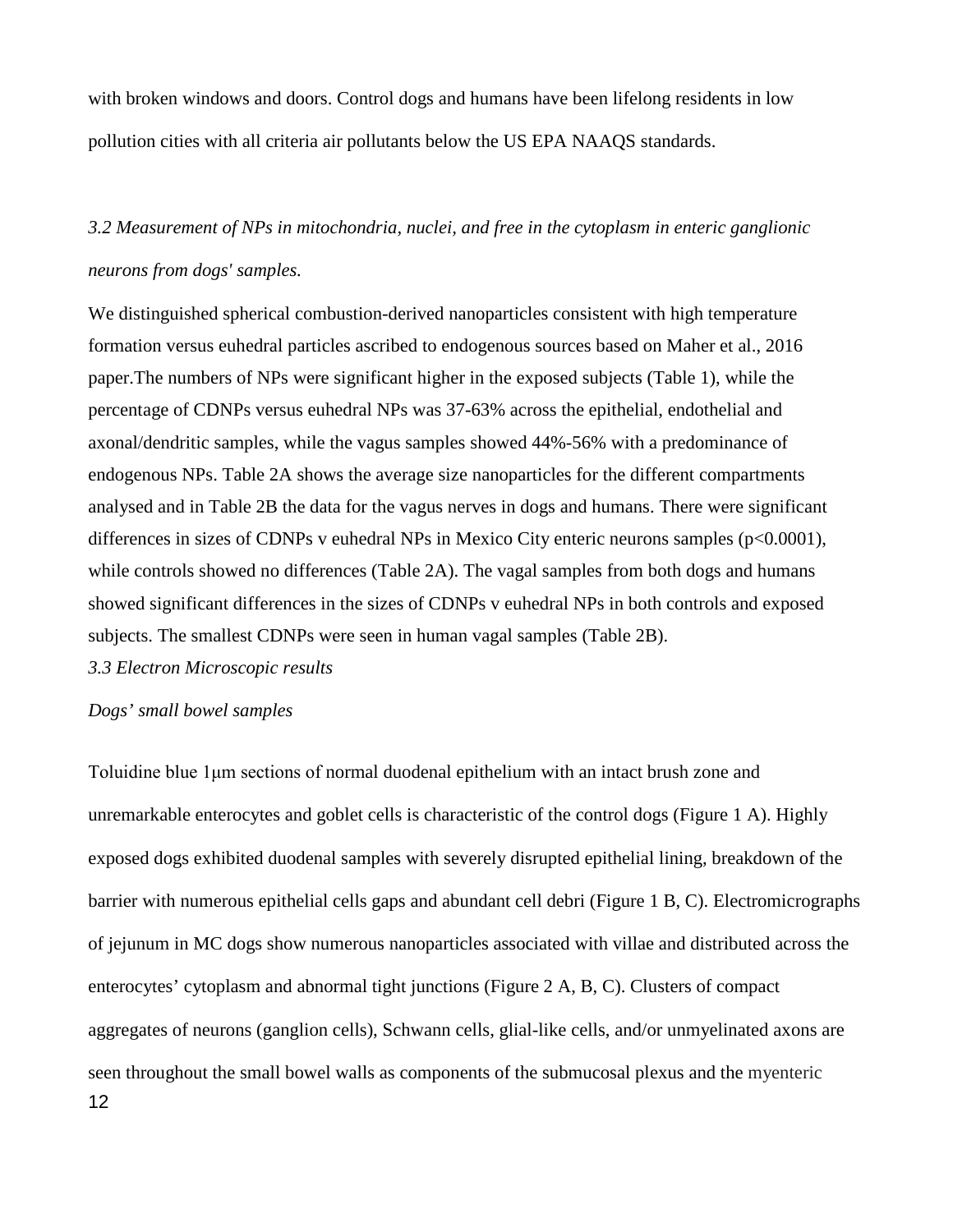plexus. The myenteric plexus between the longitudinal and circular layers of muscularis externa in the small bowel of MC dogs is surrounded by connective tissue bands and vascular elements (Figure 3A).Schwann cells and umyelinated fibers alike contain numerous NPs and abnormal axons are a common finding (Figure 3 B,C).Lipofuscin is seen in Schwann and neurons' cytoplasm in very young subjects (Figure 3D), fibers with a diameter ranging between 7.1 to 13.5 nm are seen inside and outside neurons (Figure 3 E),and numerous abnormal unmyelinated axons without defined organelles contain NPs (Figure 3 F). Ganglion cells, Schwann cells and clusters of abnormal unmyelinated axons share the presence of combustion-derived NPs (Figure 4).The close proximity between abundant submucosal capillaries with red blood cells loaded with NPs, increased abluminal caveolar endothelial activity and unmyelinated axons poise the potential transfer of NPs from capillaries to the numerous unmyelinated axons (Figure 5). Both CDNPs and euhedral NPs are seen in unmyelinated axons and presynaptic axons and dendrites (Figure 6). CDNPs are also seen free in the interstitial space surrounded by collagen fibers and in close proximity to isolated individual filaments (Figure 7). Smooth muscle cells and endothelial cells also exhibit numerous CDNPs in their damaged organelles (Figure 8).Transfer of nanoparticles is a common finding in highly exposed dogs, the transfer takes place between luminal red blood cells to endothelial cells in the small bowel capillary network (Figure 9). Interestingly, numerous endothelial cell fragments with no visible attachment to the endothelial cell contain CDNPs (Figure 9B). Vagus dog and human samples show abundant CDNPs in axonal mitochondria, and in clusters of laminar ill-defined structures (Figure 10). Extensive and severe mitochondrial damage is common and focal myelin fragmentation is seen in highly exposed subjects (Figure 10). Cervical vagus nerves 1um toluidine blue sections show small clusters of thinly myelinated axons alternating with larger myelinated fibers (Figure 11 A, B). There is no evidence of inflammatory cells or vascular changes. Α-Syn IR was seen in highly exposed young humans and distinct punctate cytoplasmic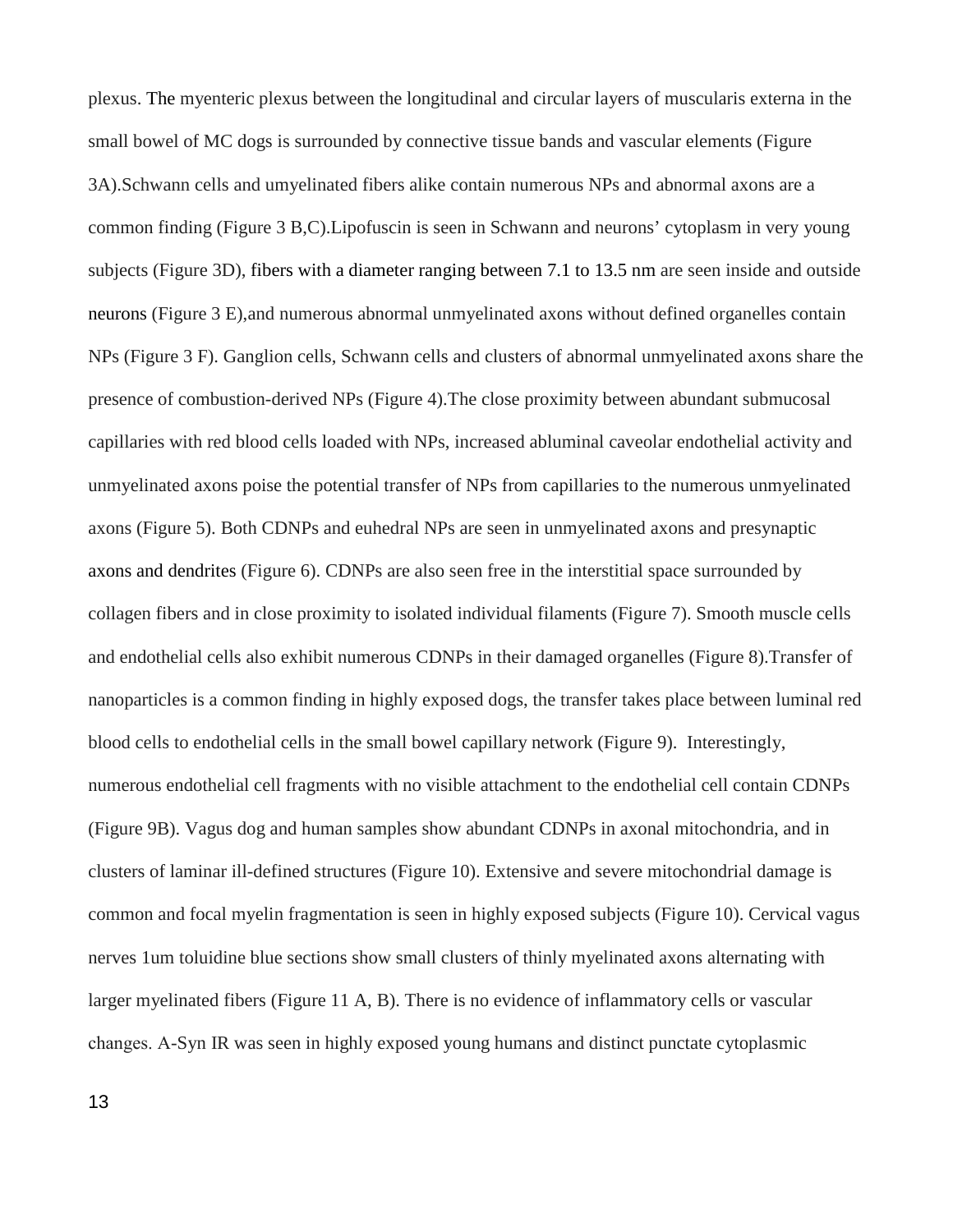staining of ganglion cells (Figure 11C and D). Positive A-Syn fibers were seen in cervical vagus samples (Figure 11D). Large, coarse aggregates of α-Syn were not observed in the vagus nerves. Gastric samples (Figure 12) showed two basic IR patterns with hyperphosphorilated α-Syn: a distinct punctate cytoplasmic staining of ganglion cells and strongly positive coarse cytoplasmic aggregates in cells distributed widely through the submucosa and the muscularis (Figure 12A, B). Clear cut positive coarse neurites could be seen in each positive case (Figure 12B insert)and ganglion cells exhibited coarse positive neurites(Figure 12C).Clean air controls were negative (Figure 12D). Hyperphosphorilated tau IR (Figure 13) was extensively distributed throughout the gastric submucosa, muscularis mucosae and ganglion cells. Both delicate (Figure 13 A,B) and coarse (Figure 13 C, D) positive neurites were seen and extensive number of positive fibers were seen in association with ganglion cells (Figure 13D). Positive fine synaptic-type staining of muscular plates were also observed (Figure 13B).The results of IR for ɑ-Syn and Htau in gastric and vagal samples with the ages, gender and APOE and TLR4 (Asp299Gly) genotyping results are shown in Supplementary Tables 1 and 2.

## **4. DISCUSSION**

The integrity of the gastrointestinal (GI) epithelial, endothelial and neuroenteric structures is compromised in dogs, children and young adults residents in Mexico City. The enteric nervous system (ENS), a network of neurons and glia that controls GI functions shows significant pathology in key organelles and aggregated hyperphosphorilated α- synuclein and P-tau adds to the neuropathological findings of Braak stages 1 and II Parkinson disease already described in similar cohorts in Mexico City children and young adults (Calderón-Garcidueñas et al., 2008, 2010, 2013). The passage of NPs through the damaged GI epithelial barrier and the transfer of NPs from the RBC in circulation to the capillary GI network likely gives rise to inflammatory and immune responses triggered to prevent injury to the ENS and underlying structures (Chow et al., 2017).

Compromising the integrity of the small bowel tight junctions (Calderón-Garcidueñas et al., 2015), likely alters its physiology and function (Volk and Lacy, 2017; Chow et al., 2017) and translates in a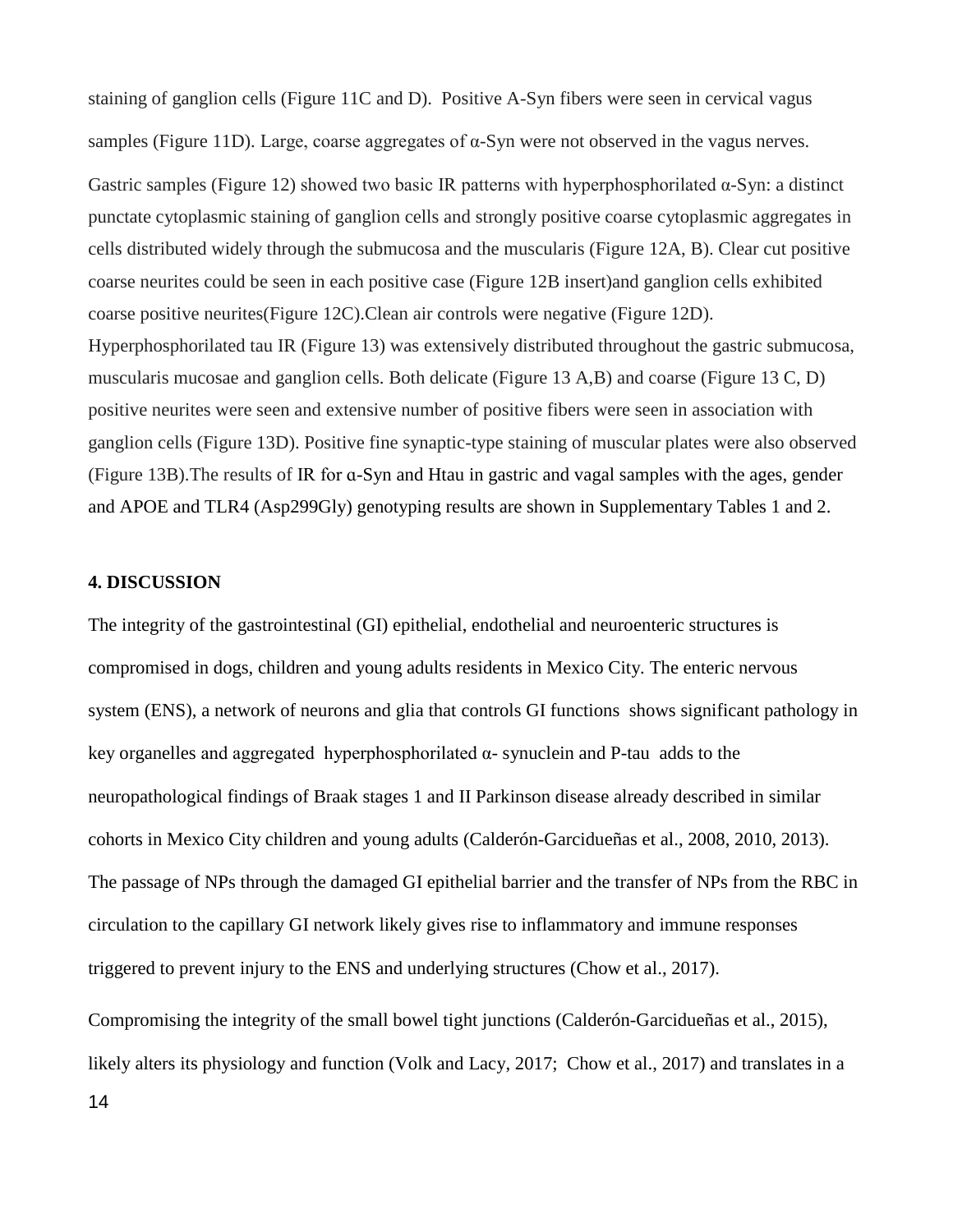disrupted GI barrier that will allow for major concentrations of swallowed PM entering the neuroenteric components, reaching the vagus nerves and the brainstem. Particulate matter is in fact gaining access through the most vulnerable section of the GI tract: the small bowel (Kish et al., 2013; Johansson et al., 2013), and microbial translocation, immune alterations and a dysbalanced brain-gut axis are fully expected (Ermund et al., 2013; Douglas-Escobar et al., 2013; Bonazzi and Cossart, 2011; Klatt et al., 2010; Vuong et al., 2017; Yang et al., 2017).

The organelle damage to GI neuroenteric components and the presence of the two key abnormal proteins associated with Parkinson and Alzheimer's diseases in highly combustion-derived particulate matter exposed subjects showing cognitive and olfactory deficits and autonomic symptomatology (Calderón-Garcidueñas et al., 2010, 2013,2016,2017) is at the core of this discussion. Ultrafine and fine PM produced by combustion products is composed of organic and inorganic components, including iron-rich magnetic nanoparticles, heavy metals, volatile organic compounds, and endotoxins, and because of their high and very effective pro-oxidative potential and their inflammatory capacity, their risk for neurotoxicity is high (Rosas-Pérez et al., 2007; Querol et al., 2008; Vega et al., 2011; Bergin and Witzmann, 2013; Yu et al., 2013; Gehr et al., 2011).

The presence of aggregated alpha synuclein in olfactory bulbs, brainstem, GI tract and vagus nerves in MC young residents signpost the early stages Parkinson's disease (Calderón-Garcidueñas et al., 2013). The association between nanoparticles and the kinetics of  $\alpha$ -synuclein aggregation is therefore very relevant for megacity residents (Xie et al., 2016; Fink, 2006; Rodriguez et al., 2015;Alvarez et al., 2013; Harischandra et al., 2017; Phukan et al., 2016; Corbillé et al., 2017). Different types of NPs induce oxidative stress, autophagy, reduction of proteasome activity, and amyloid aggregates of α-synuclein in dopaminergic neurons of the midbrain (Phukan et al., 2016; Hu et al., 2017; Xie et al., 2016). Of particular interest is the work of Harischandra and colleagues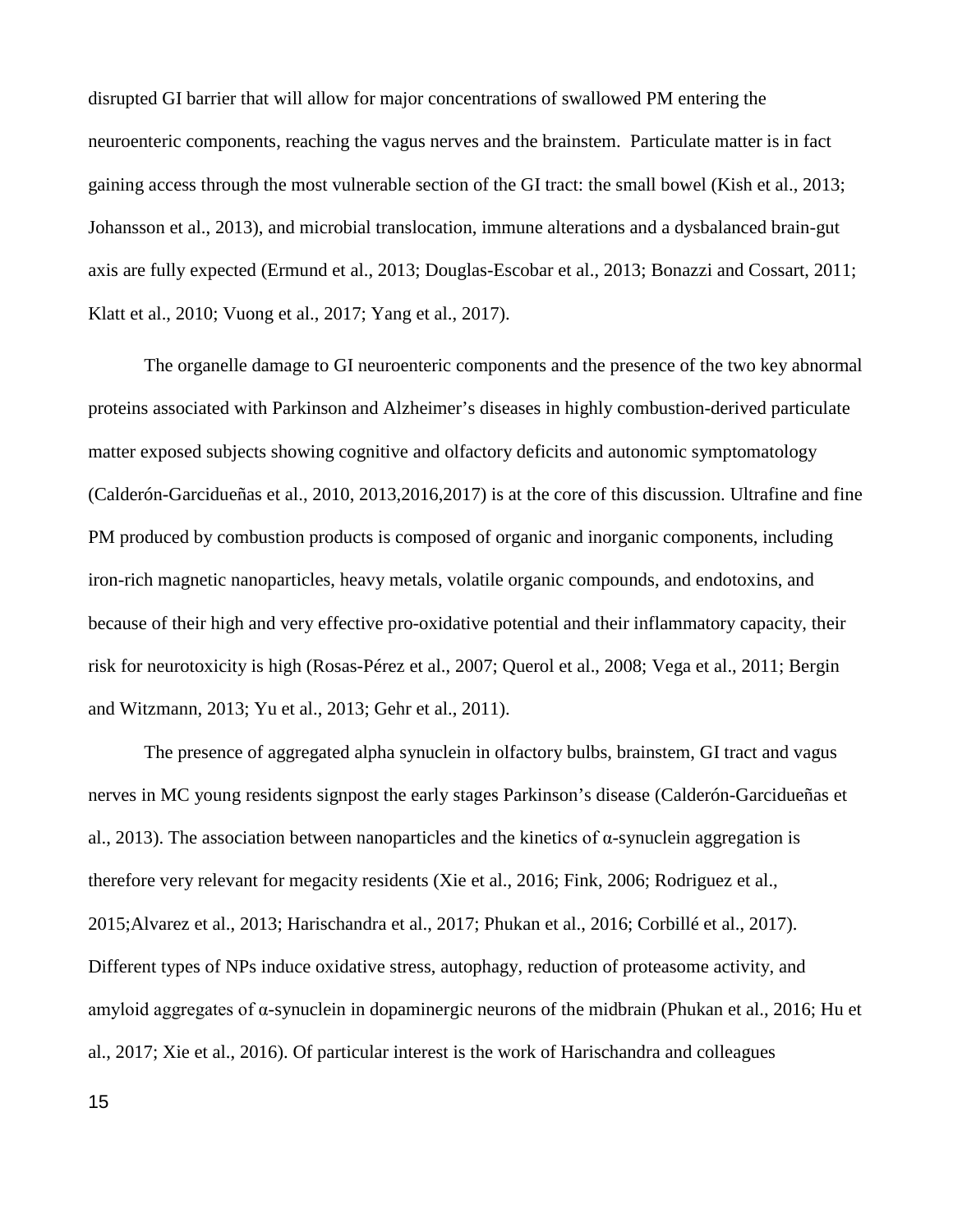(Harischandra et al., 2017) because manganese, an environmental neurotoxicant present in high concentrations in frontal cortex of MC young residents (Calderón-Garcidueñas et al., 2013) induces cytotoxicity in a MN9D dopaminergic cell model of PD. Specifically, Harischandra's group demonstrated Mn exposure (300μM MnCl<sub>2</sub>) for 24h modulated extracellular miRNA content through exosomal release from dopaminergic neuronal cells, potentially contributing to progressive neurodegeneration. Further, miRNA profiling analysis showed increased expression of miRNAs shown to regulate protein aggregation, autophagy, inflammation and hypoxia. This is very relevant to our findings in children and young MC adults where indices of neuroinflammation, oxidative stress, dysregulation of IL1, NFκB, TNF, IFN, TLRs and PrP(C) relate to their environmental exposures including particulate matter and heavy metals (Calderón-Garcidueñas et al., 2008, 2012). Metallothioneins (MTs) proteins that function by metal exchange to regulate the bioavailability of metals, also are likely to play a role in the binding and aggregation of alpha-synuclein (Okita et al., 2017).

The association between neuronal and axonal abnormal mitochondria and CDNPs present among the abnormal cristae and in the mitochondria membranes bring the issue of serious damage to an organelle needed for the high energy neuronal and axonal requirements (Giannoccaro et al., 2017; Erpapazoglou et al., 2017; Scott et al., 2017). As described by Giannoccaro and coworkers, damage to mitochondria will alter its complex homeostatic functions, their dynamic fission/fusion cycles, the balance of mitobiogenesis and mitophagy, and consequently the quality control surveillance that corrects faulty mitochondrial DNA maintenance, all key in the pathogenesis of PD (Giannoccaro et al., 2017). Iron oxide NPs are particularly cytotoxic and generate membrane leakage, intracellular reactive oxygen species and mitochondrial damage (Dönmez Güngüneş et al., 2017). Equally relevant to the neuroenteric system is the interaction of the NPs with the extracellular matrix, cell membranes and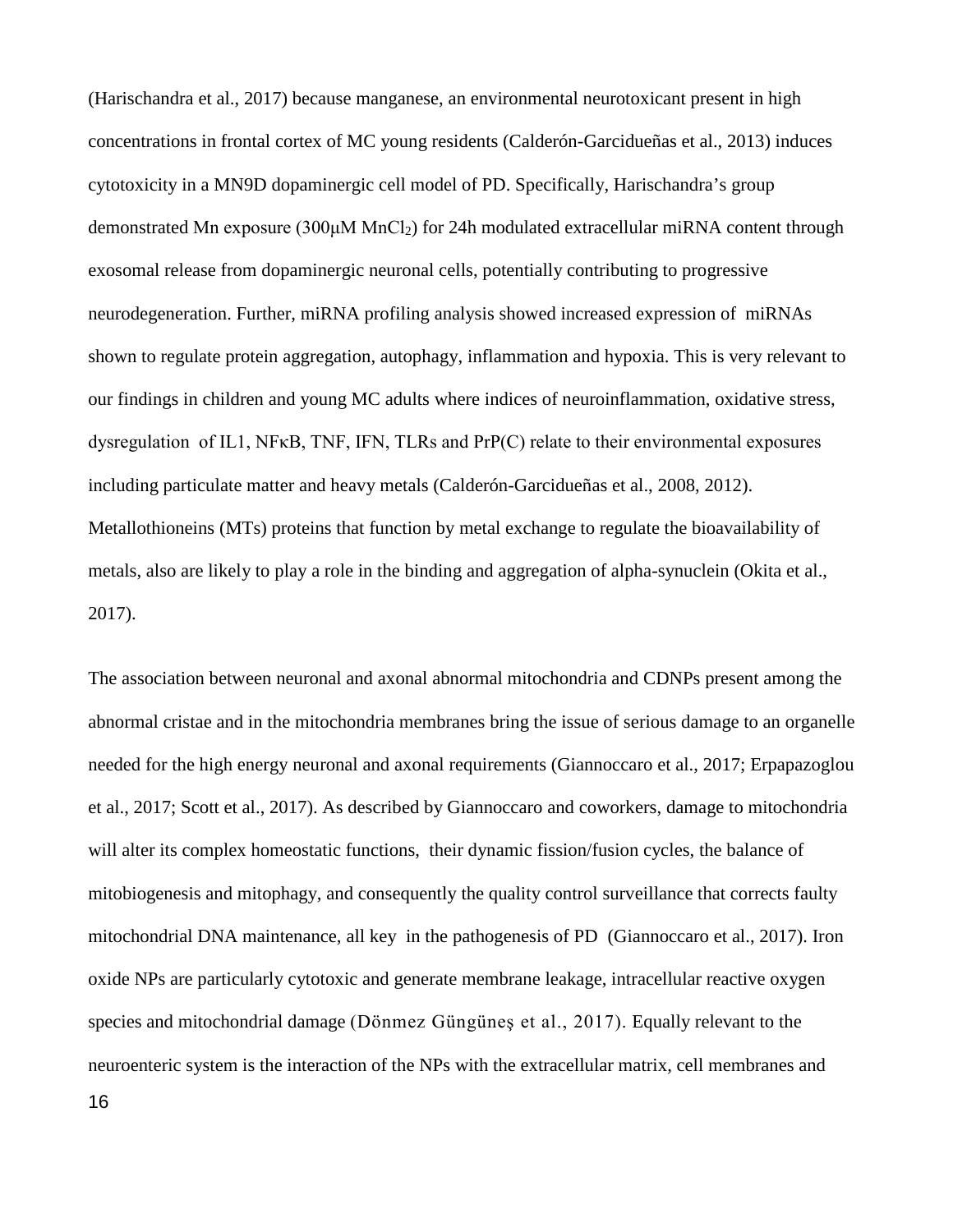cytoplasm of other cells (i.e., glial) (Lindström et al., 2017), that may be affected by the agglomeration behavior of the NPs, their degree of mobility and internalization. In the work of Dönmez Güngüneş et al.,  $Fe<sub>3</sub>O<sub>4</sub>$  NPs show superparamagnetic behavior leading to intense aggregation (Dönmez Güngünes et al., 2017), an observation we have made in the cervical vagal (X) human nerves (Figure 10 E). The agglomeration, common for NPs (as most of them have surface charges which interact with the cell and form protein coronas) may prevent NPs from membrane permeation (Dönmez Güngüneş et al., 2017). ROS generation representing oxidative stress is key in the mitochondrial effects of NPs, which overcomes the antioxidant ability of the cell and induces mitochondrial dysfunction (Xie et al., 2016). Xie et al. clearly demonstrated that the size of the magnetic iron oxide (Fe3O4) NPs were significant for the type of damage inflicted upon mitochondria using human hepatoma cells: 9 nm magnetic iron oxide particles produced ROS generation and the resultant mitochondrial dysfunction and necrosis, while 14 nm NPs damaged the plasma membrane and give rise to massive lactate dehydrogenase leakage (Xie et al., 2016). Moreover, the authors also showed that agglomerated 9 nm NPs resulted in severe oxidative stress and a combination of necrosis/apoptosis. The diameter of the CDNPs is likely a key issue for the neuroenteric system, the average size combustion-derived NPs in the human enteric neurons and vagus nerves for example was 12.06±4.7nm, significantly smaller that similar particles in the brain (29.17±11.22nm) and CSF (51.89±12.95nm) (González-Maciel et al., 2017). The issue is critical because Alvarez and colleagues (Alvarez et al., 2013) have shown gold nanoparticles produced a strong acceleration of α-synuclein aggregation depending on the size and concentration of the nanoparticles, being strongest for NPs 10 nm in diameter, which produced a 3-fold increase in the overall aggregation rate at concentrations as low as 20 nM. Damage to lysosomal and mitochondrial structures at lower NPs concentrations that concentrations producing disruption of plasma membranes are also described (Bermejo-Nogales et al., 2016). In their work, at non detectable cytotoxic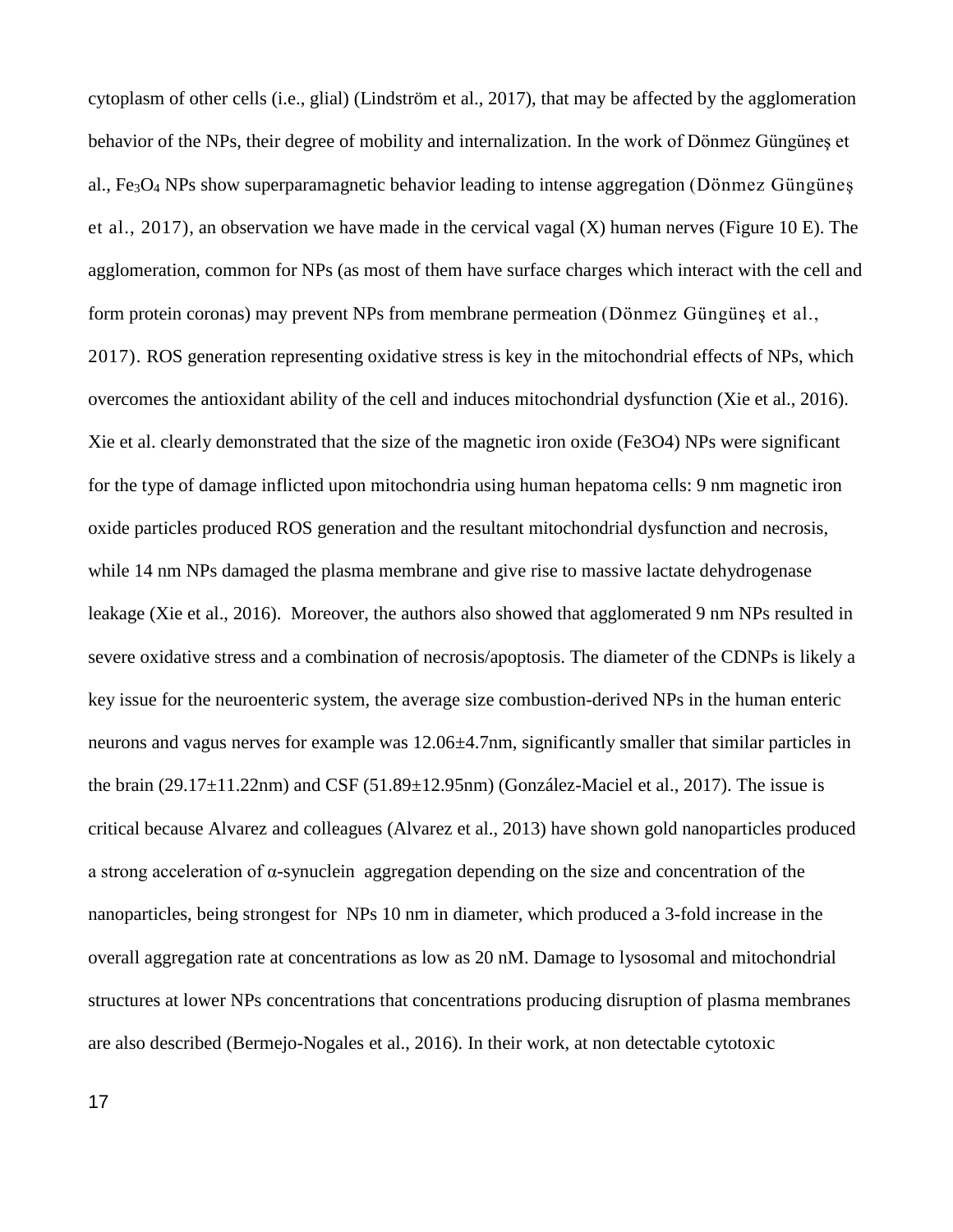concentrations, the silver NPs persisted inside nucleoli and mitochondria, raising the issue of direct effect to these critical organelles with time. Hyperphosphorilated alpha-synuclein, mitochondrial dysfunction, inability of cells to regulate  $Ca^{2+}$  and neurodegeneration have been discussed in the NPs and the PD literature (Dönmez Güngüneş et al., 2017; Erpapazoglou et al., 2017; Rocha et al., 2017;Zaichick et al., 2017).

The architecture of parasympathetic axons innervating the GI tract is key knowledge to understand the potential axonal transport of NPs from the GI tract to the brain (McMenamin et al., 2016; Uesaka et al, 2016;Ting et al., 2017;Walter et al., 2016;Powley et al., 2016). The GI tract gets innervation from sympathetic and parasympathetic nervous systems, which regulate and modulate the function of the enteric nervous system (McMenamin et al., 2016). The ENS consists of two main ganglionated layers: myenteric and submucosal ganglia, containing enteric neurons and glial cells (Uesaka et al, 2016). ENS cells are mostly derived from vagal neural crest cells (NCCs), which proliferate, colonize the entire gut, and first populate the myenteric region (Uesaka et al, 2016). After gut colonization by vagal NCCs, the extrinsic nerve fibers reach the GI tract, and Schwann cell precursors (SCPs) enter the gut along the extrinsic nerves (Uesaka et al, 2016). Vagal endings are abundant around the celiac ganglion neurons, and the right is usually the one with the most endings. As discussed by McMenamin and collaborators, the stomach and small bowel are heavily influenced by the parasympathetic nervous system (vagus nerve) and disruption of vagal sensory or motor functions translates in disorganized motility patterns, disrupted receptive relaxation and accommodation, and delayed gastric emptying (all non-motor symptoms of PD) (McMenamin et al., 2016; Doty, 2012; Massano and Bhatia, 2012; Liu et al., 2017). The issue of transport of NPs from the GI tract to the brain is relevant because Braak et al proposal (Braak et al., 2003) "*a putative environmental pathogen capable of passing the gastric epithelial lining might induce α-synuclein misfolding and aggregation"* could indeed be NPs gaining access through the 18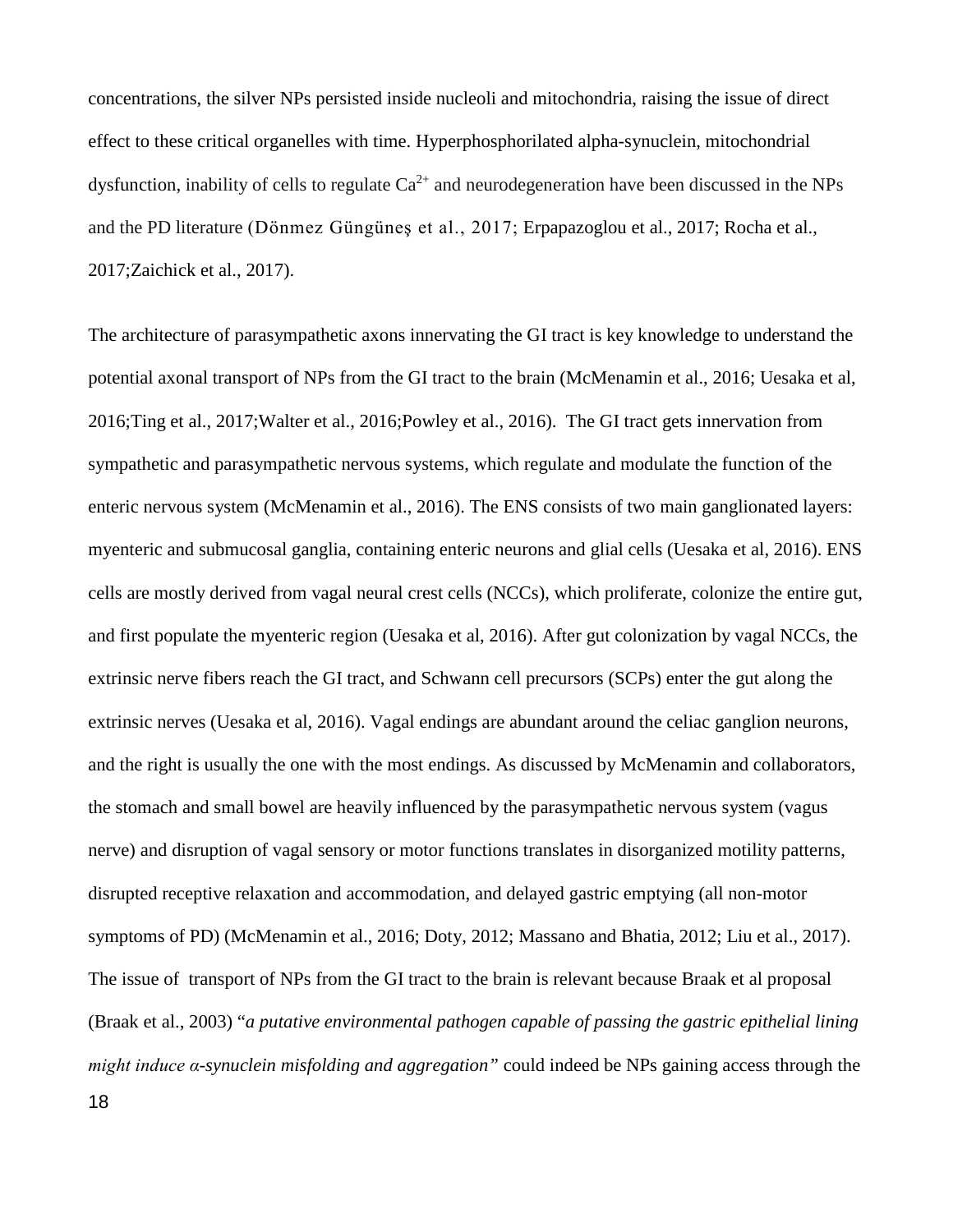most vulnerable section of the GI tract: the small bowel (Johansson et al., 2013). The enteric nervous system is an ideal pathway to the brain (Visanji et al., 2014) and in keeping with the concept that the neuropathological process leading to PD starts in the ENS and/or the olfactory bulb and spread via rostrocraneal transmission via sympathetic and parasympathetic nervous system to the substantia nigrae and the CNS (Jellinger, 2014, 2015, 2015; Reichmann, 2011; Del Tredici and Braak, 2016) our current findings are pointing in the same direction.

There is no doubt that NPs play a role in protein aggregation and a superb example is the previously mentioned work of Alvarez and coworkers (Alvarez et al., 2013) showing gold NPs produce strong acceleration of ɑ-synuclein aggregation and 10 nm particles produce the strongest effect.So, NPs traveling through axons (Gluska et al., 2016; Erriquez et al., 2015; Zhao et al., 2014; Kuznetsov,2012; Osakada and Cui,2011;Hopkins et al., 2014; Vermehren-Schmaedick et al., 2014; Chowdary et al., 2015) could interfere with ɑ-synuclein aggregation kinetics (Yu et al., 2009; Vácha et al., 2014; Mohammad-Beigi et al., 2015).On the same path, brain to stomach transfer of ɑ-synuclein is not a surprise (Ulusoy et al., 2017) and provides further support the dorsal motor nucleus (DMN) of the vagus is a key relay center for α-synuclein transmission, and efferent vagal fibers may act as unique conduits for protein transfer.Indeed, the DMN is a key player in neuroinflammation in mice and children exposed to MC air pollution and shows a significant imbalance in genes for antioxidant defenses, apoptosis, and neurodegeneration (Villarreal-Calderon et al., 2010; Calderón-Garcidueñas et al., 2011).

Is the breakdown of the GI barrier and the involvement of the ENS key for the development of the early stages of Parkinson's disease we have already documented in Mexico City children? We strongly support a positive answer. The distribution of misfolded  $\alpha$  synuclein in MC children and young adults

19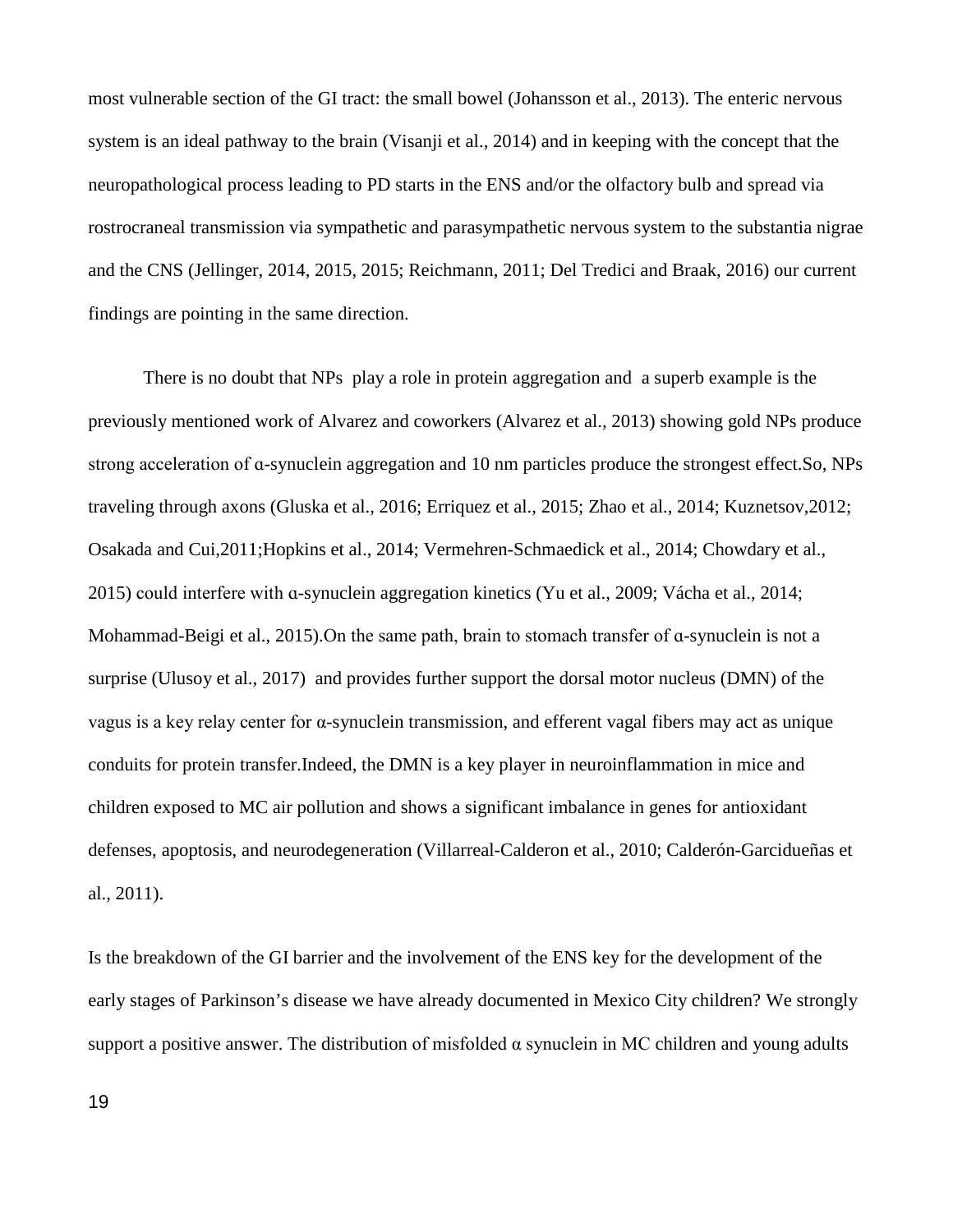follows precisely the early stages I and II of Braak's PD staging (Braak et al., 2003;Braak and Del Tredici,2017). Exposed children have olfaction deficits and their olfactory bulbs show misfolded αsynuclein (Calderón-Garcidueñas et al., 2010). Olfactory dysfunction precedes the onset of motor symptoms by years (Doty, 2012), and the intranasal administration of neurotoxicants in experimental animals supports the olfactory vector hypothesis of Parkinson's disease (Prediger et al., 2012). The GI tract is a portal of entry of PM: 1. direct ingestion of inhaled PM is common after being mobilized up the trachea via the mucociliary escalator and the particle size determines if it is cleared out by cough or swallowing (Xi et al., 2012), 2. Children have large increases in ventilation and GI intake of particles with increasing activity (Stahlhofen et al., 1980; Lipmann et al., 1980; Brown et al., 2013), 3. PM enters in direct contact with the GI luminal components, the mucus layer and the microbiome (Johansson et al., 2013; Bergin and Witzmann, 2013), 4. NPs could gain direct access to the blood stream from the GI tract, while others damage the GI epithelial and endothelial barriers and alter the immune function (Kish et al., 2013; Johansson et al., 2013; Ermund et al., 2013; Douglas-Escobar et al., 2013; Bonazzi and Cossart, 2011; Klatt et al., 2010;Yang and Chiu,2017). The GI anatomical compartments are differentially vulnerable to PM: According to Johansson and colleagues (Johansson et al., 2013), the small intestine would be the prime PM target: it has a single unattached mucus layer, NPs can have easy access to epithelial cells and to Peyer's patches, affecting immunosurveillance and altering epithelial integrity (Johansson et al., 2013; Mabbott et al., 2013; Lu et al., 2013). Of key importance to megacity residents is the fact the small intestinal barrier is immature in neonates, the anti-microbial peptide-dependent barrier function is weaker earlier in life (Birchenough et al., 2013) resulting in an exposure-threat present starting at the time of birth for urban dwelling residents. In fact, the youngest MC resident in this work is a 3 year old boy from a Northeast very polluted area in MC, he has hyperphosphorilated tau in frontal cortex and brainstem and has positive α-Syn in his olfactory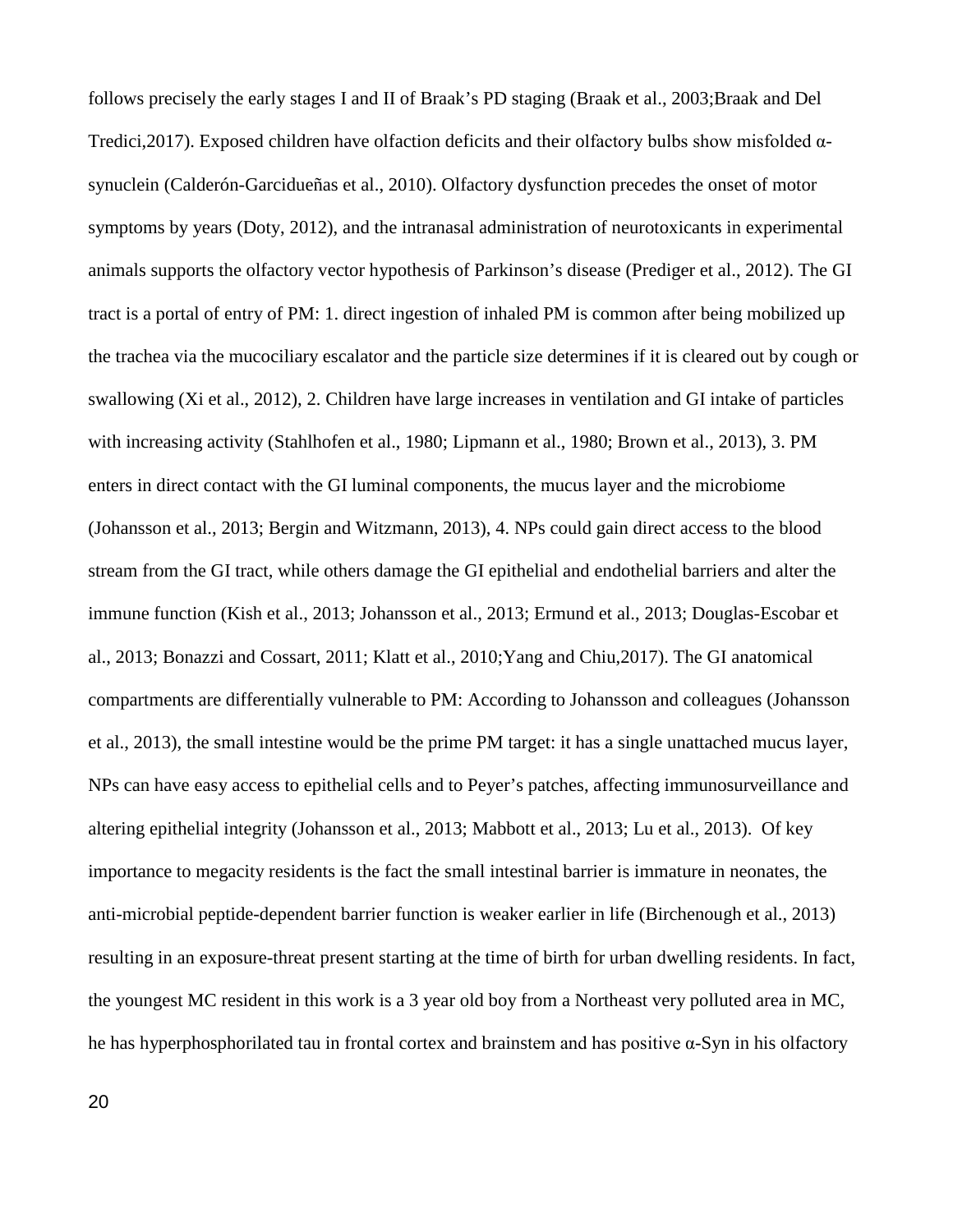bulbs. Moreover, this boy had a high 7.53 SIRM 77K in his frontal sample, capturing the magnetic contribution of ferromagnetic combustion-derived nanoparticles <20nm (Maher et al., 2016, Supplemental material]. An obvious question in highly exposed populations particularly children is what happens to the turnover and neurogenesis of enteric neurons (Kulkarni et al., 2017), what is the extent of the damage in the dividing precursors needed to maintain enteric neuronal homeostasis (Veiga-Fernandes and Pachnis,2017; Shea-Donohue and Urban, 2016)? If the enteric neuronal populations are compromised at an early age is this a risk factor for PD?

The American Gastroenterology Association and the American Psychosomatic Society share common interest in the key role of a functional intestinal microenvironment in brain-gut communication and very relevant to Mexico City problems of violence-, the pathogenesis of neuropsychiatric and biopsychosocial disorders (Aroniadis et al., 2017). Mexico City has witnessed a steady increase in violent crime in the last decade along with a negative trust of authorities (Frías and Finkelhor, 2017; Ávila et al., 2016; Gomez-Dantes et al., 2016). Homicides, kidnappings, armed robberies, car thefts, and various forms of residential/street crime are every day concerns (Ávila et al., 2016), and none of the policies to decrease air pollution are working (Davis, 2017). It remains to be seen how high sustained exposures to air pollutants is impacting the pathogenesis of neuropsychiatric and biopsychosocial disorders in MC populations.

The severe damage to critical organelles in neurons, axons and dendrites has been discussed in the brain and the neuroenteric system in highly CDNP exposed individuals (Calderón-Garcidueñas et al., 2016; González-Maciel et al., 2017), no surprises at all, since the extensive NPs literature has described their cellular toxicity (Gehr et al., 2011; Yu et al., 2013; Imam et al., 2015; Phukan et al., 2016; Harischandra et al., 2017). Thus, our novel finding of hyperphosphorylated tau in 66.6% of gastric

21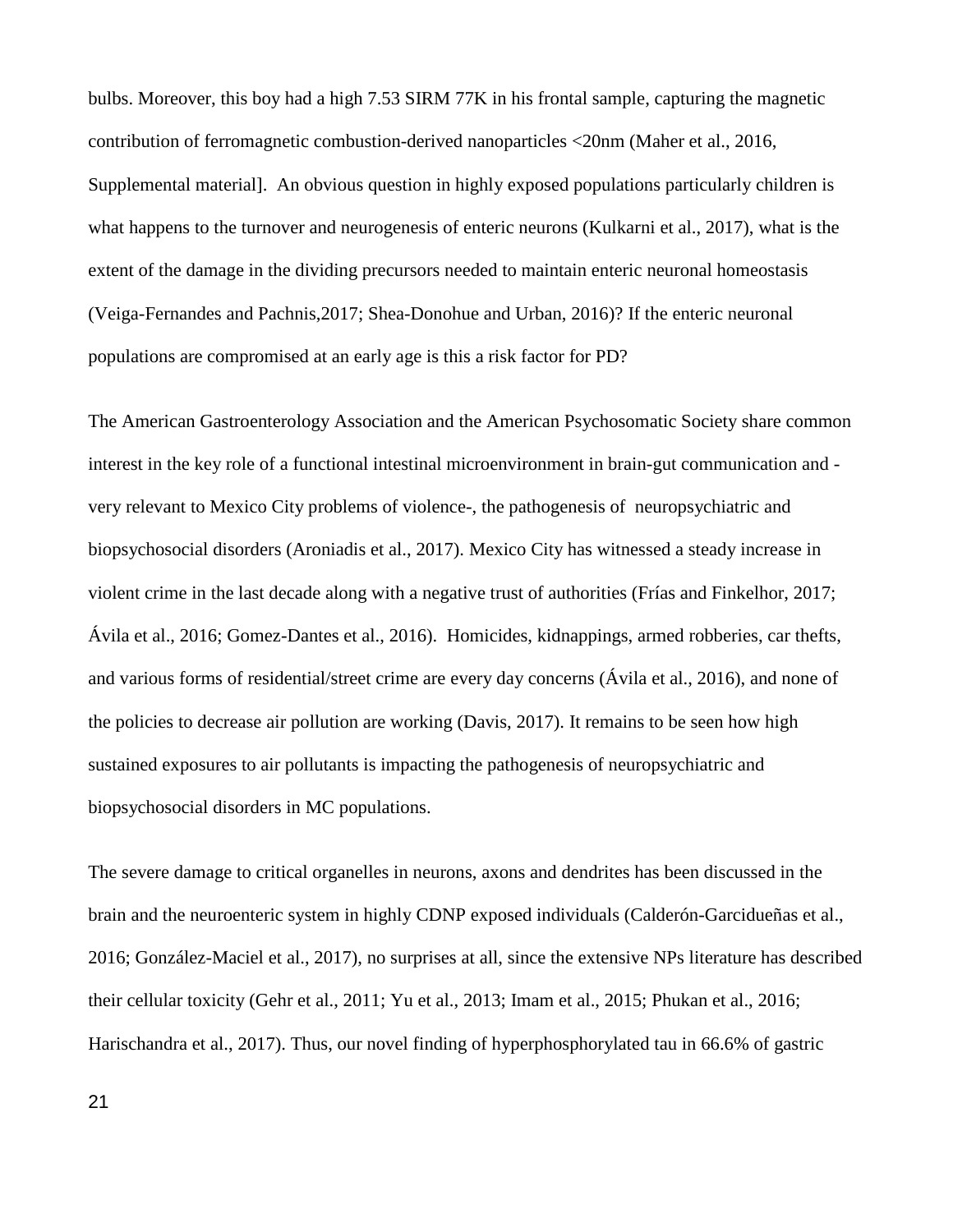samples in Mexico City young residents is in fact not a surprise either. These individuals have already extensive hyperphosphorylated tau in brainstem and frontal cortex and there is brain severe CDNPs associated pathology in mitochondria, endoplasmic reticulum, mitochondria-ER contacts, axons and dendrites (González-Maciel et al., 2017). The common denominator for the abnormal proteins are the high numbers and concentrations of CDNPs in close contact with neurofilaments, microtubules, glial fibers, etc., altering microtubule dynamics, producing mitochondrial dysfunction, abnormal endosomal systems and resulting in accumulation and aggregation of unfolded proteins (González-Maciel et al., 2017).We can't ignore that seemingly healthy MC children already have significant cognitive deficits, affecting particularly overweight girls with an APOE 4 allele, young children with an APOE 4 share with their carrier parent low hippocampal NAA/Cr ratios or that they have significant food reward hormone dysregulation all related to their  $PM_{2.5}$  exposures (Calderón-Garcidueñas et al., 2015, 2016). Also in normal CSF samples, Aβ1-42 and BDNF concentrations are significantly lower in MC children versus controls (p=0.005 and 0.02, respectively) (Calderón-Garcidueñas et al., 2016).Our enteric nervous system (ENS) findings are in fact expected and biologically plausible.

The size of the nanoparticles in the ENS deserves a further comment. There is a significant difference in size between spherical exogenous CDNPs and the angular, and euhedral endogenous NPs in the brain versus the ENS. While in the brain the size of the CDNPs is on average  $29.17\pm11.22$  nm and the endogenous euhedral NPs are  $60.53\pm14.6$  nm, in the ENS the sizes are smaller  $15.4\pm6.0$  and  $21.2\pm9.0$ respectively. Moreover, the smallest CDNPs average size 11.85±4.03 nm was measured in the cervical vagus, an interesting finding given that gold NPs 10 nm in diameter produced a 3-fold increase in the overall α-Syn aggregation rate at low concentrations in Alvarez et al., work. In sharp contrast, the largest CDNPs were found in the unmyelinated axons (21.99±10.8nm) which likely reflects a different access barrier and mode of transportation for CDNPs in small axons (see Figure 5 and the increased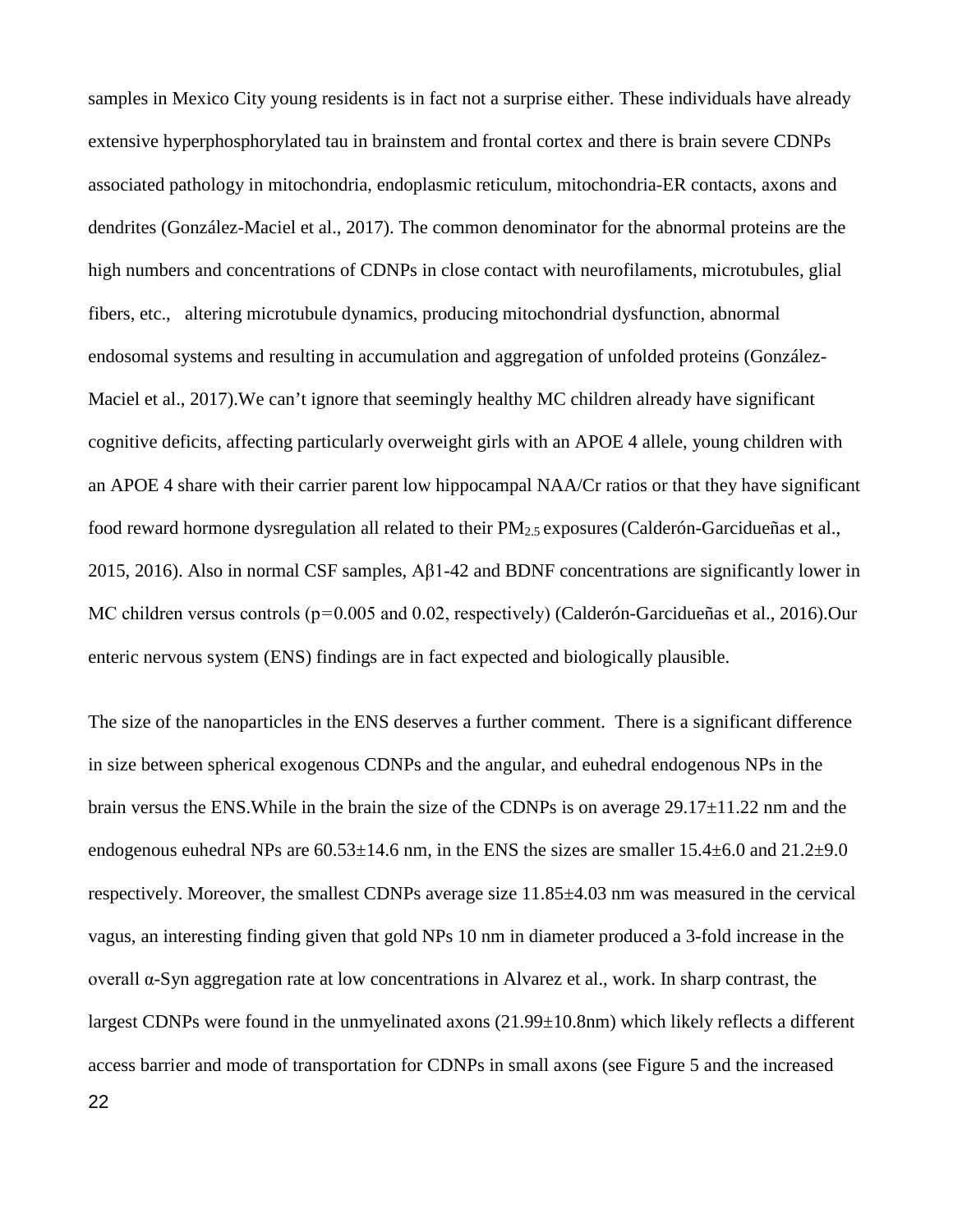subluminal caveolar activity of an endothelial cell in close proximity with an unmyelinated axon with CDNP). And since size does matter! The works of Alvarez, Xie, and Bermejo-Nogales and coworkers is highly relevant for exposed populations, because the damage to the ENS and the brain will depend on their sources of particulate matter and the sizes and composition of their nanoparticles and their magnetic capabilities. The issue of metal nanoparticles, magnetic hyperthermia, altered microtubule dynamics and signaling networks and cell changes in spatial self-organization have to be taken into account and the issue is complicated (Gheshlaghi et al., 2008; Min et al., 2013; Mao et al., 2015; Iannotti et al., 2017). For magnetic NPs with iron (such as the ones present in the brain of MC residents) the issues likely include interacting superparamagnetism and the oxidation of iron component as in Iannotti and coworkers paper (Iannotti et al., 2017).These type of NPs interactions are crucial for the nervous system cell components.

#### **[Where are we and where do we need to be?](https://www.ncbi.nlm.nih.gov/pubmed/28500751)** Loo**king forward and limitations**

Cytotoxicity, membrane leakage, intracellular reactive oxygen species, misfolding of alpha-synuclein, mitochondrial dysfunction, strong acceleration of α-synuclein aggregation, inability of cells to regulate  $Ca<sup>2+</sup>$ , neuroinflammation, and neurodegeneration are associated with the progressive damage of the nigrostriatal dopaminergic system and development of Parkinson's disease (PD) or a *syndrome* (?) (Titova et al., 2016).Combustion-derived nanoparticles are perfectly capable of producing dopaminergic cytotoxity through each one of the path mechanisms outlined above and certainly can travel through axons and dendrites (Levesque et al., 2011,2013; Gehr et al., 2011; Alvarez et al., 2013; Harischandra et al., 2017; Phukan et al., 2016; Dönmez Güngüneş et al., 2017;Xie et al., 2016;Bermejo-Nogales et al., 2016; Gluska et al., 2016; Erriquez et al., 2015; Zhao et al., 2014; Kuznetsov, 2012; Osakada and Cui, 2011; Hopkins et al., 2014; Vermehren-Schmaedick et al., 2014;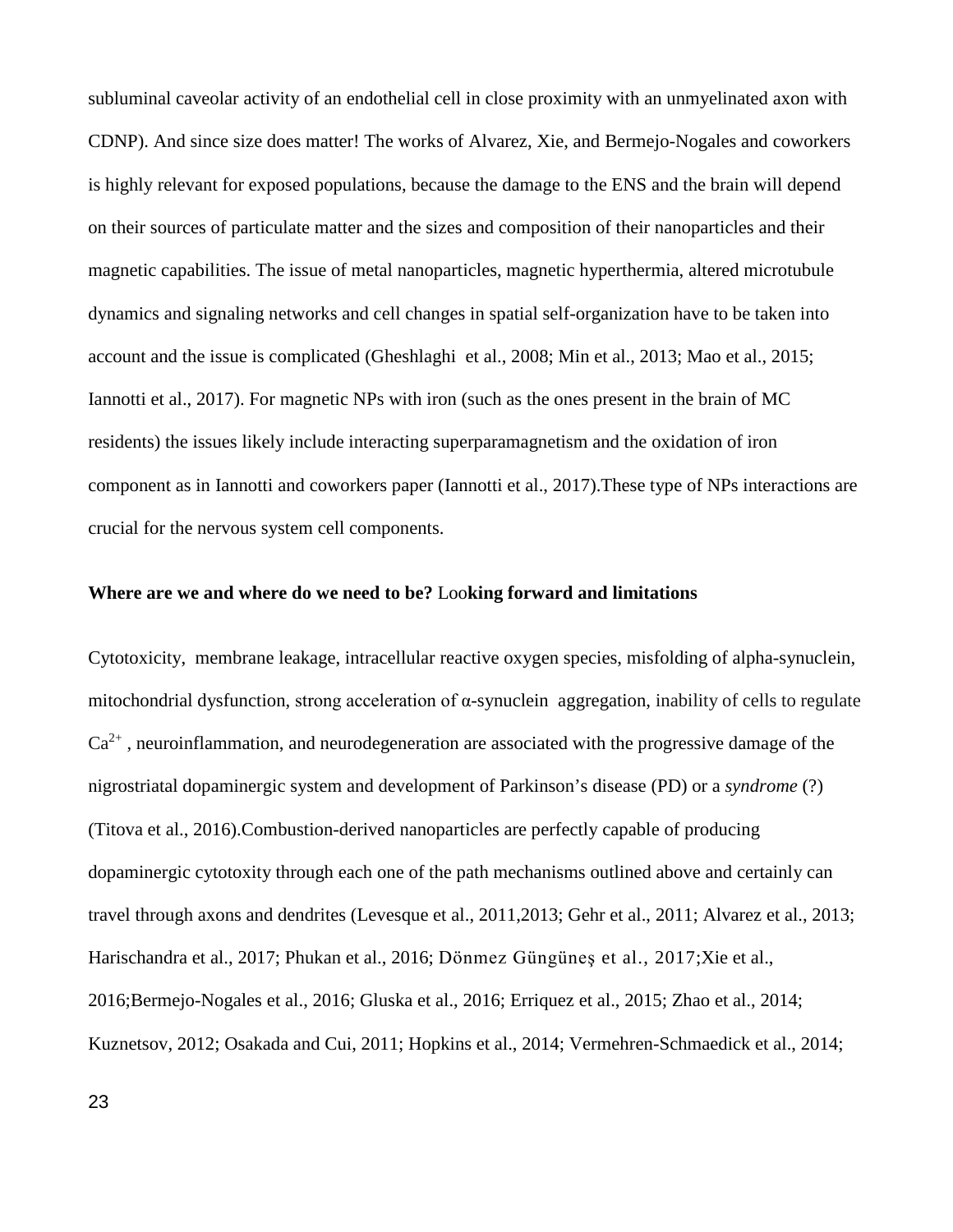Chowdary et al., 2015; Vácha et al., 2014; Mohammad-Beigi et al., 2015). There is a complex interaction between neurofilaments (NFs) with other non-intermediate filament components of the cytoskeleton, including microtubules, and actin to establish a regionally specialized network that serves as a docking platform to organize other organelles and proteins (Yuan et al., 2017). We agreed with Titova and her group (Titova et al., 2016) that the *Parkinson's phenotype* is more a *dysfunctional multineurotransmitter pathway driven central and peripheral nervous system disorder*. We strongly argue that in the context of high air pollution exposures the neuropathology starts early in children and teens and contrary to current dogma [Prodromal PD delineated based upon age (Berg et al., 2015)], olfactory and brainstem involvement in childhood result in olfactory deficits and autonomic syntomatology. We certainly agree a 100% with Braak and Del Tredici (2017) that "*the earliest lesions* (in PD) *could develop at nonnigral (dopamine agonist nonresponsive) sites where the surrounding environment is potentially hostile: the olfactory bulb and, possibly, the ENS".* 

While recognizing that the evaluations of the small bowel, vagus nerves and gastric samples were done in a small number of control and exposed subjects, the results are nonetheless important because they are not isolated and because they will help to guide future investigations covering the gaps between the NPs,the ENS and the development of Parkinson's disease in highly exposed young populations. We fully agree with the current hypothesis that sporadic PD is a multiorgan relentless disease with genetic and environmental factors acting synergistically (Del Tredici and Braak, 2016), the data supporting axons of the nigrostriatal dopaminergic system are an early target of α-synuclein accumulation in PD (Caminiti et al., 2017), and we are strong supporters of the potential role of ubiquitous combustion-derived nanoparticles with high oxidative stress, cell toxicity and protein aggregation capabilities. NPs have anterograde, retrograde axonal and trans-synaptic trafficking capabilities and strong capacity for altering ɑ-synuclein conformation and aggregation kinetics.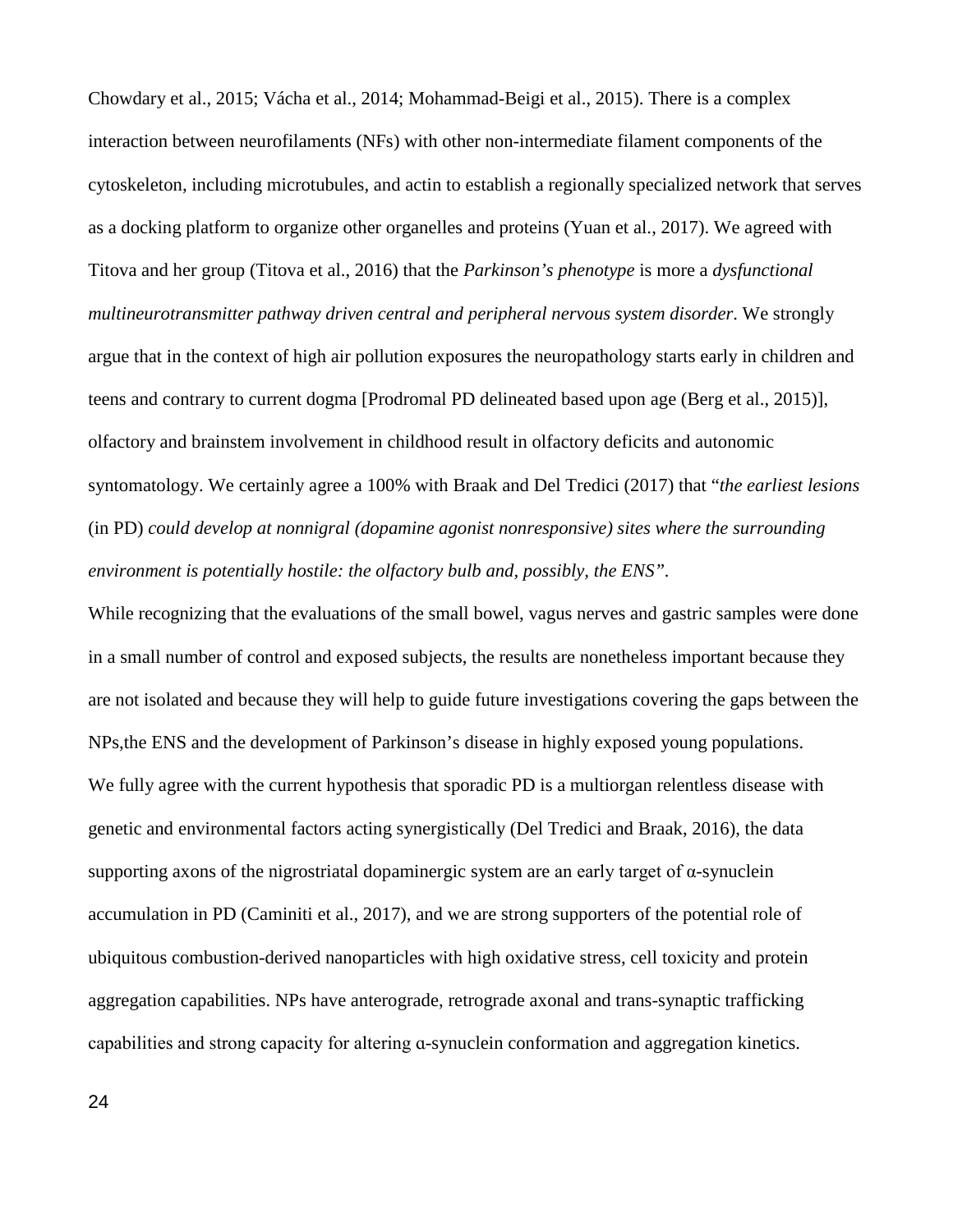A key challenge is to characterize markers for the 'preclinical' and prodromal stages of the disease, identify populations at risk and define their neurotoxic air pollution exposures and in parallel measure CDNPs and markers of neuroinflammation in the brains and autonomic peripheral nervous system of young people with sudden accidental deaths. Early identification of children, teens and young adults at risk could enable the field to push into unchartered territory at the very beginning of the neuroinflammation and neurodegeneration process.

Highly oxidative, CDNPs constitute a novel path into Parkinson's pathogenesis.

## **Summary**

Defining the linkage and the health consequences of the sustained prenatal and postnatal exposures to CDNPs upon brain/ gut/immune system interactions in children and young adults historically showing already the early hallmarks of Parkinson's disease ought to be of pressing importance for public health, may provide a fresh insight into Parkinson pathogenesis and open opportunities for early neuroprotection.

## **Acknowledgments**

This work was partially supported by CONACYT project 255956 G7 CB-2015-01

## **FIGURES**

## **Figure 1**

A. Four year old Tlaxcala, clean air dog, the duodenal epithelium show a normal, columnar epithelium with goblet cells alternating with enterocytes. Scale bar: 2μm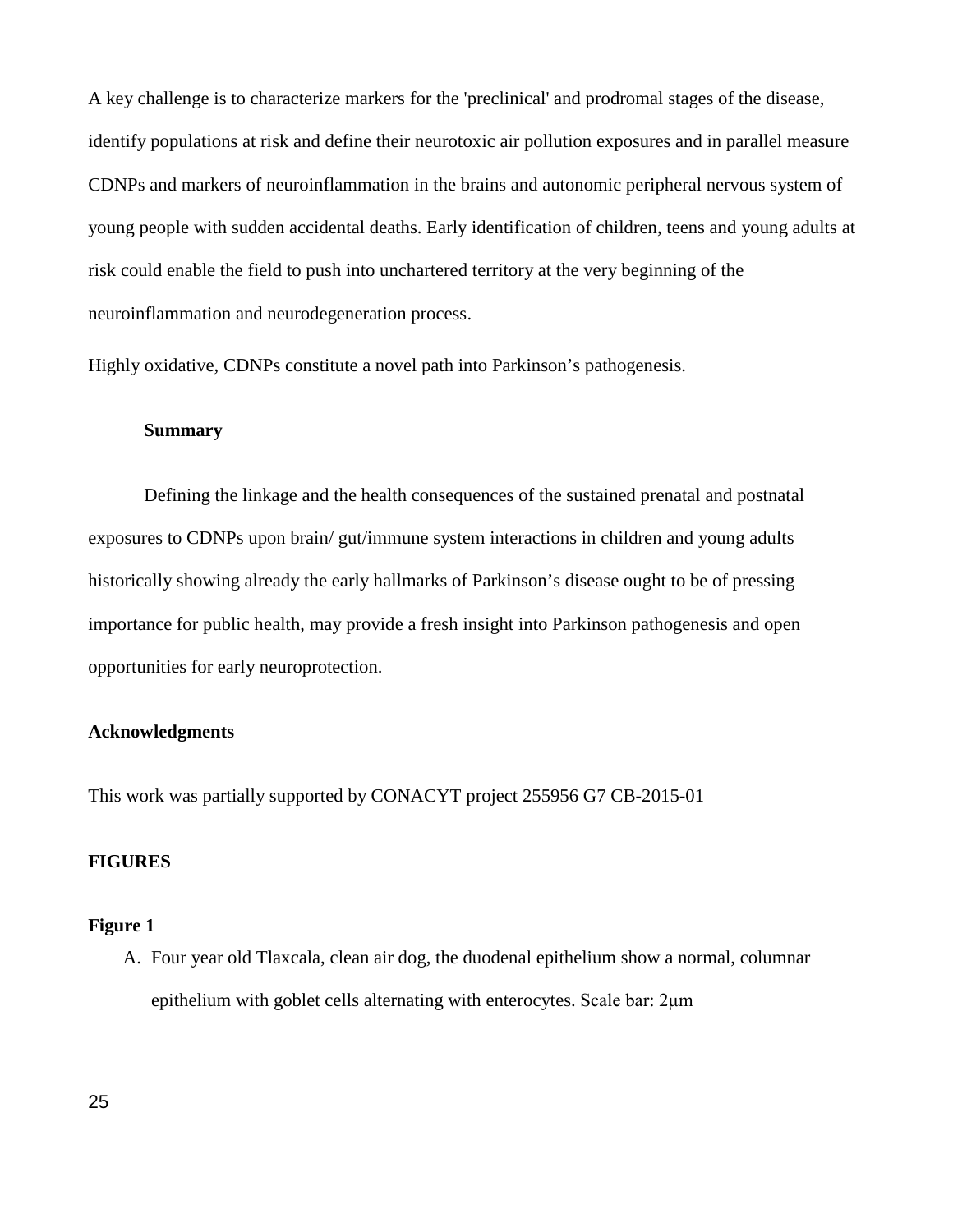- B. Matched Mexico City dog with an abnormal duodenal epithelium, the brush border is not visible and focal areas of epithelium exhibit breakdown with wide gaps (\*), globet cells are numerous. Scale bar: 2μm
- C. Same dog as in B with extensive breakdown (\*\*) of the epithelial surface. Scale bar: 2μm

## **Figure 2**

- A. Jejunal epithelium from a 3 y old MC clinically healthy dog shows spherical combustionderived nanoparticles in the brush border (superior arrow). Numerous nanoparticles are seen throughout the cytoplasm both free (arrows) and within mitochondria (M). Scale bar: 2μm
- B. There is a breakdown of the intercellular spaces (arrow head) and mitochondria exhibit numeros NPs (long arrows).Scale bar: 500 nm
- C. A cluster of abnormal mitochondria (M) adjacent to the villous border is characterized by conglomerates of NPs (short arrows). The upper arrow between the cells points to junctional complexes between two enterocytes, with clusters of NPs, while the larger arrow points to a segmental discontinuity of a zonula adherens. Scale bar:100 nm

## **Figure 3**

A. Toluidine blue 1um section of a cluster of ganglionic cells in submucosal region of duodenum. Abundant fibrous connective tissue (blue) surrounds two marked ganglion cells clusters and axons.Scale bar: 20 μm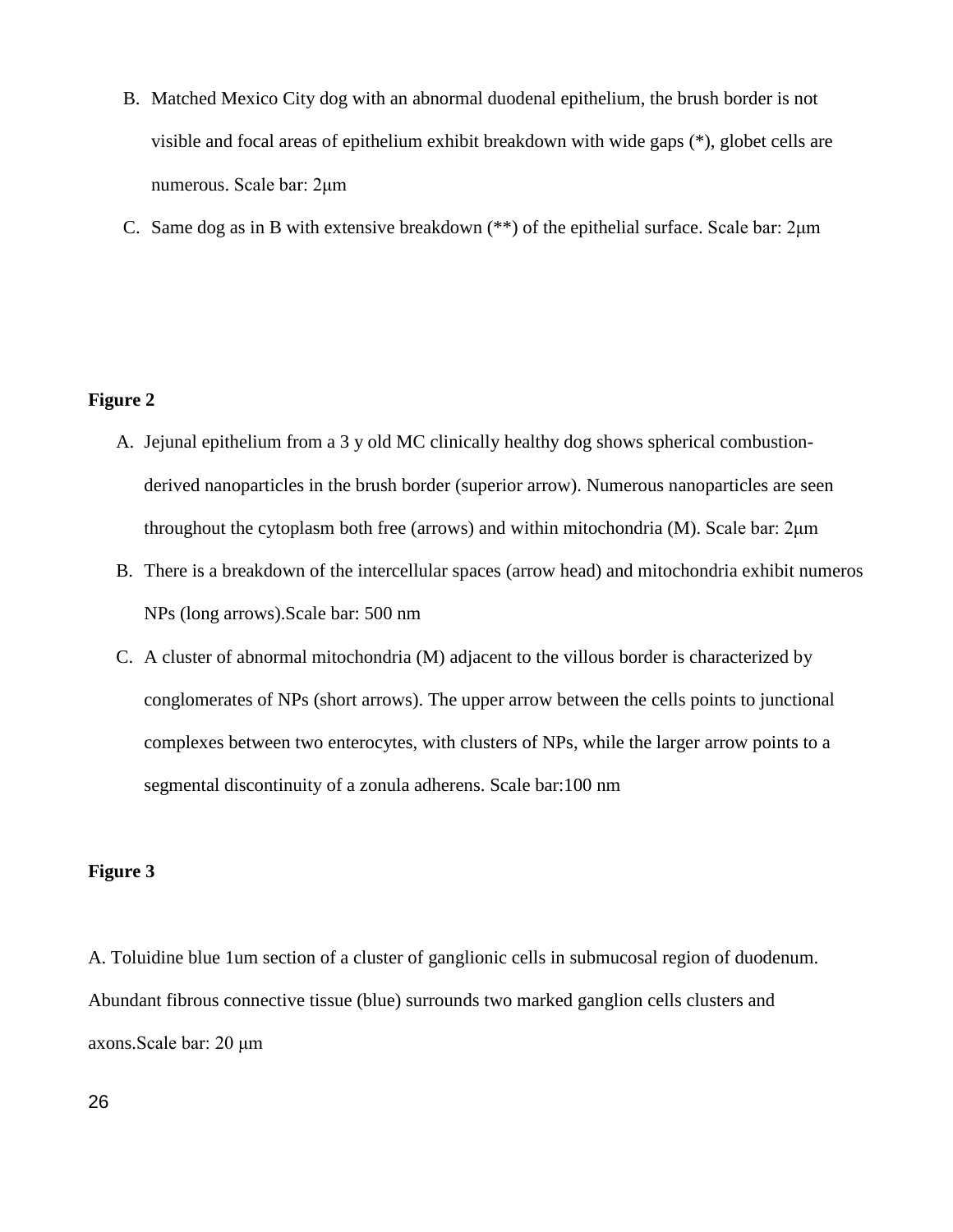B. TEM from a 4y old MC dog showing a cluster of unmyelinated axons and the nucleus of a Schwann cell (arrows mark the cluster).Scale bar: 2 μm

C.There are 7 unmyelinated axons, the vacuolated, degenerated ones are marked with \*, while the remaining axons show numerous NPs. The 500 nm bar is on an area of abundant collagen fibers.Scale bar: 500 nm

D. Lipofuscin (Lf) granules are a common finding in all types of neural cells ( as in this Schwann cell) even in young subjects, like this 1 year MC dog. Scale bar: 500 nm

E. This is a ganglionic submucosal cell with abundant fibers with a size range of 7.1 to 13.5 nm, their location is not well defined and apparently are located in and outside of the cell borders. These fibers are similar in size to α-Syn. Scale bar: 100 nm

F. Several unmyelinated axons with varios degrees of neurodegeneration are seen. The two right arrows point to NPs inside the axon and in the bilaminar membrane. Scale bar: 100 nm

## **Figure 4**

A. A ganglionic neuron and a Schwann cell with a cluster of unmyelinated axons adjacent to a blood vessel. Scale bar: 2 μm. Two areas are proyected for higher magnifications: B, a neuron cytoplasmic area in close proximity to the Schwann cell cytoplasm and in C a portion of the Schwann cell cytoplasm.

B.Two structures are at the center of this picture: one mitochondria on the neuronal side showing two distinct nanoparticles and a lipofuscin structure on the Schwann cell side. This is a 1 year old dog and lipofuscin is not expected. Scale bar: 100 nm

27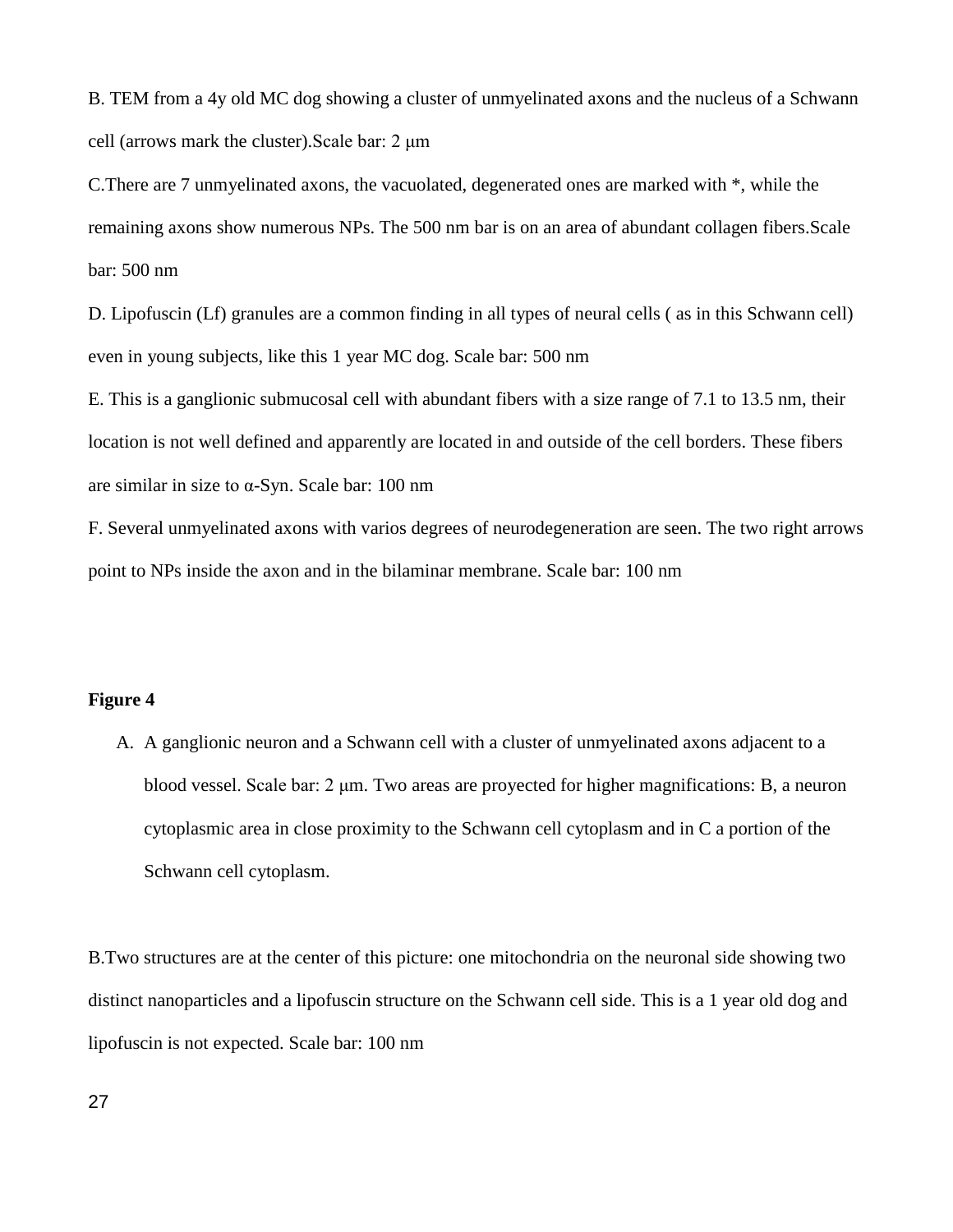C.The unmyelinated axon within the Schwann cell cytoplasm display a mitochondria with NPs. Scale bar: 100 nm

## **Figure 5**

A.One capillary in the submucosal region of the duodenum of a 2 year old Mexico City dog. The lumen is occupied by 2 red blood cells showing NPs, the endothelial cell is marked EC and the vessel lumen L. Notice the small unmyelinated axon with 2 NPs (two head arrows) to the right side of the endothelial basement membrane (BM). Scale bar: 500 nm

B. A higher power of the unmyelinated axon in A. There is a brisk caveolar activity in the subluminal region of the endothelial cell (arrows).Please notice the proximity of the increased caveolar activity with traffic of NPs with the axon and the presence of CDNPs in the axoplasm. Scale bar: 500 nm

## **Figure 6**

Unmyelinated axons with numerous NPs from exposed MC dogs.

A and B Unmyelinated presynaptic and postsynaptic axons. The presynaptic one at a higher power in B shows numerous synaptic vesicles and a mitochondria.Numerous CDNPs are seen in both the presynaptic and the postsynaptic axons.Scale bar: 500 nm C Numerous CDNPs of different sizes (arrows) in the axoplasm of every axon.The mitochondria (M) have abnormal cristae.Scale bar: 100 nm

## **Figure 7**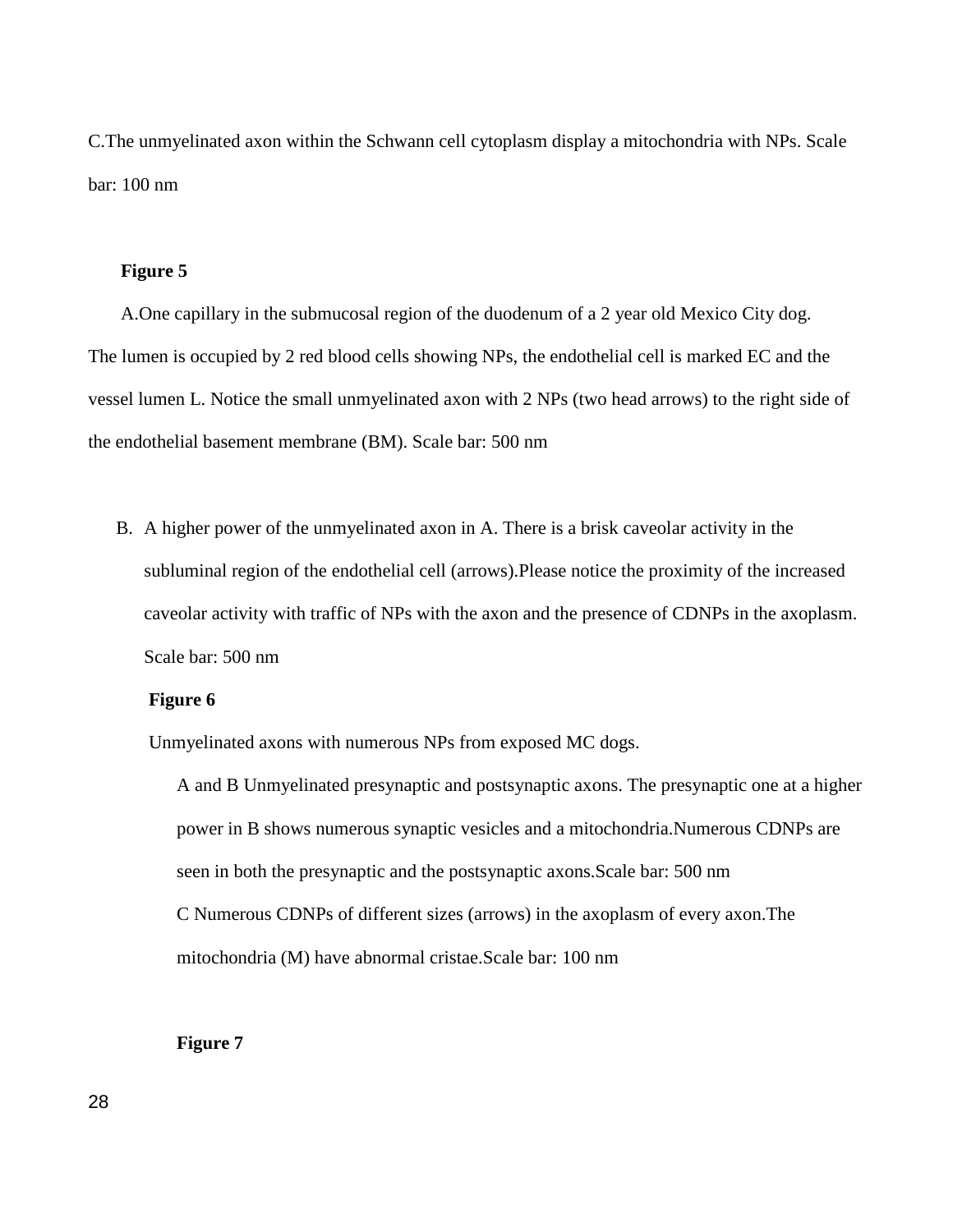A. Neuron in the muscularis mucosae.Scale bar: 2 μm

B. A proyection of the interstitial space around the neuron. A good example of an spherical combustion-derived nanoparticle (CDNP) with an attached fiber 11nm in diameter (arrow).Scale bar: 100 nm

C. The neuronal nucleus with numerous euhedral NPs (arrowheads) and CDNPs (small arrow). Scale bar: 500 nm

## **Figure 8**

A. Jejunal cryptal sample with blood vessels (L), smooth muscle cells and Paneth cells.Scale bar: 2μm

B.The cytoplasm of a smooth muscle cell with numerous nanoparticles (short arrows), the dense bodies are marked with open head arrows.Scale bar: 500 nm

C. Lipofuscin structure is marked with \* in this ganglion cell with numerous mitochondria (M) with NPs. Scale bar: 500 nm

D- F Two endothelial cells and a red blood cell (RBC) tranfering nanoparticles to the endothelial cell. Notice the RBC with NPs in close contact with the endothelial cell and the passage of NPs in F (arrows).The caveolar activity is brisk in the endothelial cell. An abnormal tight junction with one NP is marked Tj in F. D, E Scale bar: 500 nm, F Scale bar: 100 nm

## **Figure 9**

An example of two capillaries in the submucosa of the duodenum, in A a control clean air animal and in B a Mexico City dog.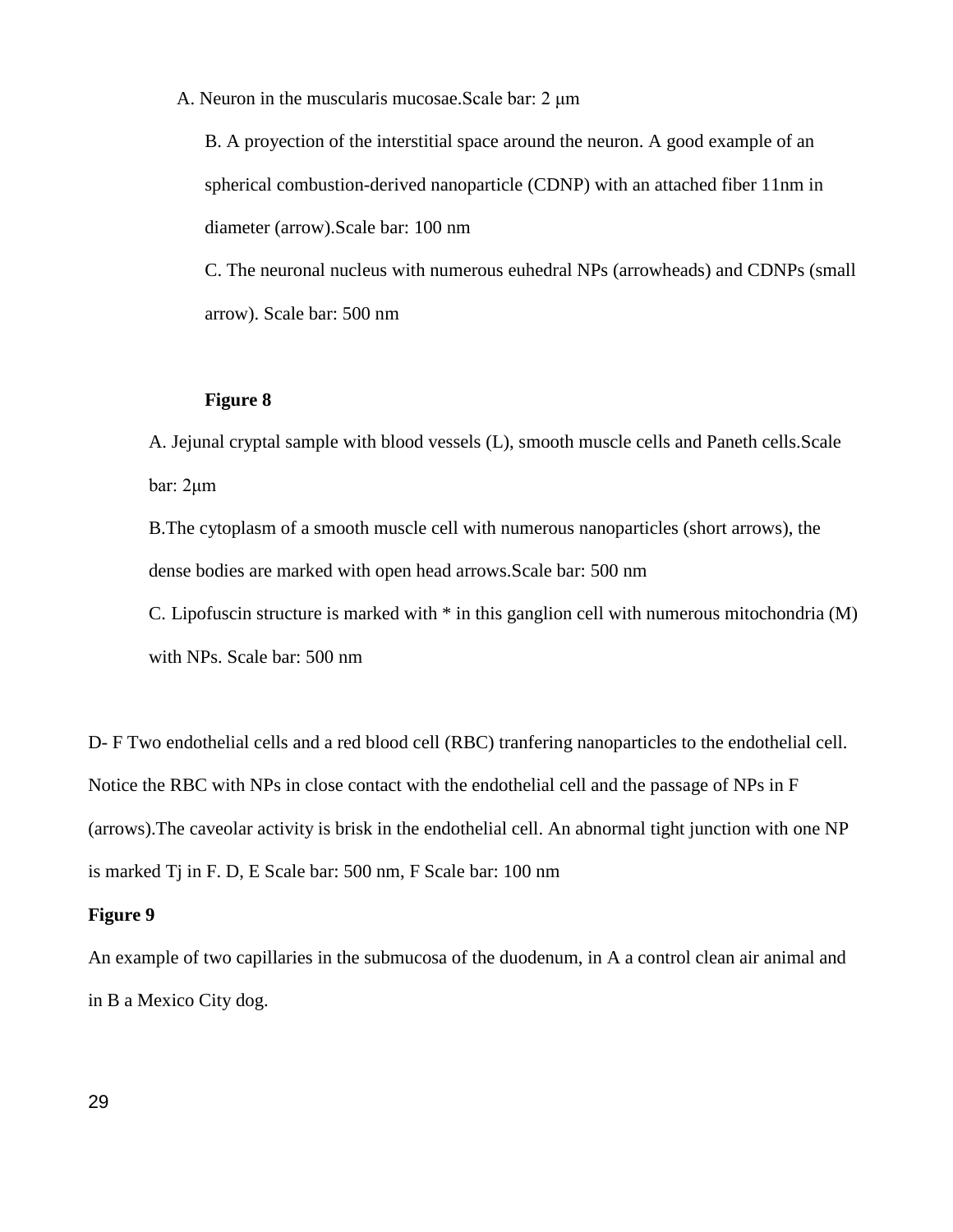A.The RBC is free of nanoparticles and the endothelial cell is not active.There is no ongoing caveolar formation.Scale bar: 500 nm

B.In contrast, the RBC shows increased caveolar activity (arrow), fragments of the endothelial cell contain numerous nanoparticles (\*) and NPs are already inside the endothelial cell cytoplasm.The arrow points to an irregular shape caveolar structure with one NP. Scale bar: 500 nm

## **Figure 10**

Cervical vagal X electromicrographs

A-C Mexico City 17 year old male,  $3/3$  TLR4+, with +  $\alpha$ -Syn and Htau in gastric samples, +  $\alpha$ -Syn in vagus and negative vagal Htau (Supplementary Table 1).A Scale bar: 2μm, B Scale bar: 500nm, C Scale bar: 100 nm.

A.Two blood vessels are marked by segmental lines and two large myelinated axons display arrows. B.Axonal mitochondria (M) have abnormal cristae o no cristae and NPs are seen free in the axoplasm C.Axonal abnormal mitochondria, a CDNP surrounded by microtubules and neurofilaments D-F Mexico City 3 year old dog. D Scale bar: 100 nm, E Scale bar: 500nm, F Scale bar: 100nm. D.Significant damage to axons is shown here, the arrows point to focal fragmentation of myelin sheets E.Lamellar, ill defined structures in the axoplasm. Notice the numerous clusters of NPs in the lamellar structures (arrows).

F. NPs are numerous and free in the axoplasm (arrows).

## **Figure 11**

Cervical vagus X samples

A. Mexico City 22 year old female toluidine blue 1um section of the vagus.A few isolated clusters of small myelinated axons.Scale bar: 10 μm

30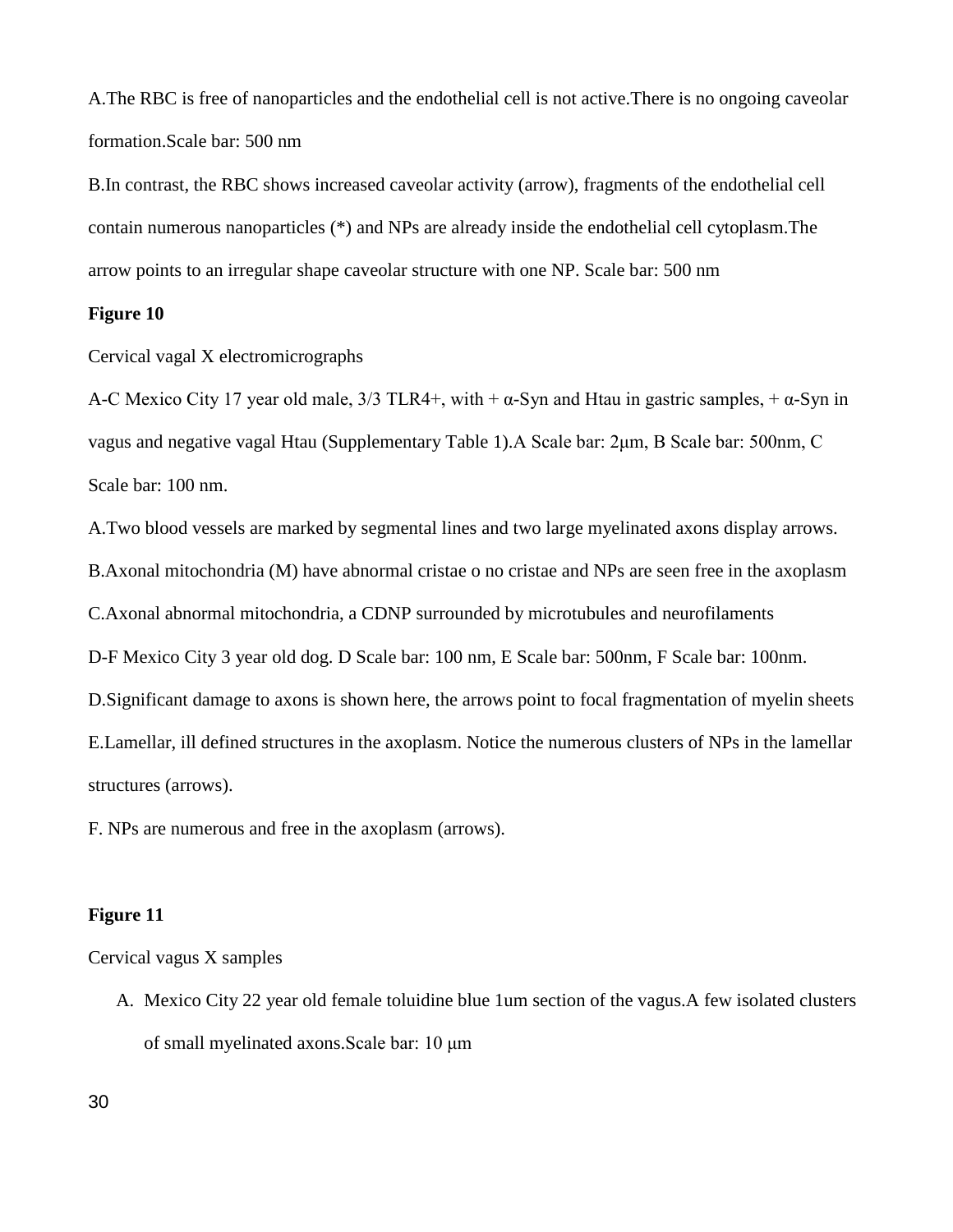- B. Mexico City 3 year old dog toluidine blue 1um section of the vagus. Perineural connective tissue is increased. Scale bar: 10 μm
- C. Ganglion cells with a normal histological appearance contrast with the hyperphosphorylated aggregated  $\alpha$ -synuclein ( $\alpha$ -Syn) IR in the insert (product is brown with diaminobenzidine). Twenty year old MC male. Scale bar: 10 μm
- D. Vagus nerve sections of a 3 year old male include a cluster of ganglion cells with a fine granular cytoplasmic IR and a few positive neurites (arrows). The  $+$  product is red with HIGHDEF  $\circledR$ Red IHC Chromogen.In the insert, aggregated *α*-synuclein (*α*-Syn) in neurites (arrows) with brown product in a 30 y old male. Scale bar: 10 μm

## **Figure 12**

Hyperphosphorylated aggregated *α*-synuclein (*α*-Syn)in gastric Mexico City children and teens.Scale bar: 10 μm

- A. Gastric mucosa in a 3 year old male, 3/3, TLR4 +, with negative Htau in gastric samples, + *α*-Syn in cervical X (Supplementary table 1). Coarse  $+\alpha$ -Syn (arrows) in S-100+ cells (not shown).Positive neurites are seen in glandular areas con arrow heads.
- B. Gastric sample from a 15y male, 3/3, TLR 4+ numerous *α*-Syn immunoreactive intramuscular nerve twigs and axon terminals within neuromuscular junctions. Coarse  $\alpha$ -Syn + neurites were few (insert).
- C. Gastric sample from a MC 24 y old male 3/3, TLR 4 + with numerous *α*-Syn immunoreactive ganglion cells and long coarse + aggregates in neurites (arrows).
- D. A negative *α*-Syn immunoreactive 24 year old female control.

## **Figure 13**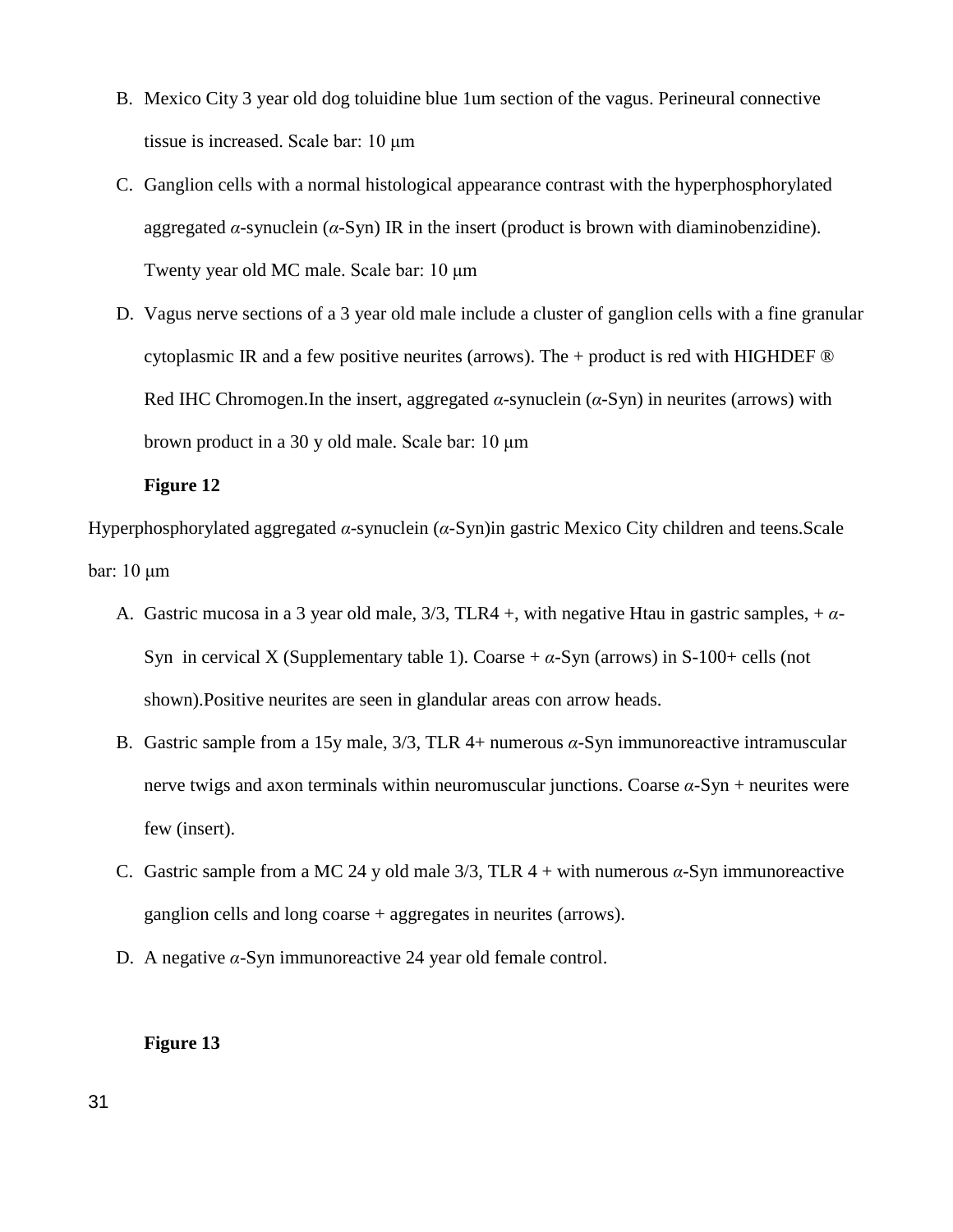Phosphorylated tau in gastric samples p-tau using mouse monoclonal antibody AT8 pSer202/Thr205 Scale bar: 10 μm

A.Eleven year old MC boy 3/3 TLR4+ with a few Htau+nerve twigs throughout the gastric wall.This small bundle is in the submucosa, the insert shows a higher magnification of the + neurites.

B. A MC 20 year old male, 3/3, TLR4 + shows IR Htau+ in axon terminals within neuromuscular junctions (\*).

C.A MC 30 year old male, 3/3, TLR4 + with IR Htau+ in submucosal and intramuscular nerves, coarse aggregates were present.

D.A MC 34 year old male,  $3/3$ , TLR4 + with IR Htau+ in ganglion cell clusters (arrows).

**Tables** 

**Table 1 Data on Mexico City and low pollution control dogs, including the number of NPs counted on submucosal ganglionic neurons mitochondria, nucleus and cytoplasm**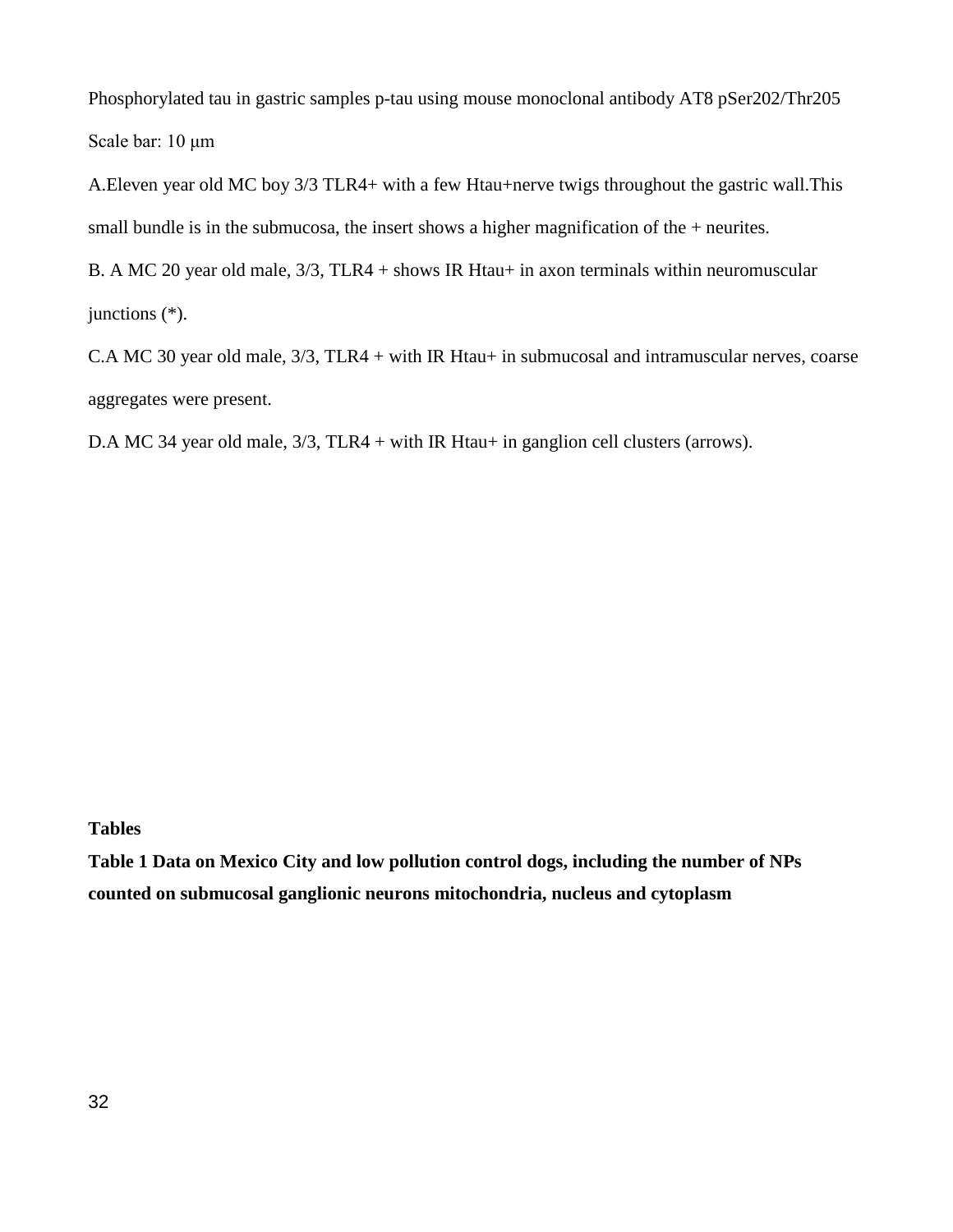| Dogs                | Number/Gender | Age           | Cytoplasm      | Mitochondria   | <b>Nucleus</b>  |
|---------------------|---------------|---------------|----------------|----------------|-----------------|
| residency           |               |               |                |                |                 |
| <b>Control City</b> | 2F/3M         | $4.6 \pm 2.4$ | $9.2 + 2.7$    | $9.8 \pm 2.5$  | $10.6 \pm 2.6$  |
|                     |               | years         |                |                |                 |
| Mexico City         | 2F/4M         | $5.1 \pm 1.7$ | $25.5 \pm 4.8$ | $26.5 \pm 6.9$ | $33.6 \pm 13.3$ |
|                     |               | years         |                |                |                 |
| p values            |               |               | < 0.0001       | < 0.0001       | < 0.0001        |
| adjusted for        |               |               |                |                |                 |
| age                 |               |               |                |                |                 |

**Table 2**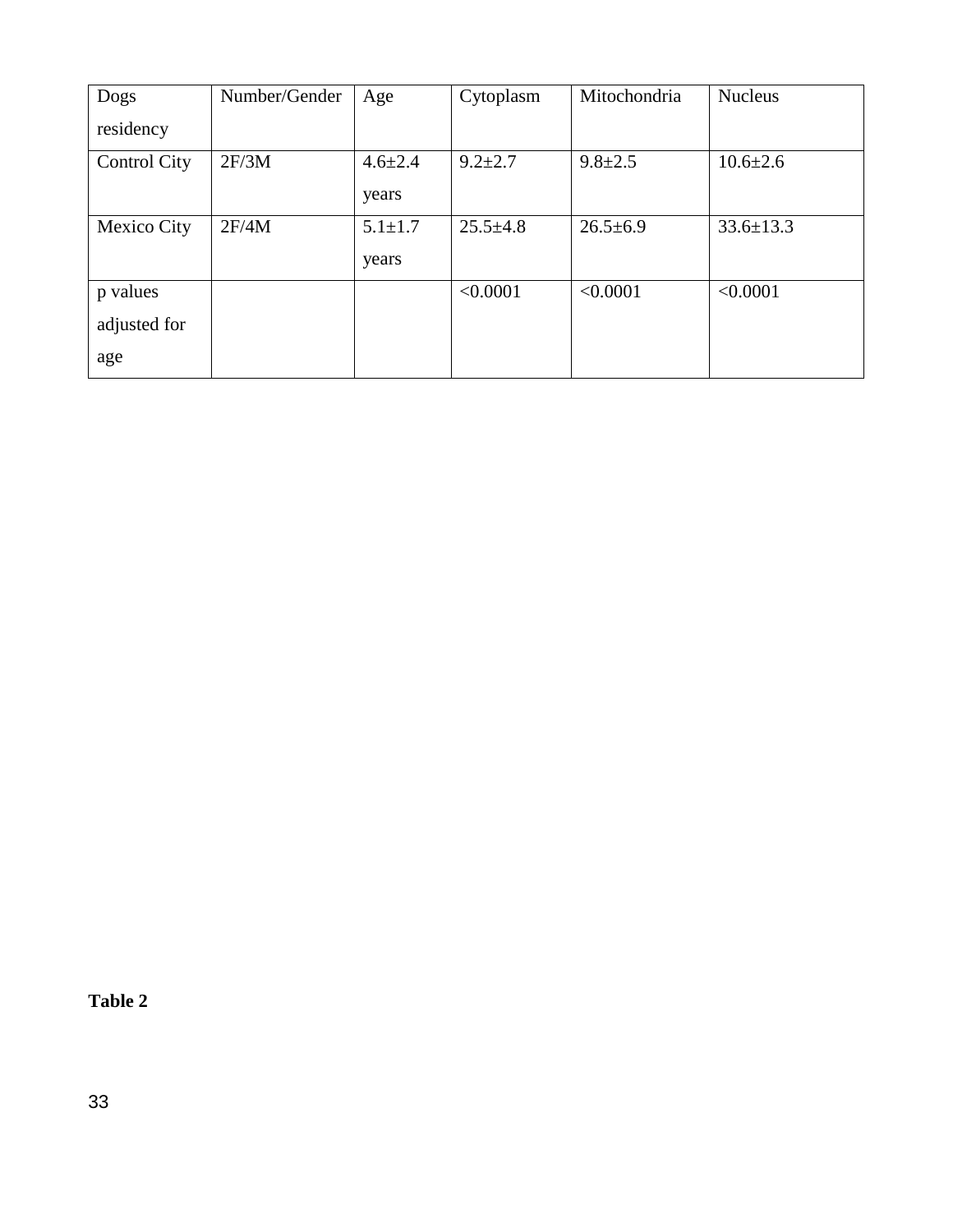**2A Average size of nanoparticles (combustion-derived and endogenous euhedral) in small bowel epithelium, enteric neurons and unmyelinated axons in Mexico City and low pollution control dogs**

| <b>Tissue</b>                       | <b>CTL</b>         | <b>CTL</b>        | $\mathbf{p}$ | <b>MC</b>          | <b>MC</b>       | p values |
|-------------------------------------|--------------------|-------------------|--------------|--------------------|-----------------|----------|
|                                     | <b>CDNP</b>        | <b>Euhedral</b>   | values       | <b>CDNP</b>        | <b>Euhedral</b> | paired t |
|                                     |                    | <b>NPs</b>        | paired t     |                    | <b>NPs</b>      | test     |
|                                     |                    |                   | test         |                    |                 |          |
| <b>Small bowel</b><br>epithelium    | $11.57 \pm 4.68$ § | $12.4 \pm 5.6$    | 0.46         | $11.33 \pm 3.96$ § | $12.43 \pm 4.3$ | 0.19     |
| <b>Unmyelinated</b><br><b>Axons</b> | $15.29 \pm 6.63*$  | $20.41 \pm 10.23$ | 0.002        | $21.99 \pm 10.8^*$ | $17.91 \pm 8.9$ | 0.06     |
| <b>Enteric neurons</b>              | $16.9 \pm 8.1$ §   | $20.4 \pm 9.53$   | 0.09         | $15.42 \pm 6.01\$  | $21.27 \pm 9.0$ | < 0.0001 |

\*<0.0001 § NS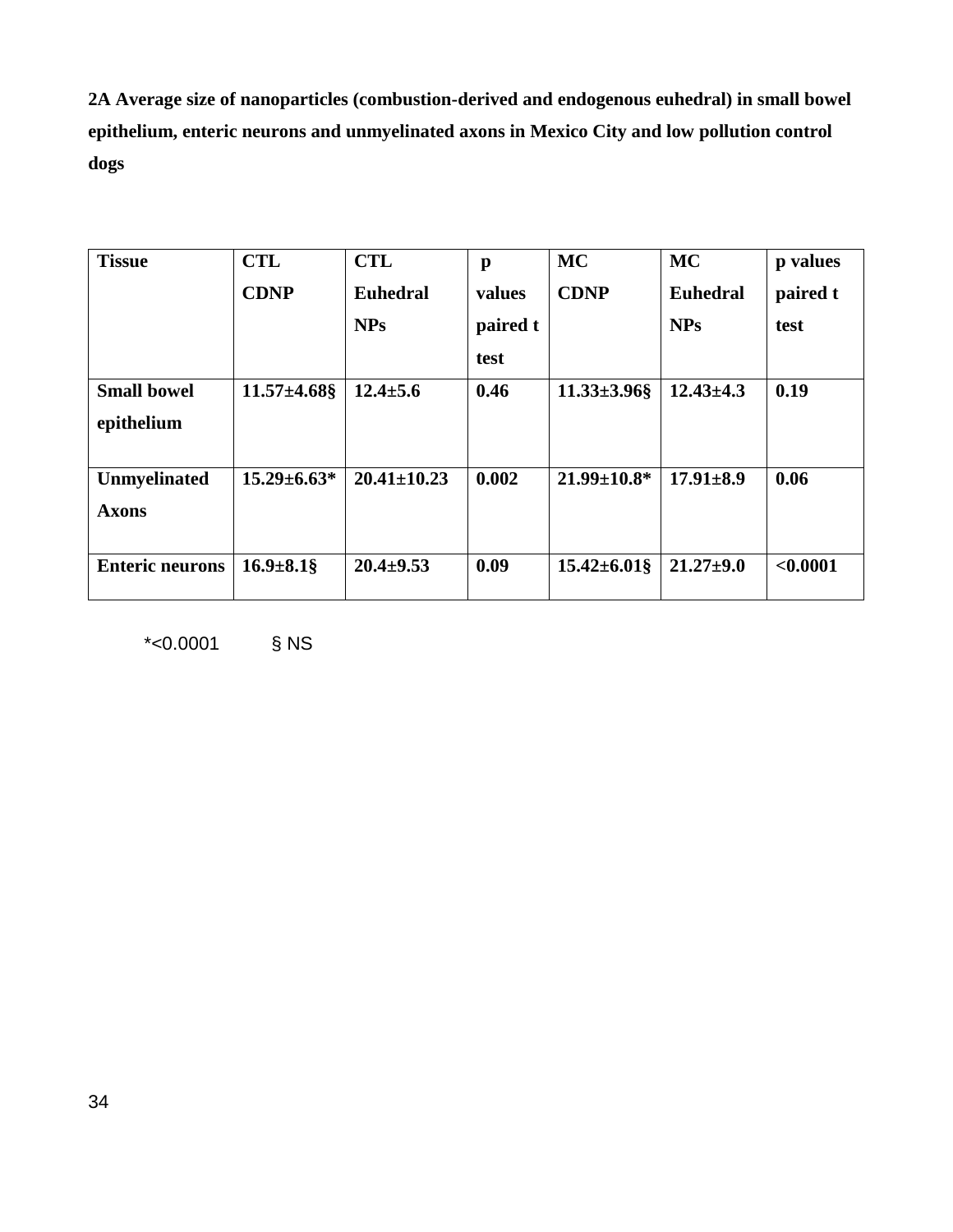**2 B Cervical vagus electron microscopy data: average size of nanoparticles (combustion-derived and endogenous euhedral) in cervical right vagus nerves in Mexico City and low pollution control dogs and humans**

| X cervical         | <b>CTL</b>         | <b>CTL</b>        | p values | <b>MC</b>         | <b>MC</b>           | p values |
|--------------------|--------------------|-------------------|----------|-------------------|---------------------|----------|
|                    | <b>CDNP</b>        | <b>Euhedral</b>   | paired t | <b>CDNP</b>       | <b>Euhedral</b>     | paired t |
|                    |                    | <b>NPs</b>        | test     |                   | <b>NPs</b>          | test     |
|                    |                    |                   |          |                   |                     |          |
| <b>Vagus dogs</b>  | $13.04 \pm 5.66$ § | $27.85 \pm 16.59$ | < 0.0001 | $12.06 \pm 4.75\$ | $35.38 \pm 27.48$ † | < 0.0001 |
| CL <sub>n</sub> :4 |                    |                   |          |                   |                     |          |
| MC <sub>n:6</sub>  |                    |                   |          |                   |                     |          |
| <b>Vagus</b>       | $11.97 \pm 4.34$   | $17.14 \pm 8.02$  | 0.0008   | $11.85 \pm 4.03$  | $18.4 \pm 8.27$ †   | < 0.0001 |
| humans             |                    |                   |          |                   |                     |          |
| CLn:5              |                    |                   |          |                   |                     |          |
| $MC$ n:13          |                    |                   |          |                   |                     |          |
|                    |                    |                   |          |                   |                     |          |

 $§$  NS  $\qquad \qquad \dagger \leq 0.0001$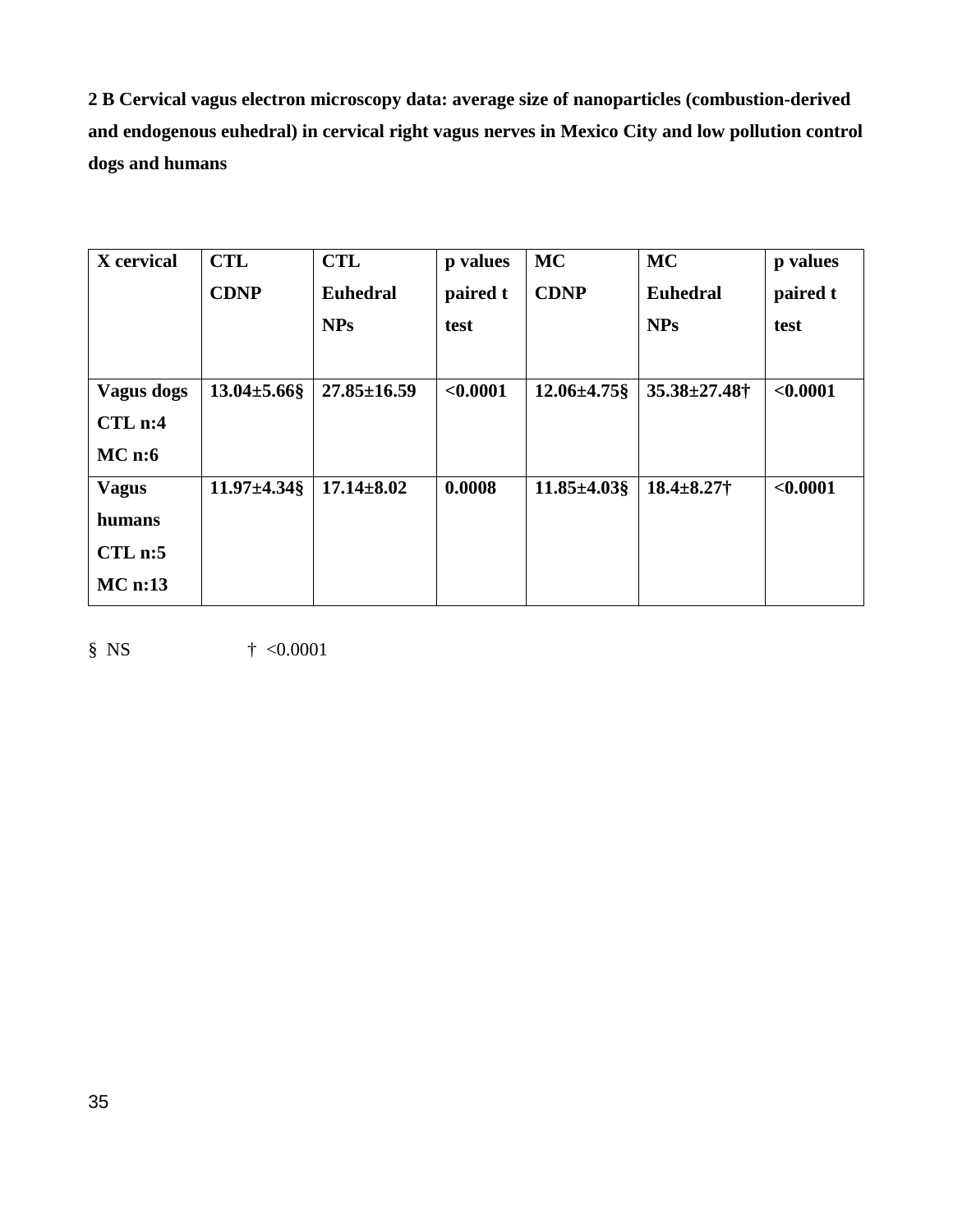## **Supplementary Tables**

**Supplementary Table 1 Mexico City subjects results of IR for ɑ-Syn and Htau in gastric and vagal samples.Age, gender, APOE and TLR4 (**Asp299Gly) **results are shown.** 

| Age/Gender | <b>APOE/TLR4</b> | $a-Syn$        | Htau              | $a-Syn$        | Htau                 | <b>Electron</b> |
|------------|------------------|----------------|-------------------|----------------|----------------------|-----------------|
|            |                  | gastric        | gastric           | cervical X     | cervical X           | microscopy      |
|            |                  |                |                   |                |                      | X cervical      |
| 3/M        | 3/3 TLR4+        | $+$            | $\blacksquare$    | $+$            | $\blacksquare$       | yes             |
| $7/M$      | 3/3 TLR4+        | $+$            | ä,                | $\blacksquare$ | $\blacksquare$       |                 |
| 11M        | 3/3 TLR4+        | $++$           | $\boldsymbol{+}$  | ä,             | $\ddot{\phantom{1}}$ |                 |
| <b>14M</b> | 3/3 TLR4+        | $+$            | $\qquad \qquad +$ | $+$            | $\blacksquare$       | yes             |
| <b>15M</b> | 3/3 TLR4+        | $++$           | $+$               | $\blacksquare$ | $\blacksquare$       |                 |
| <b>16M</b> | 3/3 TLR4+        | $+$            | $+$               | ä,             | $\blacksquare$       |                 |
| 17/M       | 3/3 TLR4+        | $+$            | $\blacksquare$    | $+$            | $\blacksquare$       | yes             |
| 17/M       | 3/3 TLR4+        | $+$            | $+$               | $+$            | $\blacksquare$       | yes             |
| 19/M       | 3/3 TLR4+        | $++$           | $+$               | $\blacksquare$ | $\blacksquare$       | yes             |
| 20/M       | $3/3$ TLR4+      | $+$            | ä,                | $+$            | $\blacksquare$       |                 |
| 20/M       | 3/3 TLR4+        | $++$           | $+$               | $\ddot{}$      | $\blacksquare$       | yes             |
| 22/F       | 3/3 TLR4-        | $+$            | $\blacksquare$    | $\blacksquare$ | $\blacksquare$       |                 |
| 22/F       | 3/3 TLR4-        | $\blacksquare$ | $\blacksquare$    | $\blacksquare$ |                      |                 |
| 22/F       | 3/3 TLR4+        | $++$           | $+$               | $+$            | $+$                  | yes             |
| 24/M       | 3/3 TLR4+        | $\blacksquare$ | $\blacksquare$    | <b>NA</b>      | <b>NA</b>            |                 |
| 24/M       | 3/3 TLR4+        | $+$            | $+$               | ä,             | $\overline{a}$       | yes             |
| 24/M       | 3/3 TLR4+        | $++$           | $+$               | $+$            | $\blacksquare$       |                 |
| 28/M       | 3/3 TLR4+        | $+$            | $+$               | ä,             | $\blacksquare$       |                 |
| 29/M       | 3/3 TLR4+        | $++$           | $\blacksquare$    | $\blacksquare$ | $\blacksquare$       | yes             |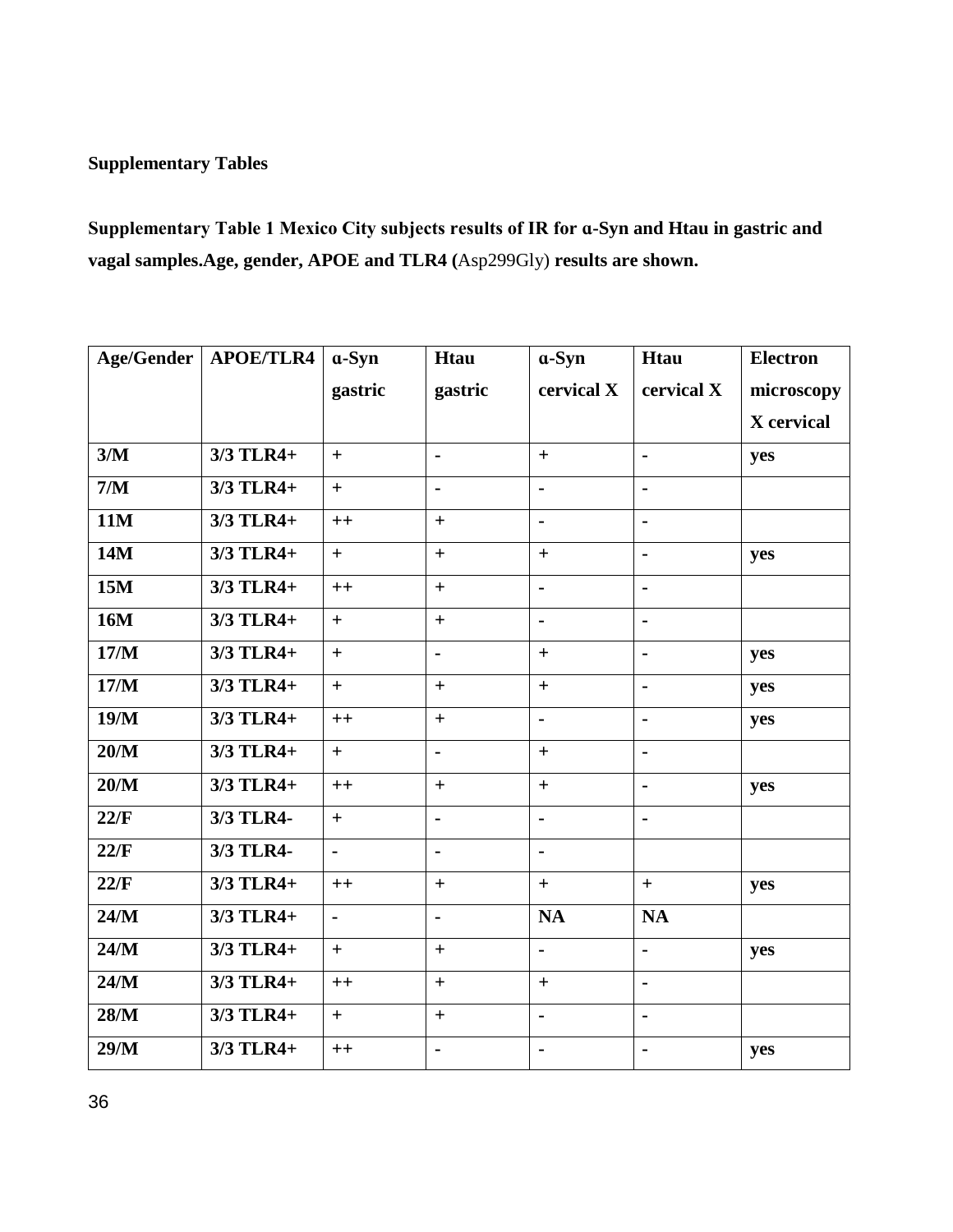| 30/M | $3/3$ TLR4+ | $+$  | $+$            | $+$            | $\blacksquare$ | yes |
|------|-------------|------|----------------|----------------|----------------|-----|
| 31/M | 3/3 TLR4+   | $+$  | $\blacksquare$ | $\blacksquare$ |                |     |
| 34/M | $3/3$ TLR4+ | $++$ | $++$           | $+$            |                |     |
| 35/M | 3/3 TLR4+   | $++$ | $+$            | $++$           |                |     |
| 37/M | $3/3$ TLR4+ | $++$ | $+$            | $+$            |                | yes |
| 38/M | $3/3$ TLR4+ | $++$ | $+$            | $+$            | $\blacksquare$ |     |
| 45/M | 3/3 TLR4+   | $+$  | $+$            | $+$            | $+$            | yes |
| 45/M | $3/3$ TLR4+ | $++$ | $+$            | $+$            | $\blacksquare$ | yes |

**Supplementary Table 2 Control subjects results of IR for ɑ-Syn and Htau in gastric and vagal samples. Age, gender, APOE and TLR4 (**Asp299Gly) **results are shown.** 

| <b>Age/Gender</b> | <b>APOE/TLR4</b> | $a-Syn$          | <b>Htau</b>      | $a-Syn$          | <b>Htau</b>      | <b>Electron</b>   |
|-------------------|------------------|------------------|------------------|------------------|------------------|-------------------|
|                   |                  | gastric          | gastric          | cervical X       | cervical X       | <b>Microscopy</b> |
|                   |                  |                  |                  |                  |                  | X cervical        |
| 2/F               | 3/3 TLR4+        | $\bf{0}$         | $\bf{0}$         | $\boldsymbol{0}$ | $\boldsymbol{0}$ | yes               |
| 17/M              | 3/3 TLR4+        | $\boldsymbol{0}$ | $\bf{0}$         | $\boldsymbol{0}$ | $\boldsymbol{0}$ |                   |
| 17/M              | $3/3$ TLR4+      | $\boldsymbol{0}$ | $\boldsymbol{0}$ | $\boldsymbol{0}$ | $\mathbf{0}$     | yes               |
| 17/M              | 3/3 TLR4+        | $\bf{0}$         | $\bf{0}$         | $\boldsymbol{0}$ | $\boldsymbol{0}$ | yes               |
| 21/F              | 3/3 TLR4+        | $\bf{0}$         | $\boldsymbol{0}$ | $\boldsymbol{0}$ | $\boldsymbol{0}$ |                   |
| 24/F              | 3/3 TLR4+        | $\boldsymbol{0}$ | $\bf{0}$         | $\boldsymbol{0}$ | $\boldsymbol{0}$ | yes               |
| 27/M              | 3/3 TLR4+        | $\bf{0}$         | $\bf{0}$         | $\boldsymbol{0}$ | $\mathbf{0}$     |                   |
| 27/M              | 3/3 TLR4+        | $\boldsymbol{0}$ | $\boldsymbol{0}$ | $\boldsymbol{0}$ | $\boldsymbol{0}$ | yes               |
| 40/M              | $3/3$ TLR4+      | $\boldsymbol{0}$ | $+$              | $\boldsymbol{0}$ | $\boldsymbol{0}$ |                   |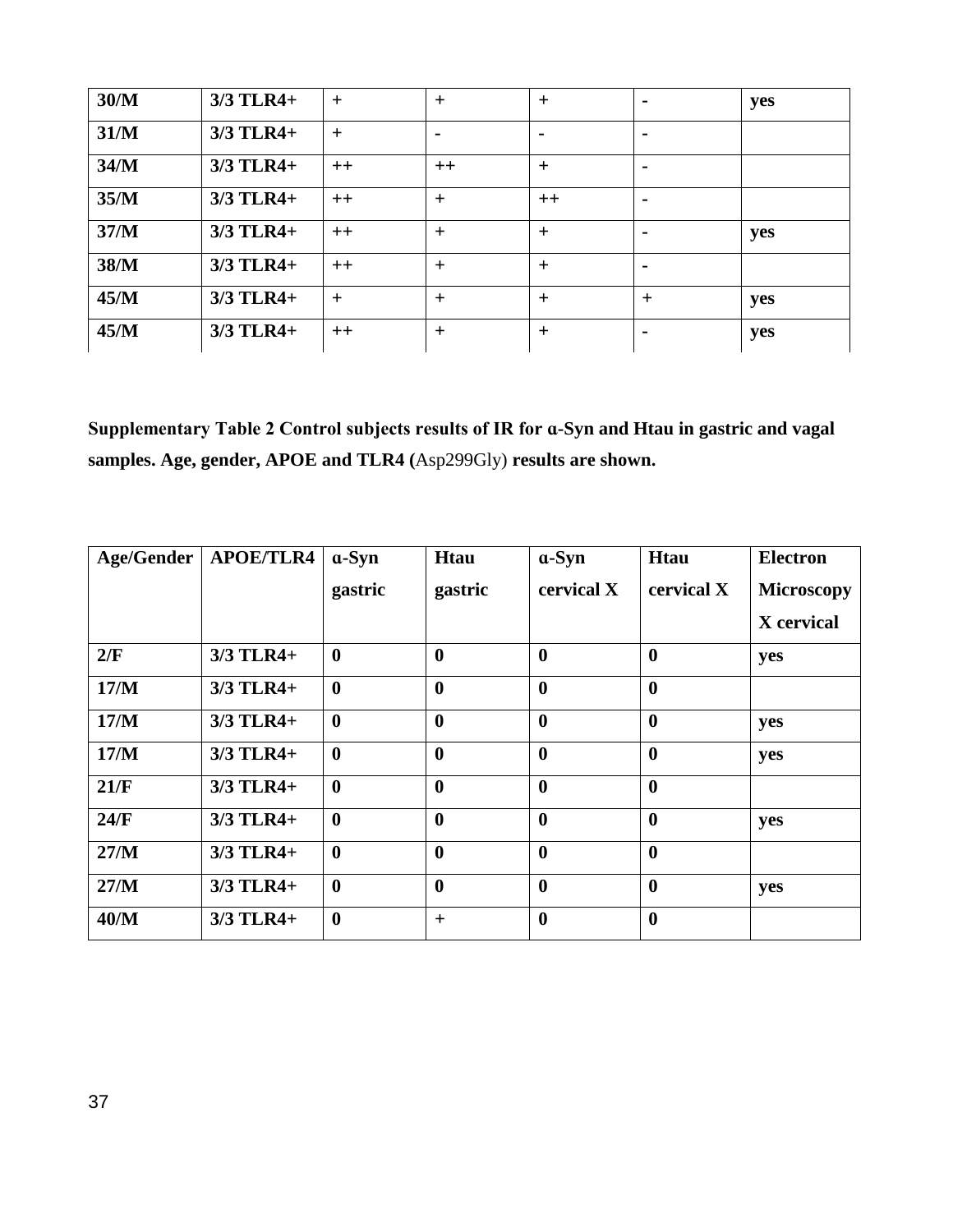#### **References**

Alvarez, Y. D., Fauerbach, J. A., Pellegrotti, J. V., Jovin, T. M., Jares-Erijman, E. A., and Stefani, F. D. (2013). Influence of gold nanoparticles on the kinetics of α-synuclein aggregation. Nano Lett 13, 6156- 63.

Aroniadis, O. C., Drossman, D. A., and Simren, M. A. (2017). Perspective on Brain-Gut Communication: The American Gastroenterology Association and American Psychosomatic Society Joint Symposium on Brain-gut Interactions and the Intestinal Microenvironment. Psychosom Med doi: 10.1097/PSY.0000000000000431.

Ávila, M. E., Martínez-Ferrer, B., Vera, A., Bahena, A., and Musitu, G. (2016). Victimization, perception of insecurity, and changes in daily routines in Mexico. Rev Saude Pública.50(0) ,60.

Berg, D., Postuma, R.B., Adler, C. H. , Bloem, B. R., Chan, P., Dubois, B., Gasser, T., Goetz, C. G., Halliday, G., Joseph, L., Lang, A. E., Liepelt-Scarfone, I., Litvan, I., Marek, K., Obeso, J., Oertel, W., Olanow, C. W., Poewe, W., Stern, M., and Deuschl, G. (2015). MDS research criteria for prodromal Parkinson's disease. Mov Disord 30, 1600-11.

Bergin, I.L., and Witzmann, F. A. (2013). Nanoparticle toxicity by the gastrointestinal route: evidence and knowledge gaps. Int J Biomed Nanosci Nanotechnol 3, 1-2.

Bermejo-Nogales, A., Fernandez, M., Fernandez-Cruz, M. L., and Navas, J. M. (2016). Effects of a silver nanomaterial on cellular organelles and time course of oxidative stress in a fish cell line (PLHC-1). Comp Biochem Physiol C Toxicol Pharmacol 190, 54-65.

Birchenough, G. M., Johansson, M. E., Stabler, R. A., Dalgakiran , F., Hansson, G. C., Wren, B. W., Luzio, J. P., and Taylor, P. W. (2013). Altered innate defenses in the neonatal gastrointestinal tract in response to colonization by neuropathogenic Escherichia coli. Infect Immun 81, 3264-75. 38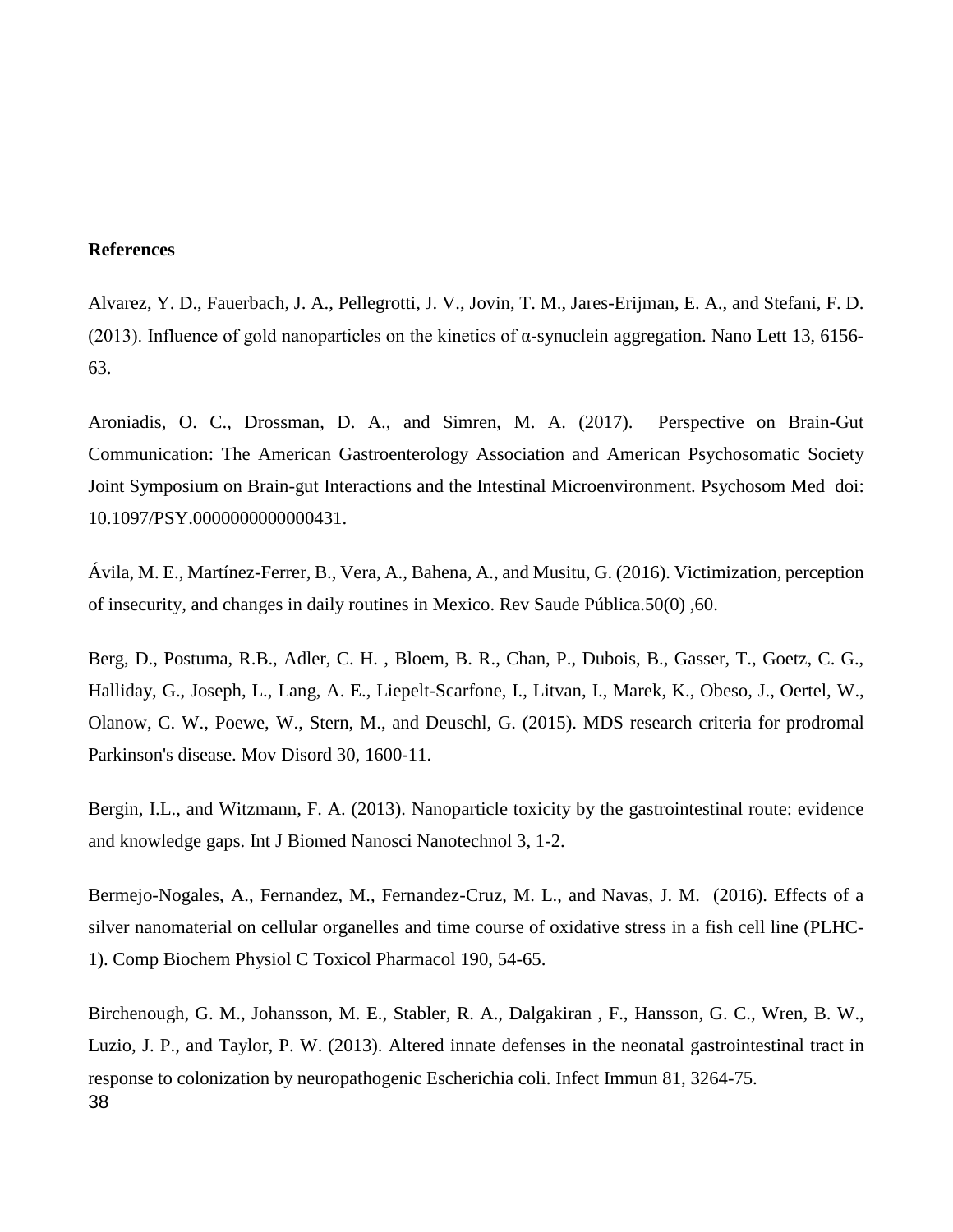Braak, H., Rüb, U., Gai, W.P., and Del Tredici, K. (2003). Idiopathic Parkinson's disease: possible routes by which vulnerable neuronal types may be subject to neuroinvasion by an unknown pathogen. Neural Transm 110, 517-536.

Braak, H., Del Tredici, K., Rüb, U., de Vos, R. A., Jansen Steur, E. N., and Braak, E. (2003). Staging of brain pathology related to sporadic Parkinson's disease. Neurobiol Aging 24(2), 197-211.

Braak, H., and Del Tredici, K. (2017). Neuropathological staging of brain pathology in sporadic Parkinson's disease: separating the wheat from the chaff. J Parkinsons Dis 7(s1), S73-S87

Bonazzi, M., and Cossart, P. (2011). Impenetrable barriers or entry portals? The role of cell-cell adhesion during infection. J Cell Biol 195, 349-358.

Brown, J. S., Gordon, T., Price, O., and Asgharian, B. (2013). Thoracic and respirable particle definitions for human health assessments. Part Fiber Toxicol 10-12.

Calderón-Garcidueñas, L., Mora-Tiscareño, A., Fordham, L.A., Chung, C.J., García, R., Osnaya, N., Hernández, J., Acuña, H. , Gambling, T.M., Villarreal-Calderón, A., Carson, J., Koren, H.S., and Devlin, R.B. (2001). Canines as sentinel species for assessing chronic exposures to air pollutants: part 1.Respiratory Pathology. Toxicol Sci 61,342-355.

[Calderón-Garcidueñas, L.](http://www.ncbi.nlm.nih.gov/pubmed?term=Calder%C3%B3n-Garcidue%C3%B1as%20L%5BAuthor%5D&cauthor=true&cauthor_uid=18349428), [Solt, A.C.](http://www.ncbi.nlm.nih.gov/pubmed?term=Solt%20AC%5BAuthor%5D&cauthor=true&cauthor_uid=18349428), [Henríquez-Roldán, C.](http://www.ncbi.nlm.nih.gov/pubmed?term=Henr%C3%ADquez-Rold%C3%A1n%20C%5BAuthor%5D&cauthor=true&cauthor_uid=18349428), [Torres-Jardón, R.](http://www.ncbi.nlm.nih.gov/pubmed?term=Torres-Jard%C3%B3n%20R%5BAuthor%5D&cauthor=true&cauthor_uid=18349428), [Nuse, B.](http://www.ncbi.nlm.nih.gov/pubmed?term=Nuse%20B%5BAuthor%5D&cauthor=true&cauthor_uid=18349428), Herritt, L., Villarreal-Calderón, R., Osnaya, N., Stone, I., García, R., Brooks, D.M., González-Maciel, A., Reynoso-Robles, R., Delgado-Chávez, R., and Reed, W.(2008). Long-term air pollution exposure is associated with neuroinflammation, an altered innate immune response, disruption of the blood-brain-barrier, ultrafine particulate deposition, and accumulation of amyloid beta-42 and alpha-synuclein in children and young adults. Toxicol Pathol 36, 289-310.

Calderón-Garcidueñas, L., Macías-Parra, M., Hoffmann, H.J., Valencia-Salazar, G., Henríquez-Roldán, C., Osnaya, N., Monte, O. C., Barragán-Mejía, G., Villarreal-Calderón, R., Romero, L., Granada-Macías, M., Torres-Jardón, R., Medina-Cortina, H., and Maronpot, R. R. (2009). Immunotoxicity and Environment: Immunodysregulation and Systemic Inflammation in Children. Toxicol Pathol 37,161- 169.

39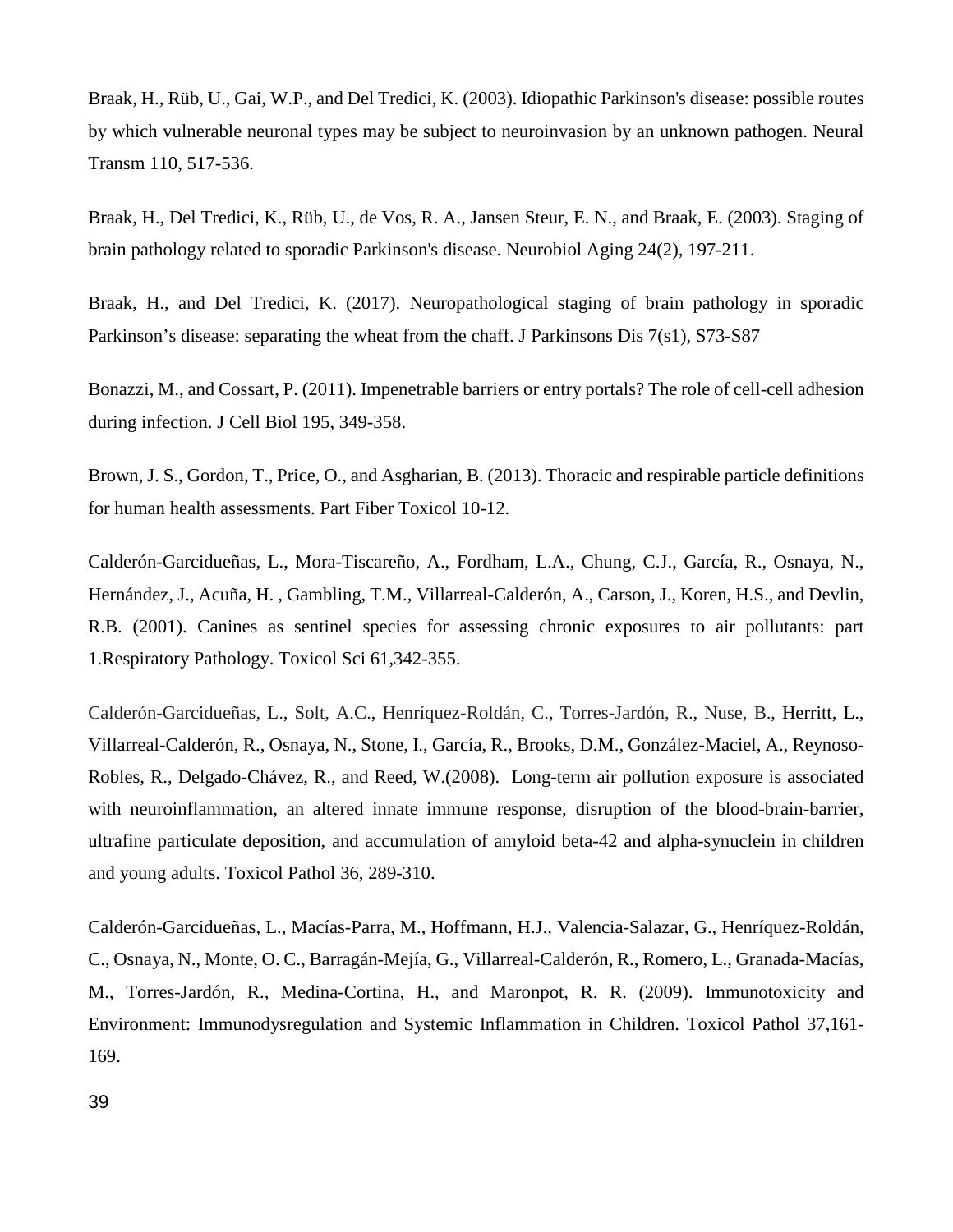Calderón-Garcidueñas, L., Mora-Tiscareño, A., Gómez-Garza, G., Carrasco-Portugal, Mdel C., Pérez-Guillé, B., Flores-Murrieta , F. J., Pérez-Guillé, G., Osnaya, N., Juárez-Olguín, H., Monroy, M. E., Monroy, S., González-Maciel, A., Reynoso-Robles, R., Villarreal-Calderon, R., Patel, S. A., Kumarathasan, P., Vincent, R., Henríquez-Roldán, C., Torres-Jardón, R., and Maronpot, R.R. (2009). Effects of a cyclooxygenase-2 preferential inhibitor in young healthy dogs exposed to air pollution: a pilot study. Toxicol Pathol 37(5), 644-60.

Calderón-Garcidueñas, L., Franco-Lira, M., Henríquez-Roldán, C., González-Maciel, A., Reynoso-Robles, R., [Villarreal-Calderon,](https://www.ncbi.nlm.nih.gov/pubmed/?term=Villarreal-Calderon%20R%5BAuthor%5D&cauthor=true&cauthor_uid=19297138) R.**,** [Herritt,](https://www.ncbi.nlm.nih.gov/pubmed/?term=Herritt%20L%5BAuthor%5D&cauthor=true&cauthor_uid=19297138) L.**,** [Brooks](https://www.ncbi.nlm.nih.gov/pubmed/?term=Brooks%20D%5BAuthor%5D&cauthor=true&cauthor_uid=19297138)**,**B**.,** [Keefe,](https://www.ncbi.nlm.nih.gov/pubmed/?term=Keefe%20S%5BAuthor%5D&cauthor=true&cauthor_uid=19297138) S.**,** [Palacios-](https://www.ncbi.nlm.nih.gov/pubmed/?term=Palacios-Moreno%20J%5BAuthor%5D&cauthor=true&cauthor_uid=19297138)[Moreno](https://www.ncbi.nlm.nih.gov/pubmed/?term=Palacios-Moreno%20J%5BAuthor%5D&cauthor=true&cauthor_uid=19297138)**,** J., [Villarreal-Calderon](https://www.ncbi.nlm.nih.gov/pubmed/?term=Villarreal-Calderon%20R%5BAuthor%5D&cauthor=true&cauthor_uid=19297138)**,** R., [Torres-Jardón](https://www.ncbi.nlm.nih.gov/pubmed/?term=Torres-Jard%26%23x000f3%3Bn%20R%5BAuthor%5D&cauthor=true&cauthor_uid=19297138)**,** R., [Medina-Cortina,](https://www.ncbi.nlm.nih.gov/pubmed/?term=Medina-Cortina%20H%5BAuthor%5D&cauthor=true&cauthor_uid=19297138) H., [Delgado-](https://www.ncbi.nlm.nih.gov/pubmed/?term=Delgado-Ch%26%23x000e1%3Bvez%20R%5BAuthor%5D&cauthor=true&cauthor_uid=19297138)[Chávez,](https://www.ncbi.nlm.nih.gov/pubmed/?term=Delgado-Ch%26%23x000e1%3Bvez%20R%5BAuthor%5D&cauthor=true&cauthor_uid=19297138) R., [Aiello-Mora,](https://www.ncbi.nlm.nih.gov/pubmed/?term=Aiello-Mora%20M%5BAuthor%5D&cauthor=true&cauthor_uid=19297138) M., [Maronpot,](https://www.ncbi.nlm.nih.gov/pubmed/?term=Maronpot%20RR%5BAuthor%5D&cauthor=true&cauthor_uid=19297138) R.R., and [Doty,](https://www.ncbi.nlm.nih.gov/pubmed/?term=Doty%20RL%5BAuthor%5D&cauthor=true&cauthor_uid=19297138) R.L. (2010). Olfactory dysfunction, olfactory bulb pathology and urban air pollution. Exp Toxicol Pathol 62, 91- 102.

Calderón-Garcidueñas, L., D'Angiulli, A., Kulesza, R.J., Torres-Jardón, R., Osnaya, N., Romero, L., Keefe, S., Herritt, L., Brooks, D.M., Avila-Ramirez, J., Delgado-Chávez, R., Medina-Cortina, H., and González-González, L.O. (2011). Air pollution is associated with brainstem auditory nuclei pathology and delayed brainstem auditory evoked potentials.Int J Dev Neurosci 29, 365-75

Calderón-Garcidueñas, L, Kavanaugh, M., Block, M.L., D'Angiulli, A., Delgado-Chávez. R., Torres-Jardón, R., González-Maciel, A., Reynoso-Robles, R., Osnaya, N, Villarreal-Calderón, R., Guo, R., Hua, Z., Zhu, H., Perry, G., and Diaz, P. (2012). Neuroinflammation, hyperphosphorilated tau, diffuse amyloid plaques and down- regulation of the cellular prion protein in air pollution exposed children and adults. J Alzheimers Dis 28, 93-107.

Calderón-Garcidueñas, L., Franco-Lira, M., Mora-Tiscareño, A., Medina-Cortina, H., Torres-Jardón, R., Kavanaugh, M. (2013). Early Alzheimer's and Parkinson's disease pathology in urban children: Friend versus Foe responses- It is time to face the evidence. Biomed Res Int 2013,161687

Calderón-Garcidueñas, L., Serrano-Sierra, A., Torres-Jardón, R., Zhu, H., Yuan, Y., Smith, D., Delgado-Chávez, R., Cross, J. V., Medina-Cortina, H., Kavanaugh, M., and Guilarte, T. 40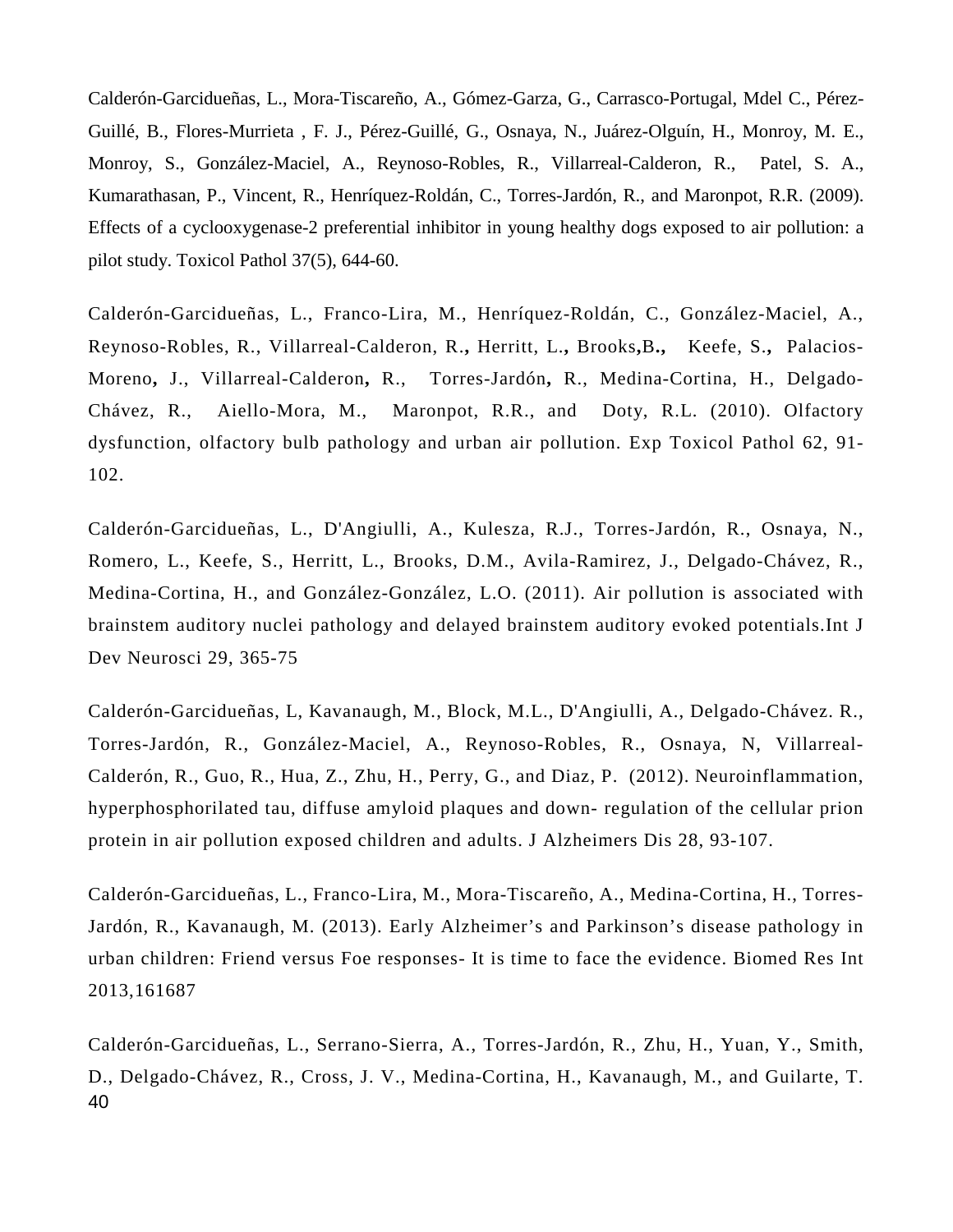R. (2013). The impact of environmental metals in young urbanites' brains. Exp Toxicol Pathol 65, 503-11.

Calderón-Garcidueñas, L., Gónzalez-Maciel, A., Vojdani, A., Franco-Lira, M., Reynoso-Robles, R., Montesinos-Correa, H., Pérez-Guillé, B., Sarathi-Mukherjee, P., Torres-Jardón, R., Calderón-Garcidueñas, A., and Perry, G. (2015). The Intestinal Barrier in Air Pollution-Associated Neural Involvement in Mexico City Residents: Mind the Gut, the Evolution of a Changing Paradigm Relevant to Parkinson Disease Risk. J Alzheimers Dis Parkinsonism 5, 179.

Calderón-Garcidueñas, L., Mora-Tiscareño, A., Melo-Sánchez G., Rodríguez-Díaz, J., Torres-Jardón, R.,Styner,M., Mukherjee, P.S., Lin, W., and Jewells, V.(2015).A critical Proton MR Spectroscopy marker of Alzheimer's disease early neurodegenerative change: low hippocampal NAA/Cr ratio impacts APOE ɛ4 Mexico City children and their parents. J Alzheimer Disease 48, 1065-75

Calderón-Garcidueñas, L., Vojdani, A., Blaurock-Busch, E., Busch, I., Friedle, A., Franco-Lira, M., Sarathi-Mukherjee, P., Martínez-Aguirre. X., Park, S.B., Torres-Jardón,R., and D'Angiulli, A. (2015). Air pollution and children: neural and tight junction antibodies and combustion metals, the role of barrier breakdown and brain immunity in neurodegeneration. J Alzheimers Dis 43, 1039-58.

Calderón-Garcidueñas, L., Franco-Lira, M., D'Angiulli, A., Rodríguez-Díaz, J., Blaurock-Busch, E., Busch, I., Chao, C.K., Thompson,C., Mukherjee, P.S, Torres-Jardón, R., and Perry, G (2015). Mexico City normal weight children exposed to high concentrations of ambient PM2.5 show high blood leptin and endothelin-1, vitamin D deficiency and food reward hormone dysregulation versus low pollution controls. Relevance for obesity and Alzheimer disease. Environ Res 140, 579-92

Calderón-Garcidueñas, L., Avila-Ramírez, J., Calderón-Garcidueñas, A., González-Heredia, T., Acuña-Ayala, H., Chao, C.K., Thompson, C., Ruiz-Ramos, R., Cortés-González, V., Martínez-Martínez, L., García-Pérez, M.A., Reis, J., Mukherjee, P.S., Torres-Jardón, R., and Lachmann, I. (2016). Cerebrospinal Fluid Biomarkers in Highly Exposed PM2.5 Urbanites: 41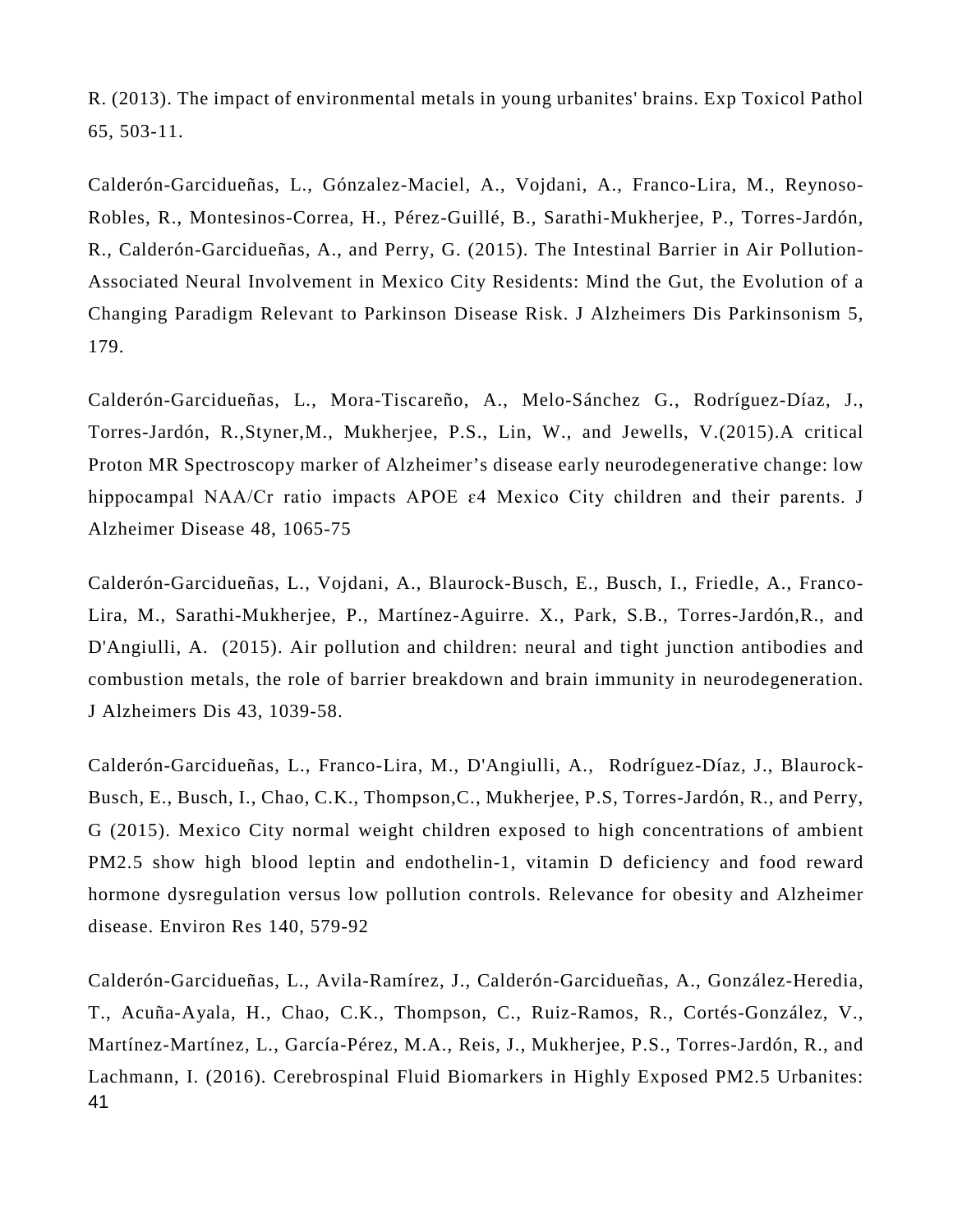The Risk of Alzheimer's and Parkinson's Diseases in Young Mexico City Residents. J Alzheimers Dis 54, 597-613.

Calderón-Garcidueñas, L., Reynoso-Robles, R., Vargas-Martínez, J., Gómez-Maqueo-Chew, A., Pérez-Guillé, B., Sarathi-Mukherjee, P., Torres-Jardón, R., Perry, G., and González-Maciel, A. (2016). Prefrontal white matter pathology in air pollution exposed Mexico City young urbanites and their potential impact on neurovascular unit dysfunction and the development of Alzheimer's disease. Environ Res 146, 404-17.

Calderón-Garcidueñas, L., Jewells, V., Galaz-Montoya, C., van Zundert, B., Pérez-Calatayud, A., Ascencio-Ferrel, E., Valencia-Salazar, G., Sandoval-Cano,M., Carlos E., Solorio, E., Acuña-Ayala.H., Torres-Jardón, R., and D'Angiulli, A. (2016).Interactive and additive influences of gender, BMI and Apolipoprotein 4 on cognition in children chronically exposed to high concentrations of PM2.5 and ozone.APOE4 females are at highest risk in Mexico City. Environ Res 150, 411-22

Calderón-Garcidueñas, L., and Villarreal-Ríos, R. (2017).Living close to heavy traffic roads, air pollution and dementia. Lancet 389, 675-677

Calderón-Garcidueñas, L., and de la Monte SM (2017). Apolipoprotein E4, gender, body mass index, inflammation, insulin resistance and air pollution interactions: recipe for Alzheimer's disease development in Mexico City young females. J Alzheimers Dis 58, 613-630

Caminiti, S. P., Presotto, L., Baroncini, D., Garibotto, V., Moresco, R. M., Gianolli, L., Volonté, M. A., Antonini, A., and Perani, D. (2017). Axonal damage and loss of connectivity in nigrostriatal and mesolimbic dopamine pathways in early Parkinson's disease. Neuroimage Clin 14,734-740.

Chen, H., Kwong, J.C., Copes, R., Tu, K., Villeneuve, P.J., van Donkelaar, A., Hystad, P., Martin, R.V., Murray, B.J., Jessiman, B., Wilton, A.S., Kopp, A., and Burnett, R.T. (2017). Living near major roads and the incidence of dementia, Parkinson's disease, and multiple sclerosis: a population-based cohort study. Lancet 389,718-726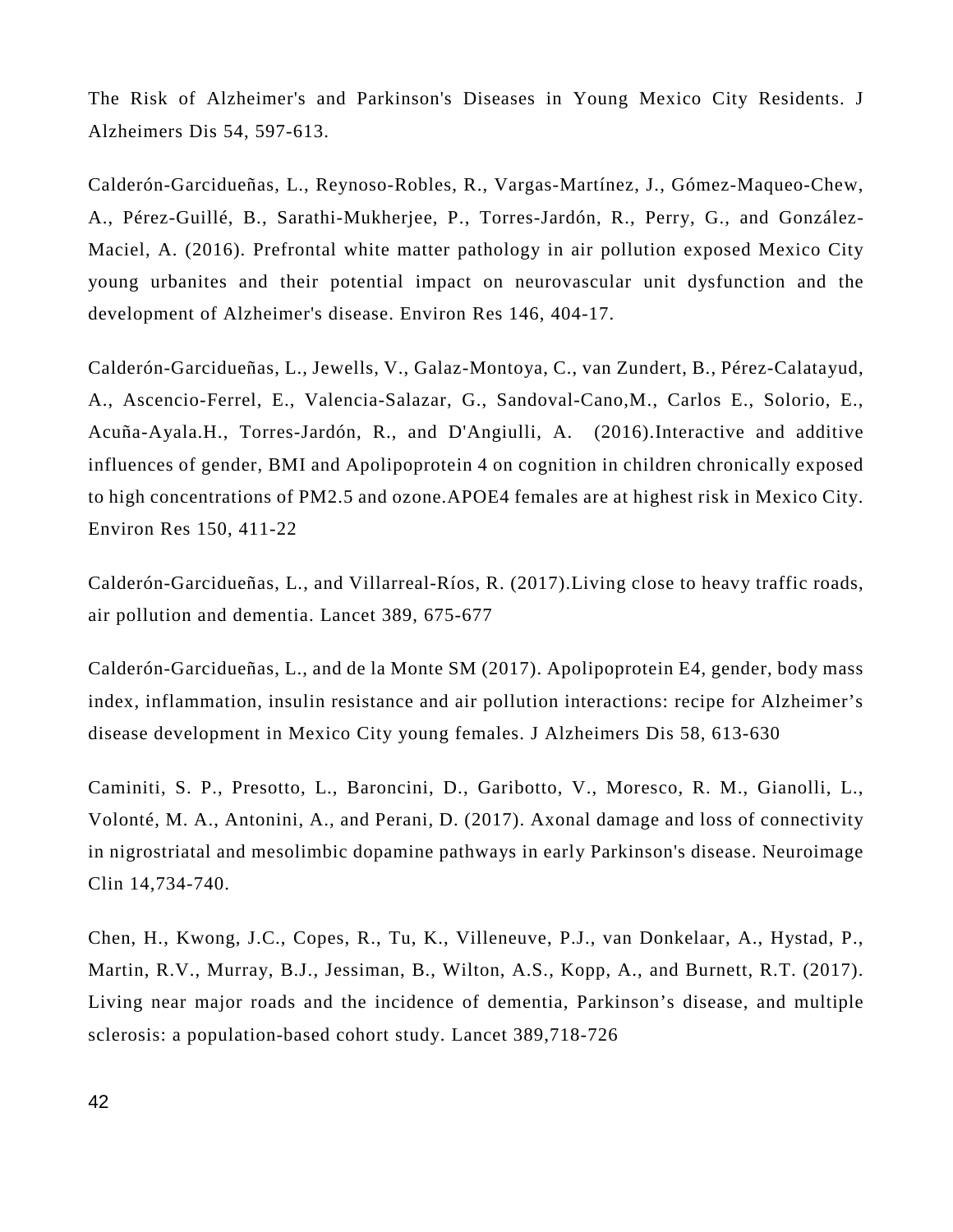Chow, A. K., and Gulbransen, B. D.(2017). Potential roles of enteric glia in bridging neuroimmune communication in the gut. Am J Physiol Gastrointest Liver Physiol 312, G145- G152.

Chowdary, P. D., Che, D. L., Kaplan, L., Chen, O., Pu, K., Bawendi, M., and Cui, B. (2015). Nanoparticle-assisted optical tethering of endosomes reveals the cooperative function of dyneins in retrograde axonal transport. Sci Rep 5, 18059.

Corbillé, A.G., Preterre, C., Rolli-Derkinderen, M., Coron, E., Neunlist, M., Lebouvier, T., and Derkinderen, P. (2017). Biochemical analysis of α-synuclein extracted from control and Parkinson's disease colonic biopsies. Neurosci Lett 641, 81-86.

Davis, L. W. (2017). Saturday Driving Restrictions Fail to Improve Air Quality in Mexico City. Sci Rep. 7, 41652.

Del Tredici, K., and Braak, H. (2016). Review: Sporadic Parkinson's disease: development and distribution of α-synuclein pathology. Neuropathol Appl Neurobiol 42, 33-50.

Dönmez Güngüneş, Ç., Şeker, Ş., Elçin, A.E., and Elçin Y.M (2017). A comparative study on the in vitro cytotoxic responses of two mammalian cell types to fullerenes, carbon nanotubes and iron oxide nanoparticles. Drug Chem Toxicol 40, 215-227.

Douglas-Escobar, M., Elliot, E., and Neu, J. (2013). Effect of intestinal microbial ecology on the developing brain. JAMA 167,374-379.

Doty, R. L. (2012).Olfactory dysfunction in Parkinson disease. Nat Rev Neurol 8, 329-39.

Ermund, A., Schütte, A., Johansson, M.E., Gustafsson, J.K., and Hansson, G.C. (2013). Studies of mucus in mouse stomach, small intestine, and colon. I. Gastrointestinal mucus layers have different properties depending on location as well as over the Peyer's patches. Am J Physiol Gastrointest Liver Physiol 305, G341-G347.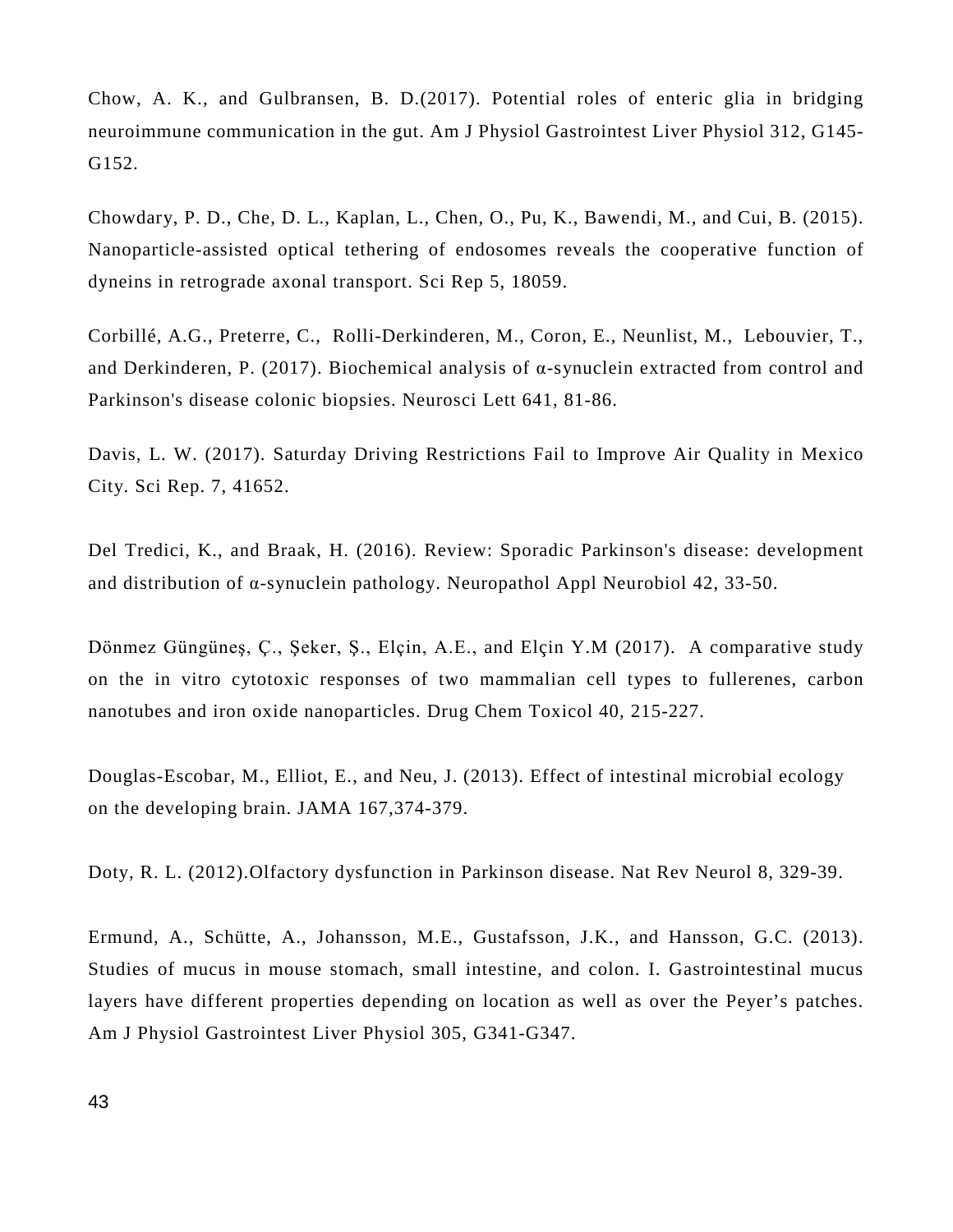Erpapazoglou, Z., Mouton-Liger, F., and Corti, O. (2017). From dysfunctional endoplasmic reticulum-mitochondria coupling to neurodegeneration. Neurochem Int pii, S0197- 0186(17)30081-5.

Erriquez, J., Bolis, V., Morel, S., Fenoglio, I., Fubini, B., Quagliotto, P., and Distasi, C. (2015). Nanosized TiO2 is internalized by dorsal root ganglion cells and causes damage via apoptosis. Nanomedicine 11, 1309-19.

Fink, A. L. (2006). The aggregation and fibrillation of alpha-synuclein. Acc Chem Res. 39, 628-34.

Frías, S. M., and Finkelhor, D. (2017). Victimizations of Mexican youth (12-17 years old): A 2014 national survey. Child Abuse Negl 67, 86-97.

Gehr, P., Clift, M. J., Brandenberger, C., Lehmann, A., Herzog, F., and Rothen-Rutishauser, B. (2011). Endocytosis of environmental and engineered micro-and nanosized particles. Compar Physiol 1, 1159-1174.

Gheshlaghi, Z.N., Riazi, G.H., Ahmadian, S., Ghafari, M., and Mahinpour, R. (2008). Toxicity and interaction of titanium dioxide nanoparticles with microtubule protein. Acta Biochim Biophys Sin (Shanghai) 40, 777-782.

Giannoccaro, M. P., La Morgia, C., Rizzo, G., and Carelli, V. (2017). Mitochondrial DNA and primary mitochondrial dysfunction in Parkinson's disease. Mov Disord 32, 346-363.

Gluska, S., Chein, M., Rotem, N., Ionescu, A., and Perlson, E. (2016). Tracking Quantum-Dot labeled neurotropic factors transport along primary neuronal axons in compartmental microfluidic chambers. Methods Cell Biol 131, 365-87.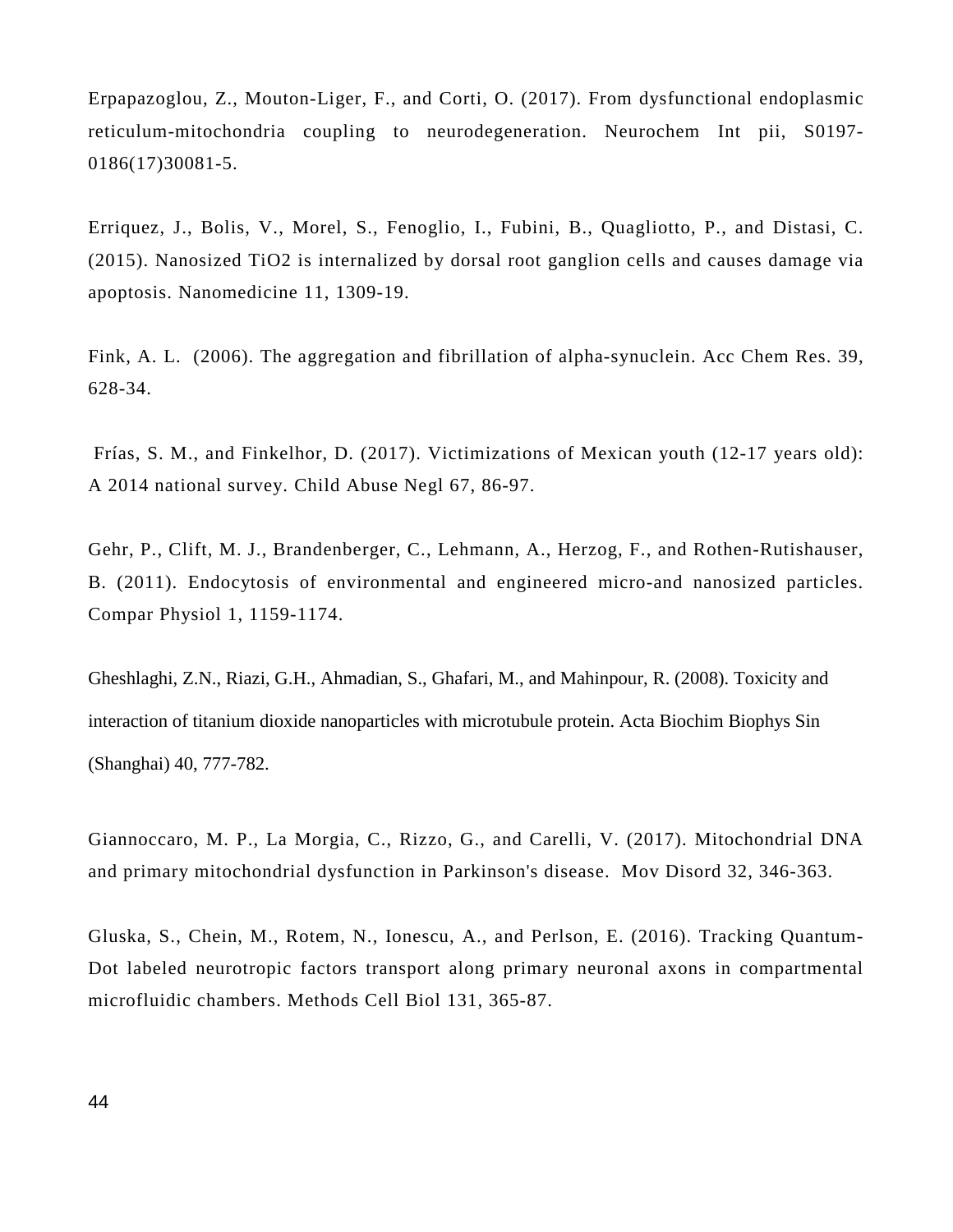Gómez-Dantés, H., Fullman, N., Lamadrid-Figueroa, H., Cahuana-Hurtado, L., Darney, B., Avila-Burgos, L., Correa-Rotter, R., Rivera, J. A., Barquera, S., González-Pier, E., Aburto-Soto, T, de Castro, E. F., Barrientos-Gutiérrez, T., Basto-Abreu, A. C., Batis, C., Borges, G., Campos-Nonato, I., Campuzano-Rincón, J. C., de Jesús Cantoral-Preciado, A., Contreras-Manzano, A. G., Cuevas-Nasu, L., de la Cruz-Gongora, V. V., Diaz-Ortega, J. L., de Lourdes García-García, M., Garcia-Guerra, A., de Cossío, T. G., González-Castell, L. D., Heredia-Pi, I., Hijar-Medina, M. C., Jauregui, A., Jimenez-Corona, A., Lopez-Olmedo, N., Magis-Rodríguez, C., Medina-Garcia, C., Medina-Mora, M. E., Mejia-Rodriguez, F., Montañez, J. C., Montero, P., Montoya, A., Moreno-Banda, G. L., Pedroza-Tobías, A., Pérez-Padilla, R., Quezada, A. D., Richardson-López-Collada, V. L., Riojas-Rodríguez, H., Ríos Blancas, M. J., Razo-Garcia, C., Mendoza, M. P., Sánchez-Pimienta, T. G., Sánchez-Romero, L. M., Schilmann, A., Servan-Mori, E., Shamah-Levy, T., Téllez-Rojo, M. M., Texcalac-Sangrador, J. L., Wang, H., Vos, T., Forouzanfar, M. H., Naghavi, M., Lopez, A. D., Murray, C. J., and Lozano, R. (2016). Dissonant health transition in the states of Mexico, 1990-2013: a systematic analysis for the Global Burden of Disease Study 2013. Lancet 388(10058), 2386- 2402.

González-Maciel A, Reynoso-Robles R, Torres-Jardón R, Mukherjee PS, and Calderón-Garcidueñas, L.(2017).Combustion-derived nanoparticles in key brain target cells and organelles in young urbanites: Culprit hidden in plain sight in Alzheimer's disease development. J Alzheimers Dis doi: 10.3233/JAD-170012

Harischandra, D. S., Ghaisas, S., Rokad, D., Zamanian, M., Jin, H., Anantharam, V., Kimber, M., Kanthasamy, A., and Kanthasamy, A. 2017 Environmental Neurotoxicant Manganese Regulates Exosome-mediated Extracellular miRNAs in Cell Culture Model of Parkinson's Disease: Relevance to α-Synuclein Misfolding in Metal Neurotoxicity. Neurotoxicology pii, S0161-813X (17)30067-0.

Hawkes, C.H., Del Tredici, K., and Braak, H. (2007). Parkinson's disease: a dual-hit hypothesis. Neuropathol Appl Neurobiol 33,599-614.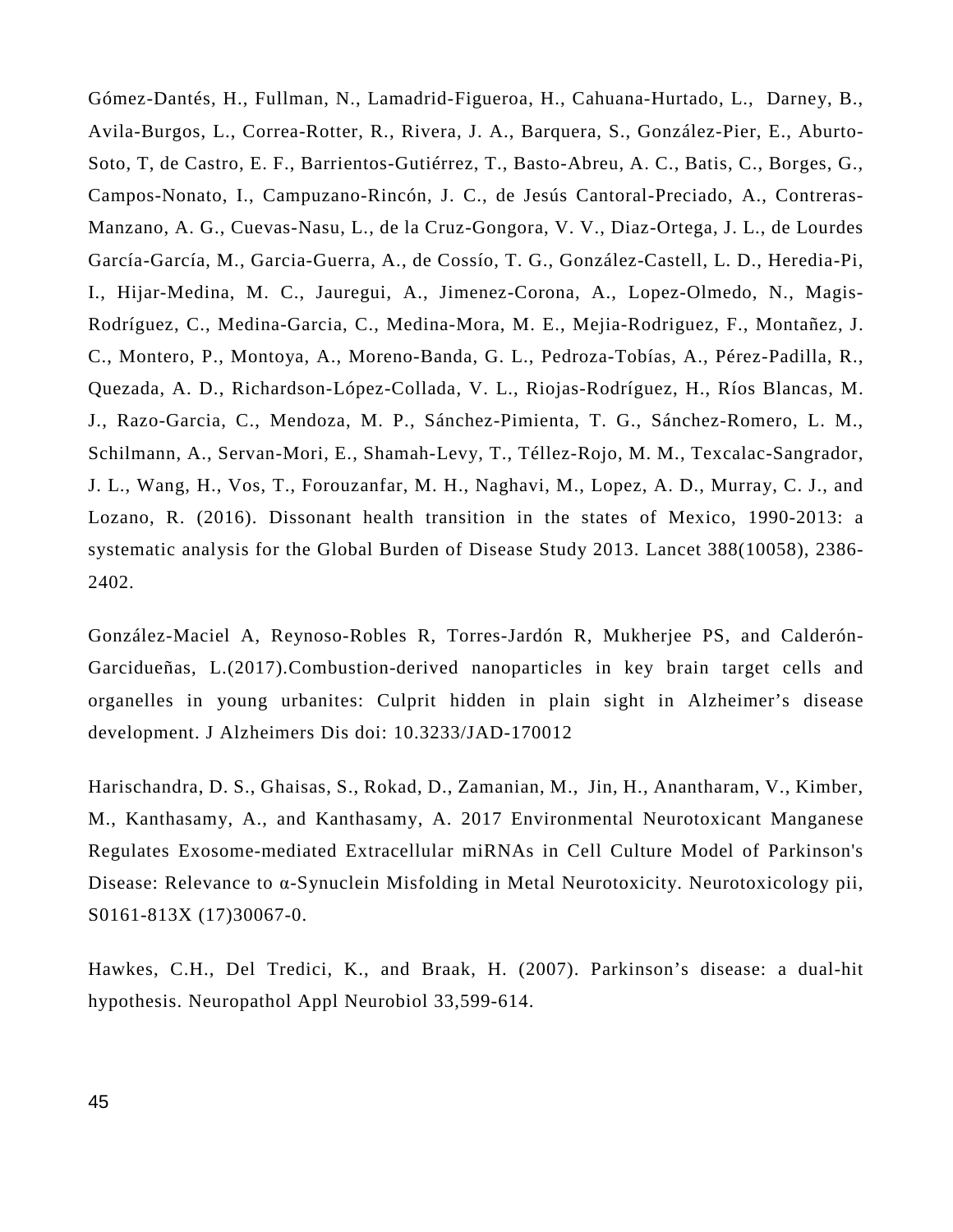Hopkins, L. E., Patchin, E.S., Chiu, P. L., Brandenberger, C., Smiley-Jewell, S., and Pinkerton, K. E. (2014). Nose-to-brain transport of aerosolised quantum dots following acute exposure. Nanotoxicology 8, 885-93.

Hu, Q., Guo, F., Zhao, F., and Fu, Z. (2017). Effects of titanium dioxide nanoparticles exposure on parkinsonism in zebrafish larvae and PC12. Chemosphere 173, 373-379.

[Iannotti, V](https://www.ncbi.nlm.nih.gov/pubmed/?term=Iannotti%20V%5BAuthor%5D&cauthor=true&cauthor_uid=28379709)**.,** [Adamiano, A](https://www.ncbi.nlm.nih.gov/pubmed/?term=Adamiano%20A%5BAuthor%5D&cauthor=true&cauthor_uid=28379709)**.,** [Ausanio, G](https://www.ncbi.nlm.nih.gov/pubmed/?term=Ausanio%20G%5BAuthor%5D&cauthor=true&cauthor_uid=28379709)**.,** [Lanotte, L](https://www.ncbi.nlm.nih.gov/pubmed/?term=Lanotte%20L%5BAuthor%5D&cauthor=true&cauthor_uid=28379709)**.,** [Aquilanti, G](https://www.ncbi.nlm.nih.gov/pubmed/?term=Aquilanti%20G%5BAuthor%5D&cauthor=true&cauthor_uid=28379709)**.,** [Coey, J.M.D](https://www.ncbi.nlm.nih.gov/pubmed/?term=Coey%20JMD%5BAuthor%5D&cauthor=true&cauthor_uid=28379709)**.,** [Lantieri, M](https://www.ncbi.nlm.nih.gov/pubmed/?term=Lantieri%20M%5BAuthor%5D&cauthor=true&cauthor_uid=28379709)**.,** [Spina,](https://www.ncbi.nlm.nih.gov/pubmed/?term=Spina%20G%5BAuthor%5D&cauthor=true&cauthor_uid=28379709)  [G](https://www.ncbi.nlm.nih.gov/pubmed/?term=Spina%20G%5BAuthor%5D&cauthor=true&cauthor_uid=28379709)**.,** [Fittipaldi, M](https://www.ncbi.nlm.nih.gov/pubmed/?term=Fittipaldi%20M%5BAuthor%5D&cauthor=true&cauthor_uid=28379709)**.,** [Margaris, G](https://www.ncbi.nlm.nih.gov/pubmed/?term=Margaris%20G%5BAuthor%5D&cauthor=true&cauthor_uid=28379709)**.,** [Trohidou, K](https://www.ncbi.nlm.nih.gov/pubmed/?term=Trohidou%20K%5BAuthor%5D&cauthor=true&cauthor_uid=28379709)**.,** [Sprio, S](https://www.ncbi.nlm.nih.gov/pubmed/?term=Sprio%20S%5BAuthor%5D&cauthor=true&cauthor_uid=28379709)**.,** [Montesi, M](https://www.ncbi.nlm.nih.gov/pubmed/?term=Montesi%20M%5BAuthor%5D&cauthor=true&cauthor_uid=28379709)**.,** [Panseri, S](https://www.ncbi.nlm.nih.gov/pubmed/?term=Panseri%20S%5BAuthor%5D&cauthor=true&cauthor_uid=28379709)**,** [Sandri, M](https://www.ncbi.nlm.nih.gov/pubmed/?term=Sandri%20M%5BAuthor%5D&cauthor=true&cauthor_uid=28379709)**.,** [Iafisco,](https://www.ncbi.nlm.nih.gov/pubmed/?term=Iafisco%20M%5BAuthor%5D&cauthor=true&cauthor_uid=28379709)  [M](https://www.ncbi.nlm.nih.gov/pubmed/?term=Iafisco%20M%5BAuthor%5D&cauthor=true&cauthor_uid=28379709)**.,** and [Tampieri,](https://www.ncbi.nlm.nih.gov/pubmed/?term=Tampieri%20A%5BAuthor%5D&cauthor=true&cauthor_uid=28379709) A**.** (2017). Fe-doping-induced magnetism in nano-hydroxyapatites. Inorg Chem 56, 4447-4459

Imam, S.Z., Lantz-McPeak, S.M., Cuevas, E., Rosas-Hernandez, H., Liachenko, S., Zhang, Y., Sarkar, S., Ramu, J., Robinson, B.L., Jones, Y., Gough, B., Paule, M.G., Ali ,S.F., and Binienda, Z.K. (2015). Iron Oxide Nanoparticles Induce Dopaminergic Damage: In vitro Pathways and In Vivo Imaging Reveals Mechanism of Neuronal Damage. Mol Neurobiol 52(2), 913-26.

Jellinger, K. A. (2014). The pathomechanisms underlying Parkinson's disease. Expert Rev Neurother 14, 199-215.

Jellinger, K. A. (2015). Neuropathobiology of non-motor symptoms in Parkinson disease. J Neural Transm (Vienna) 122, 1429-40.

Jellinger, K.A. (2015). How close are we to revealing the etiology of Parkinson's disease? Expert Review of Neurotherapeutics 15, 1105-1107,

Johansson, M.E., Sjövall, H., and Hansson, G.C. (2013). The gastrointestinal mucus system in health and disease. Nat Rev Gastroenterol Hepatol 10, 352-361.

Kirrane, E.F., Bowman, C., Davis, J.A., Hoppin, J-A., Blair, A., Chen, H., Patel, M.M., Sandler, D.P., Tanner, C.M., Vinikoor-Imler, L., Ward, M.H., Luben, T.J., and Kamel, F.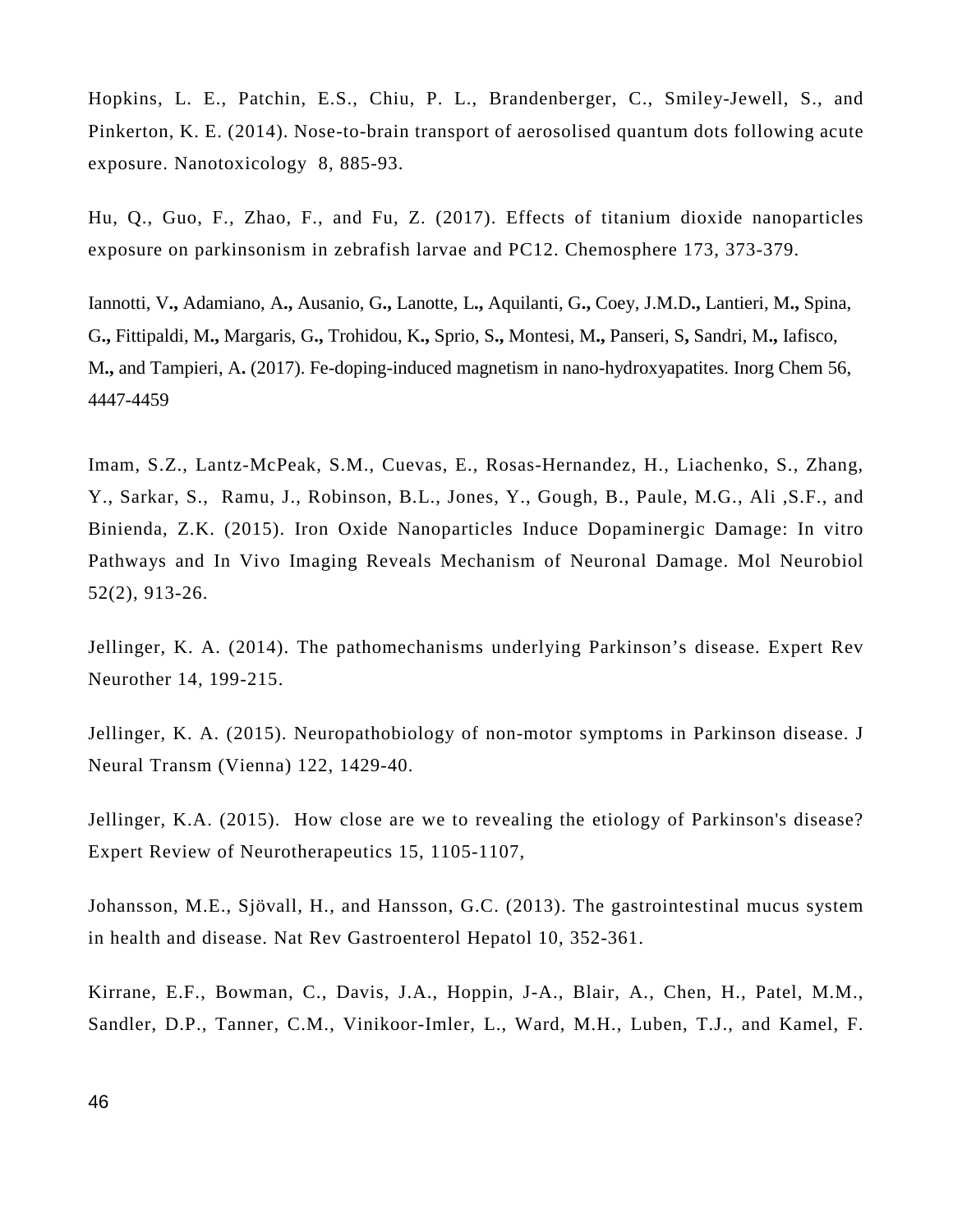(2015). Associations of Ozone and PM2.5 Concentrations With Parkinson's Disease Among Participants in the Agricultural Health Study. J Occup Environ Med 57, 509-17.

Kish, L., Hotte, N., Kaplan, G.G., Vincent, R., Tso, R., Gänzle, M., Rioux, K.P., Thiesen, A., Barkema, H.W., Wine, E., and Madsen, K. L. (2013). Environmental particulate matter induces murine intestinal inflammatory responses and alters the gut microbiome. PLoS One 8(4), e62220.

Klatt, N. R., Harris, L.D., Vinton, C.L., Sung, H., Briant, J.A., Tabb, B., Morcock, D., McGinty, J.W., Lifson, J.D., Lafont, B.A., Martin, M.A., Levine, A. D., Estes, J. D., and Brenchley, J. M. (2010). Compromised gastrointestinal integrity in pigtail macaques is associated with increased microbial translocation, immune activation, and IL-17 production in the absence of SIV infection. Mucosal Immunol 3, 387-398.

Kulkarni, S., Micci, M. A., Leser, J., Shin, C., Tang, S. C., Fu, Y. Y., Liu, L., Li, Q., Saha, M., Li, C., Enikolopov, G., Becker, L., Rakhilin, N., Anderson, M., Shen, X., Dong, X., Butte, M. J., Song, H., Southard-Smith, E.M., Kapur, R.P., Bogunovic, M., and Pasricha, P. J. (2017). Adult enteric nervous system in health is maintained by a dynamic balance between neuronal apoptosis and neurogenesis. Proc Natl Acad Sci U S A 114(18), E3709-E3718.

Kuznetsov, A.V. (2012). Modelling transport of layered double hydroxide nanoparticles in axons and dendrites of cortical neurons. Comput Methods Biomech Biomed Engin 15(12), 1263-71.

Levesque, S., Surace, M.J., McDonald, J., and Block, M. L. (2011). Air pollution & the brain: Subchronic diesel exhaust exposure causes neuroinflammation and elevates early markers of neurodegenerative disease. J Neuroinflammation 8,105.

Levesque, S., Taetzsch, T., Lull, M.E., Kodavanti, U., Stadler, K., Wagner, A., Johnson, J.A., Duke, L., Kodavanti, P., Surace, M.J., and Block, M.L. (2011). Diesel exhaust activates and primes microglia: air pollution, neuroinflammation, and regulation of dopaminergic neurotoxicity. Environ Health Perspect 119, 1149-55.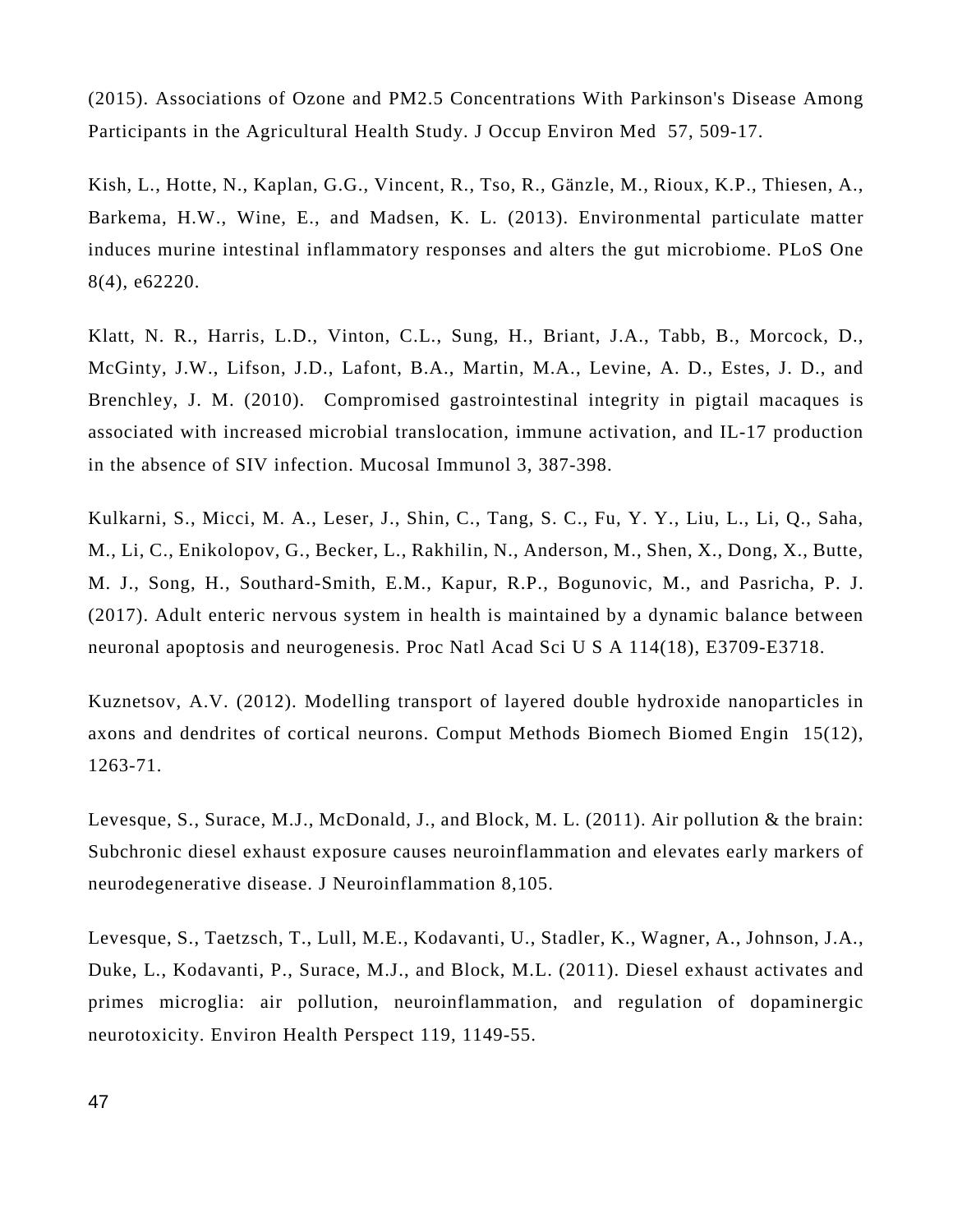Levesque, S., Taetzsch, T., Lull, M.E., Johnson, J.A., McGraw, C., and Block, M.L. (2013). The role of MAC1 in diesel exhaust particle-induced microglial activation and loss of dopaminergic neuron function. J Neurochem 125, 756-65.

Lindström, V., Gustafsson, G., Sanders, L.H., Howlett, E.H., Sigvardson, J., Kasrayan, A., Ingelsson, M., Bergström, J., and Erlandsson, A. (2017). Extensive uptake of  $\alpha$ -synuclein oligomers in astrocytes results in sustained intracellular deposits and mitochondrial damage. Mol Cell Neurosci pii: S1044-7431(16)30184-1.

Lippmann, M., Yeates, D. B., and Albert, R. E. (1980). Deposition, retention and clearance of inhaled particles. British J Ind Med 37, 337-362.

Liu, R., Young, M.T., Chen, J.C., Kaufman, J.D., and Chen. H. (2016). Ambient Air Pollution Exposures and Risk of Parkinson Disease. Environ Health Perspect 124, 1759-1765.

Liu, S.Y., Chan, P., and Stoessl, A. J. (2017). The underlying mechanism of prodromal PD: insights from the parasympathetic nervous system and the olfactory system. Transl Neurodegener 6, 4.

Lu, Z., Ding, L., Lu, Q., and Chen, Y. H. (2013). Claudins in intestines: distribution and functional significance in health and diseases. Tissue Barriers 1, e24978.

Mabbott, N. A., Donaldson, D.S., Ohno, H., Williams, I. R., and Mahajan, A. (2013). Microfold (M) cells: important immunosurveillance posts in the intestinal epithelium. Mucosal Immunol 6, 666-77.

Maher, B.A., Ahmed, I.A., Karloukovski, V., MacLaren, D.A., Foulds, P.G., Allsop, D., Mann, D.M., Torres-Jardón, R., and Calderon-Garciduenas, L. (2016). Magnetite pollution nanoparticles in the human brain. Proc Natl Acad Sci U S A. 113(39), 10797-801.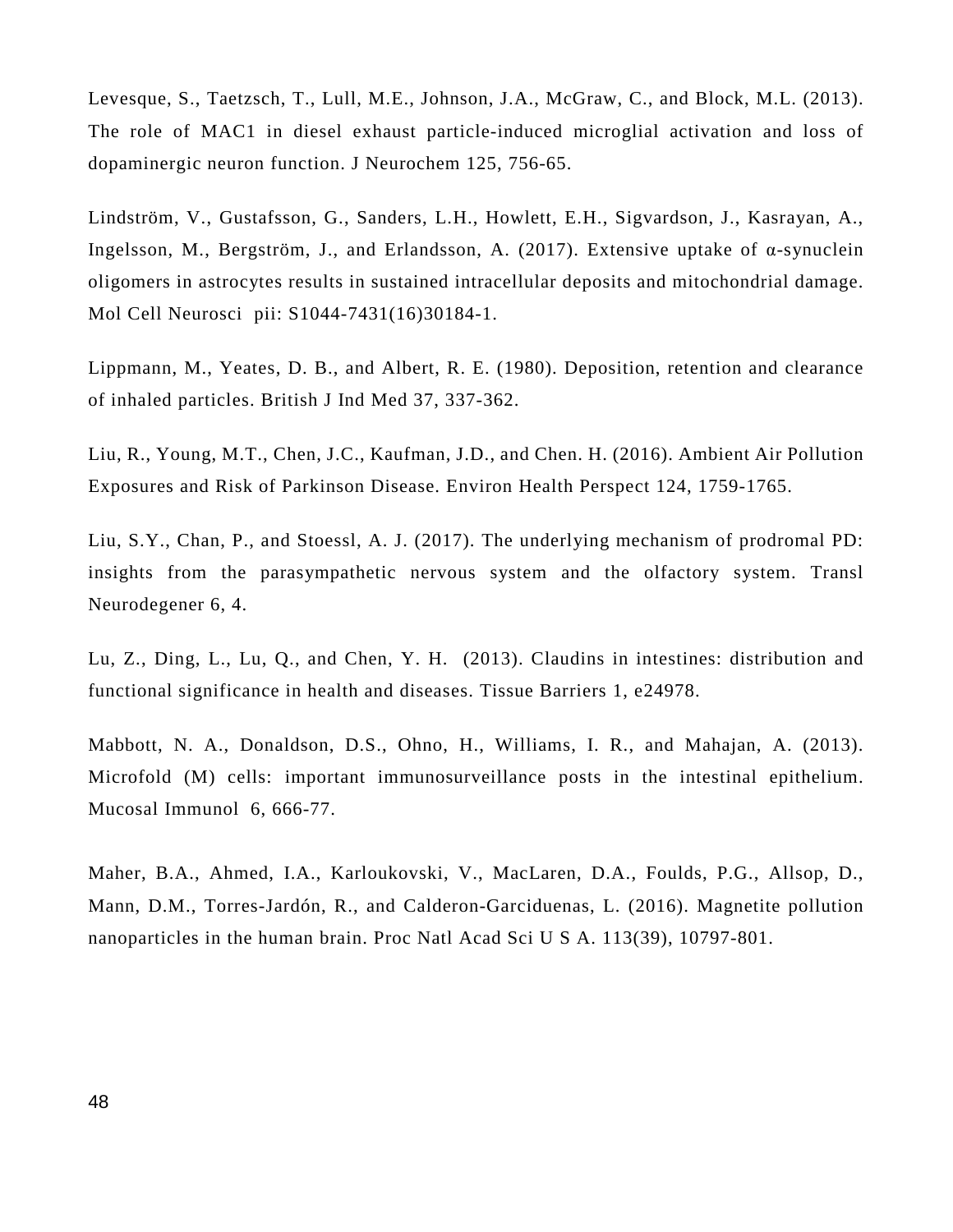Mao, Z., Xu, B., Ji, X., Zhou, K., Zhang, X., Chen, M., Han, X., Tang, Q., Wang, X., and Xia, Y. (2015). Titanium dioxide nanoparticles alter cellular morphology via disturbing the microtubule dynamics. Nanoscale 7, 8466-8475.

Massano, J., and Bhatia, K. P. (2012). Clinical approach to Parkinson's disease: features, diagnosis, and principles of management. Cold Spring Harb Perspect Med 2(6), a008870.

McMenamin, C. A., Travagli, R. A., and Browning, K. N. (2016). Inhibitory neurotransmission regulates vagal efferent activity and gastric motility. Exp Biol Med (Maywood) 241(12), 1343-50.

Min, K.A., Shin, M.C., Yu, F., Yang, M., David, A.E., Yang, V.C., and Rosania, G.R. (2013). Pulsed magnetic field improves the transport of iron oxide nanoparticles through cell barriers. ACS Nano 7, 2161-2171.

Mohammad-Beigi, H., Shojaosadati, S. A., Marvian, A. T., Pedersen, J. N., Klausen, L. H. , Christiansen, G., Pedersen, J. S. , Dong, M., Morshedi, D., and Otzen, D. E. (2015). Strong interactions with polyethylenimine-coated human serum albumin nanoparticles (PEI-HSA NPs) alter α-synuclein conformation and aggregation kinetics. Nanoscale 7, 19627-40.

Molina, L.T., Madronich, S.J., Gaffney, J.S., Apel, E., de Foy. B., Fast, J., Ferrare, R., Herndon, S., Jimenez, J. L., Lamb, B., Osornio-Vargas, A.R., Russell, P., Schauer, J.J. P. Stevens, S., Volkamer, E., and Zavala, M. (2010). An overview of the MILAGRO. (2006). Campaign: Mexico City emissions and their transport and transformation. Atmos Chem Phys 10, 8697–8760.

Okita, Y., Rcom-H'cheo-Gauthier, A. N., Goulding, M., Chung, R.S., Faller, P, and Pountney, D. L. (2017). Metallothionein, Copper and Alpha-Synuclein in Alpha-Synucleinopathies. Front Neurosci 11,114.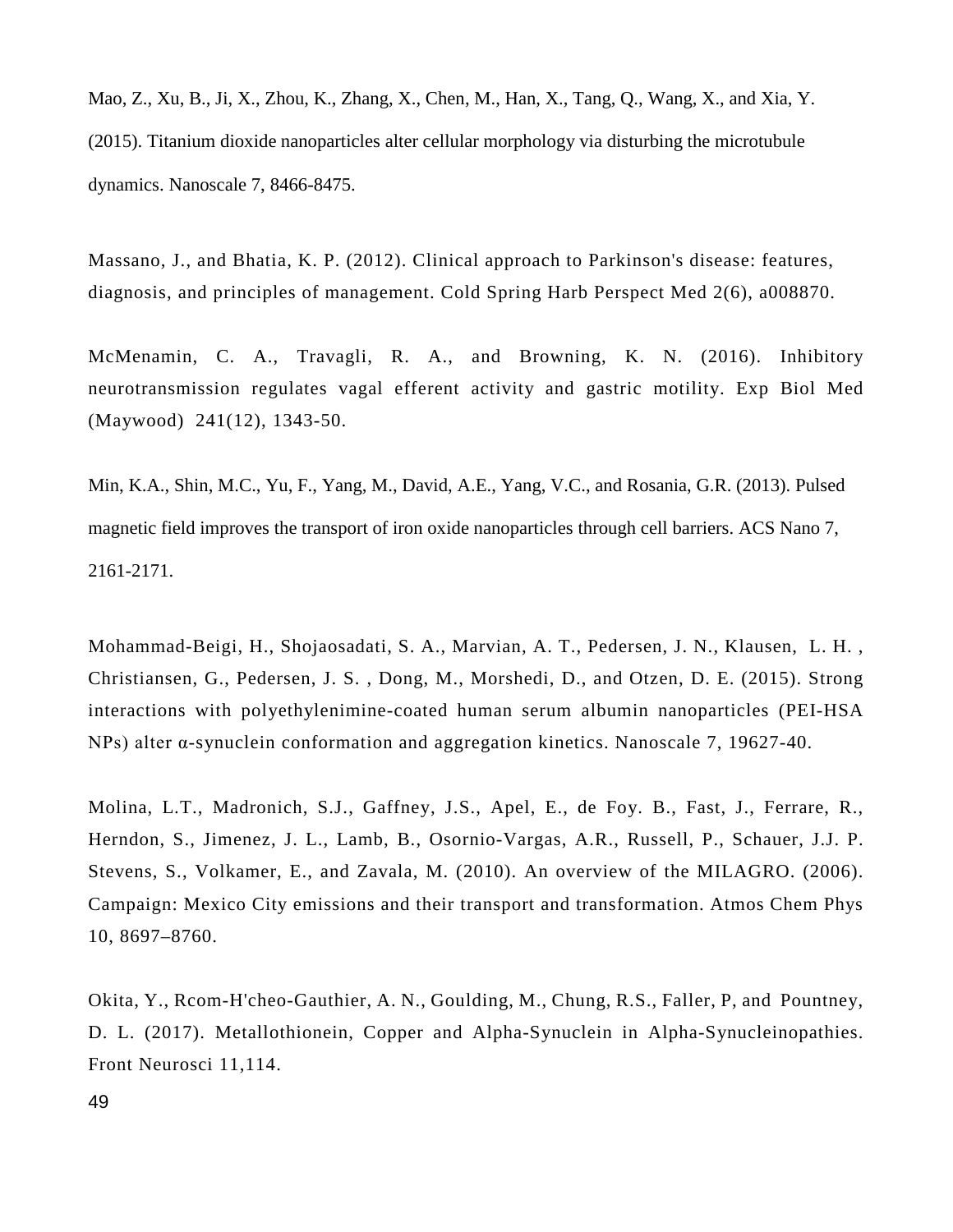Osakada, Y., and Cui, B. (2011). Real-time visualization of axonal transport in neurons. Methods Mol Biol 670, 231-43.

Phukan, G., Shin, T. H., Shim, J. S., Paik, M. J., Lee, J. K., Choi, S., Kim, Y. M., Kang, S. H., Kim, H. S., Kang, Y., Lee, S. H., Mouradian, M. M., and Lee, G. (2016). Silica-coated magnetic nanoparticles impair proteasome activity and increase the formation of cytoplasmic inclusion bodies in vitro. Sci Rep 6:29095.

Powley TL, Hudson CN, McAdams JL, Baronowsky EA, and Phillips RJ. (2016). Vagal Intramuscular Arrays: The Specialized Mechanoreceptor Arbors That Innervate the Smooth Muscle Layers of the Stomach Examined in the Rat. J Comp Neurol 524, 713-37.

Prediger, R. D., Aquiar, A. S. Jr., Matheus, F. C., Walz, R., Antoury, L., Raisman-Vozari, R., and Doty, R. L. (2012). Intranasal adminsitration of neurotoxicants in animals: support for the olfactory vector hypothesis of Parkinson's disease. Neurotox Res 21, 90-116.

Querol, X., Pey, J., Minguillón, M.C., Pérez, N., Alastuey, A., Viana, M., Moreno, T., Bernabé, R.M., Blanco, S., Cárdenas, B., Vega, E., Sosa, G., Escalona, S., Ruiz, H., and Artíñano., B. (2008). PM speciation and sources in Mexico during the MILAGRO-2006 Campaign. Atmos Chem Phys 8,111–128.

Reichmann, H. (2011). Viewpoint: etiology in Parkinson's disease. Dual hit or spreading intoxication. J Neurol Sci 310(1-2), 9-11.

Rocha, E. M., De Miranda, B., and Sanders, L. H. (2017). Alpha-synuclein: Pathology, mitochondrial dysfunction and neuroinflammation in Parkinson's disease. Neurobiol Dis pii: S0969-9961(17)30080-3.

Rodriguez, J. A., Ivanova, M. I., Sawaya, M. R., Cascio, D., Reyes, F. E., Shi, D., Sangwan, S., Guenther, E. L., Johnson, L. M., Zhang, M., Jiang, L., Arbing, M. A., Nannenga, B. L., Hattne, J., Whitelegge, J.,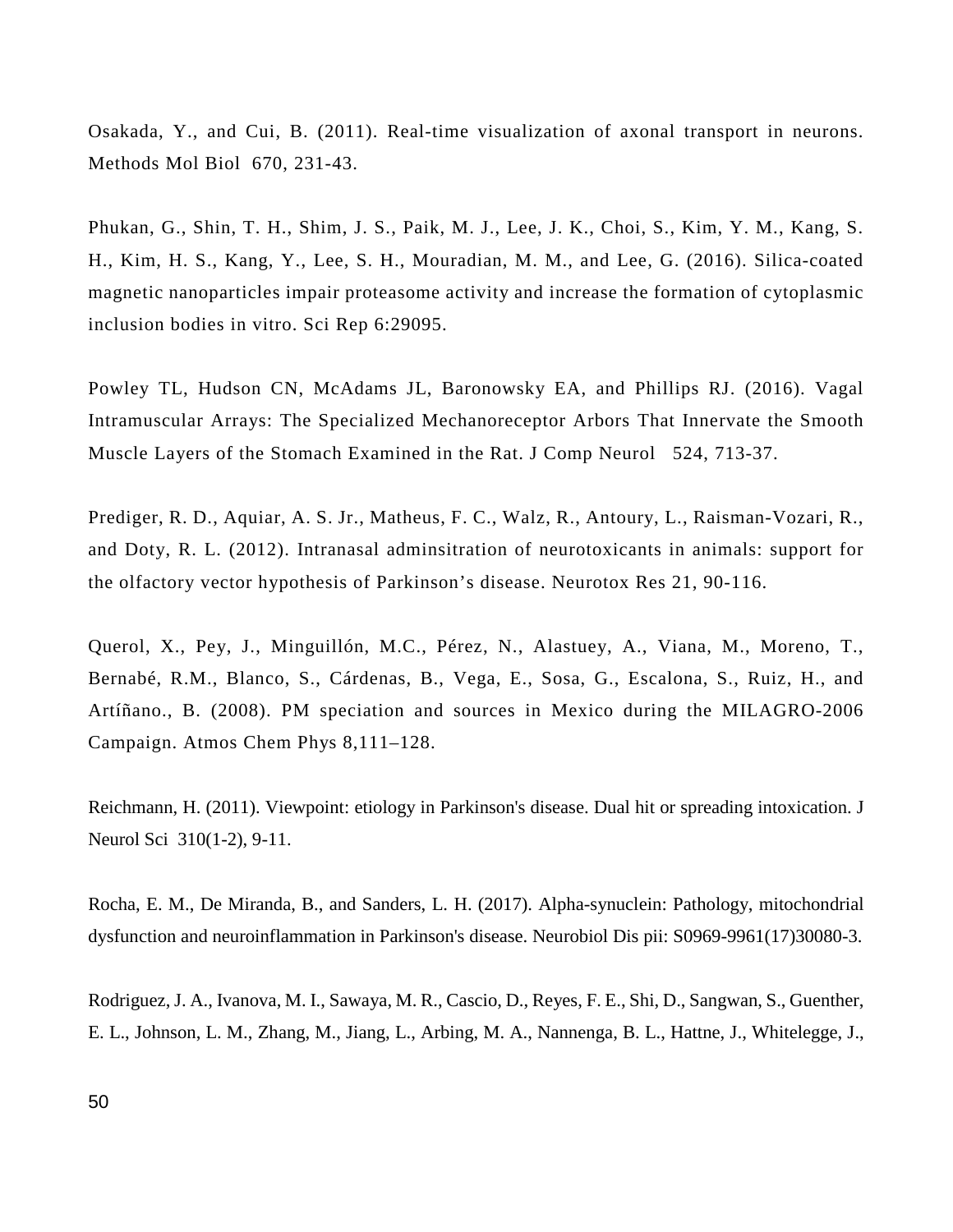Brewster, A.S., Messerschmidt, M., Boutet, S., Sauter, N. K., Gonen, T., and Eisenberg, D. S. (2015). Structure of the toxic core of α-synuclein from invisible crystals. Nature 525(7570), 486-90.

Rosas Pérez, I., Serrano, J., Alfaro-Moreno, E., Baumgardner, D., García-Cuellar, C., Martín Del Campo, J.M., Raga, G.B., Castillejos, M., Colín, R.D., and Osornio Vargas, A. R. (2007). Relations between PM10 composition and cell toxicity: A multivariate and graphical Approach. Chemosphere 67, 1218- 1228.

[Santurtún, A.](https://www.ncbi.nlm.nih.gov/pubmed/?term=Santurt%C3%BAn%20A%5BAuthor%5D&cauthor=true&cauthor_uid=27697291)**,** [Delgado-Alvarado, M.](https://www.ncbi.nlm.nih.gov/pubmed/?term=Delgado-Alvarado%20M%5BAuthor%5D&cauthor=true&cauthor_uid=27697291)**,** [Villar, A.](https://www.ncbi.nlm.nih.gov/pubmed/?term=Villar%20A%5BAuthor%5D&cauthor=true&cauthor_uid=27697291)**,** and [Riancho, J.](https://www.ncbi.nlm.nih.gov/pubmed/?term=Riancho%20J%5BAuthor%5D&cauthor=true&cauthor_uid=27697291) (2016). [Geographical distribution of mortality by Parkinson's disease and its association with air lead levels in Spain]. [Med Clin \(Barc\)](https://www.ncbi.nlm.nih.gov/pubmed/27697291) 147, 481-487.

Scott, L., Dawson, V,L., and Dawson, T. M. (2017). Trumping neurodegeneration: Targeting common pathways regulated by autosomal recessive Parkinson's disease genes. Exp Neurol pii, S0014- 4886(17)30102-4.

Secretaría del Medio Ambiente Gobierno del Distrito Federal (SMA-GDF). (2012). Inventario de Emisiones Zona Metropolitana del Valle de México. Contaminantes Criterio 2010. http://www.sma.df.gob.mx/sma/links/download/biblioteca/inventarios\_emisiones2010/IEcriterio10\_.pd f

[Shea-Donohue, T.](https://www.ncbi.nlm.nih.gov/pubmed/?term=Shea-Donohue%20T%5BAuthor%5D&cauthor=true&cauthor_uid=28035531), and [Urban, J. F. Jr.](https://www.ncbi.nlm.nih.gov/pubmed/?term=Urban%20JF%20Jr%5BAuthor%5D&cauthor=true&cauthor_uid=28035531) (2016). Neuroimmune Modulation of Gut Function. [Handb Exp](https://www.ncbi.nlm.nih.gov/pubmed/28035531)  [Pharmacol.](https://www.ncbi.nlm.nih.gov/pubmed/28035531) doi: 10.1007/164\_2016\_109.

Stahlhofen, W., Gebhart, J., and Heyder, J. (1980). Experimental determination of the regional deposition of aerosol particles in the human respiratory tract. Am Ind Hyg Assoc J 41, 385- 398.

Ting, S. J., Kao, C. K., and Wang, F. B. (2017). Double labeling of vagal preganglionic and sympathetic postganglionic fibers in celiac ganglion, superior mesenteric arteries and myenteric plexus. Chin J Physiol 60(1), 41-53.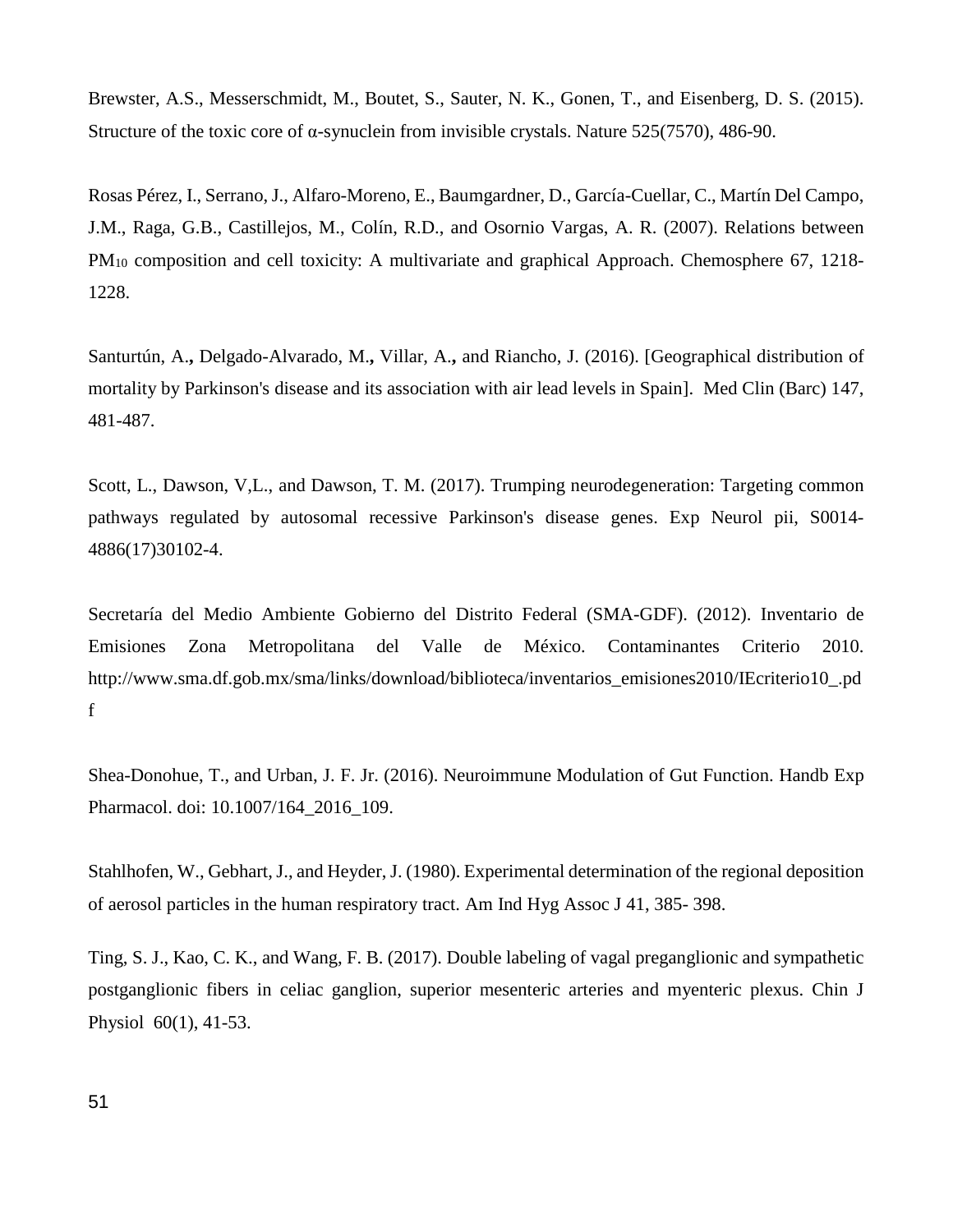Titova, N., Padmakumar, C., Lewis, S.J., and Chaudhuri, K. R. (2016). Parkinson's: a syndrome rather than a disease? J Neural Transm (Vienna) doi: 10.1007/s00702-016-1667-6.

Uesaka, T., Young , H. M., Pachnis, V., and Enomoto, H. (2016). Development of the intrinsic and extrinsic innervation of the gut. Dev Biol 417(2), 158-67.

Ulusoy, A., Phillips, R.J., Helwig, M., Klinkenberg, M., Powley, T. L., and Di Monte, D. A. (2017). Brain-to-stomach transfer of α-synuclein via vagal preganglionic projections. Acta Neuropathol 133(3),381-393.

Vácha, R., Linse, S., and Lund, M. (2014). Surface effects on aggregation kinetics of amyloidogenic peptides. J Am Chem Soc 136(33), 11776-82.

Vega, E., Ruiz, H., Escalona, S., Cervantes, A., Lopez–Veneroni, D., Gonzalez–Avalos, E., and Sanchez–Reyna, G. (2011). Chemical composition of fine particles in Mexico City during 2003–2004. Atmospheric Pollution Research 2, 477-483.

Veiga-Fernandes, H., and Pachnis, V. (2017). Neuroimmune regulation during intestinal development and homeostasis. Nat Immunol 18, 116-122.

Vermehren-Schmaedick, A., Krueger, W., Jacob, T., Ramunno-Johnson, D., Balkowiec, A., Lidke, K. A., and Vu, T. Q. (2014). Heterogeneous intracellular trafficking dynamics of brain-derived neurotrophic factor complexes in the neuronal soma revealed by single quantum dot tracking. PLoS One 9, e95113.

Villarreal-Calderon, R., Torres-Jardón, R., Palacios-Moreno, J., Osnaya N, Pérez-Guille B, Maronpot, R.R., Reed, W., Zhu, H., and Calderón-Garcidueñas, L. (2010). Urban air pollution targets the dorsal vagal complex and dark chocolate offers neuroprotection. Int J Toxicol 29, 604-615.

Visanji, N. P., Marras, C., Hazrati, L. N., Liu, L. W. C., and Lang, A. E. (2014). Alimentary, My dear Watson? The challenges of enteric α-Synuclein as a Parkinson's disease biomarker. Mov Disord 29, 444- 450.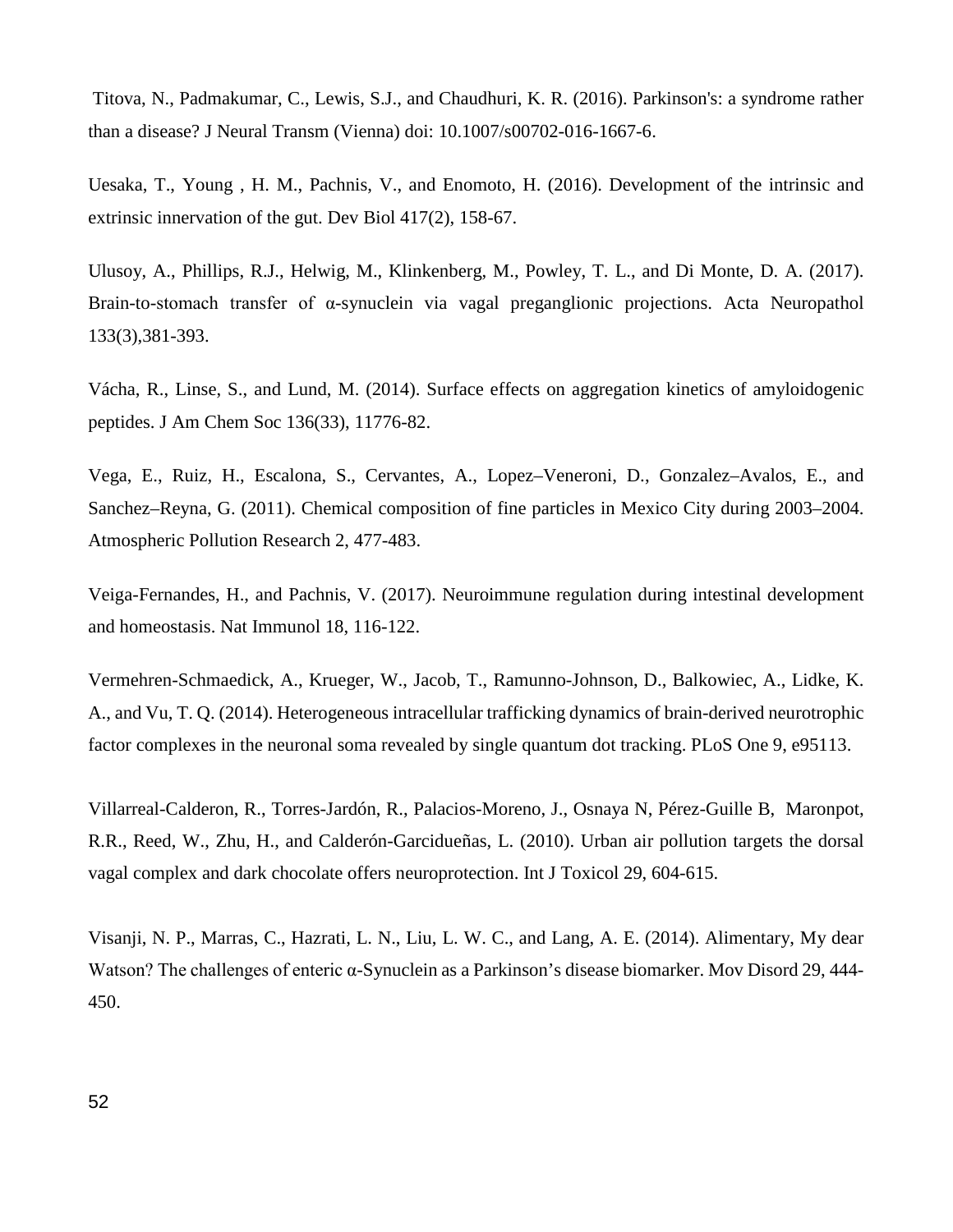Volk, N., and Lacy, B. (2017). Anatomy and Physiology of the Small Bowel. Gastrointest Endosc Clin N Am 27(1), 1-13.

Vuong H.E., Yano J. M., Fung, T.C., and Hsiao, E.Y. (2017). The Microbiome and Host Behavior. Annu Rev Neurosci. doi: 10.1146/annurev-neuro-072116-031347. [Epub ahead of print]

Walter GC, Phillips RJ, McAdams JL, and Powley TL. (2016). Individual sympathetic postganglionic neurons coinnervate myenteric ganglia and smooth muscle layers in the gastrointestinal tract of the rat. J Comp Neurol 524, 2577-603.

Wang, Y., Liu, D., Zhang, H., Wang, Y., Wei, L., Liu, Y., Liao, J., Gao, H.M., and Zhou, H. (2017). Ultrafine carbon particles promote rotenone-induced dopamine neuronal loss through activating microglial NADPH oxidase. Toxicol Appl Pharmacol 322, 51-59.

Xi, J., Berlinski, A., Zhou, Y., Greenberg, B., and Ou, X. (2012). Breathing resistance and ultrafine particle deposition in nasal-laryngeal airways of a newborn, an infant, a child, and an adult. J Biomed Engineering 40, 2579-2595.

Xie, H., Wu, J. (2016). Silica nanoparticles induce alpha-synuclein induction and aggregation in PC12 cells. Chem Biol Interact 258, 197-204.

Xie, Y., Liu, D., Cai, C., Chen, X., Zhou, Y., Wu, L., Sun, Y., Dai, H., Kong, X., and Liu, P. (2016). Size-dependent cytotoxicity of Fe3O4 nanoparticles induced by biphasic regulation of oxidative stress in different human hepatoma cells. Int J Nanomedicine 11, 3557-3570.

Yang, N. J., and Chiu, I. M., (2017). Bacterial Signaling to the Nervous System through Toxins and Metabolites. J Mol Biol 429(5), 587-605.

Yu, J., and Lyubchenko, Y. L. (2009). Early stages for Parkinson's development: alpha-synuclein misfolding and aggregation.J Neuroimmune Pharmacol 4(1):10-6.